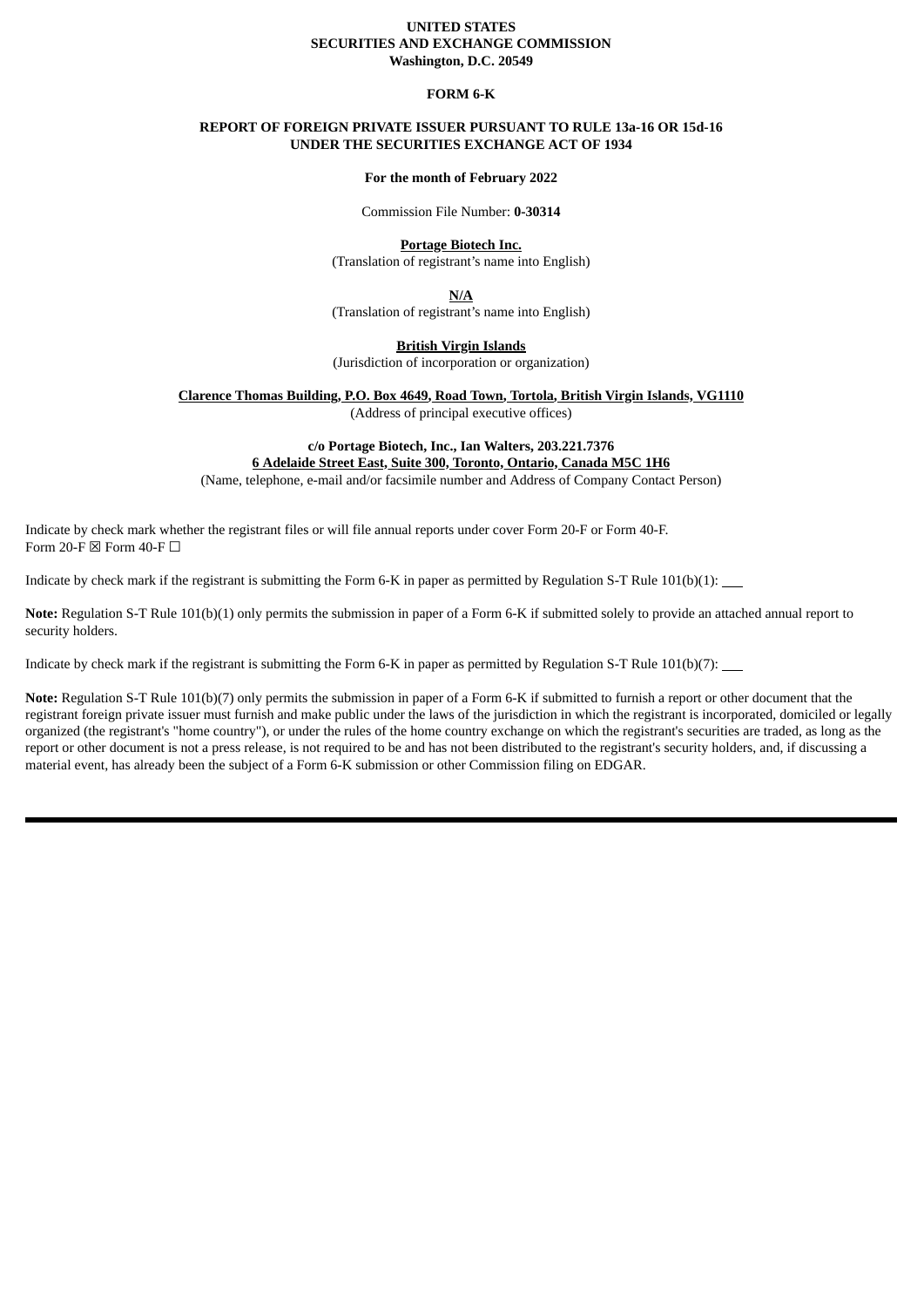| Exhibit No. Exhibit |                                                                                                                                                                                     |
|---------------------|-------------------------------------------------------------------------------------------------------------------------------------------------------------------------------------|
|                     |                                                                                                                                                                                     |
| 99.1                | Unaudited Condensed Consolidated Interim Financial Statements for the three and nine months ended December 31, 2021. Unaudited -<br>Prepared by Management as of February 25, 2022. |
| 99.2                | Management's Discussion and Analysis for the three and nine months ended December 31, 2021.                                                                                         |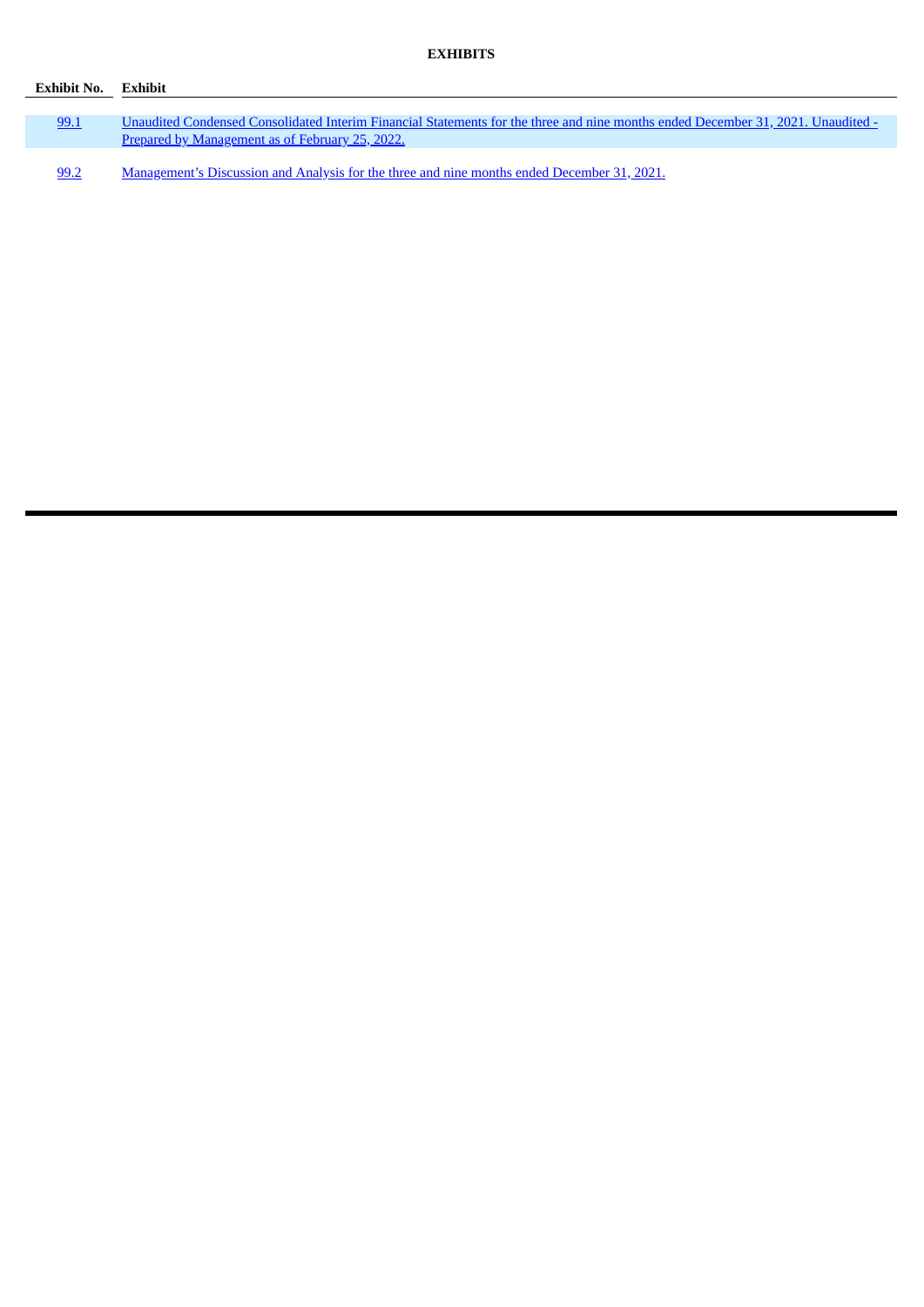# **SIGNATURES**

Pursuant to the requirements of the Securities Exchange Act of 1934, the registrant has duly caused this report to be signed on its behalf by the undersigned, thereunto duly authorized.

Dated: February 25, 2022

# **PORTAGE BIOTECH INC.**

By: /s/ Allan Shaw Allan Shaw

Chief Financial Officer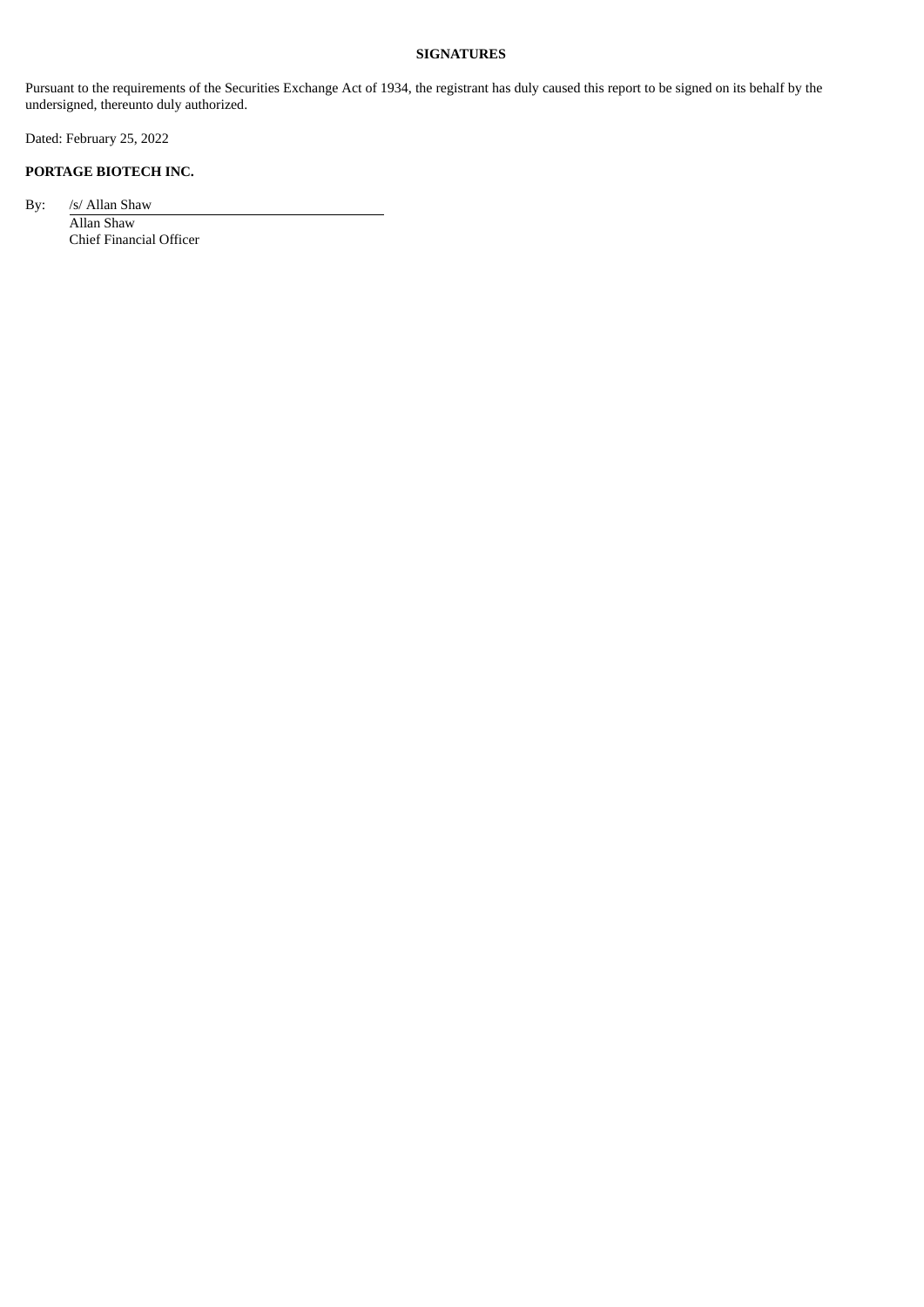**Exhibit 99.1**

<span id="page-3-0"></span>**Portage Biotech Inc.**

**Condensed Consolidated Interim Financial Statements**

**For the Three and Nine Months Ended December 31, 2021**

**(Unaudited – Prepared by Management)**

**(U.S. Dollars)**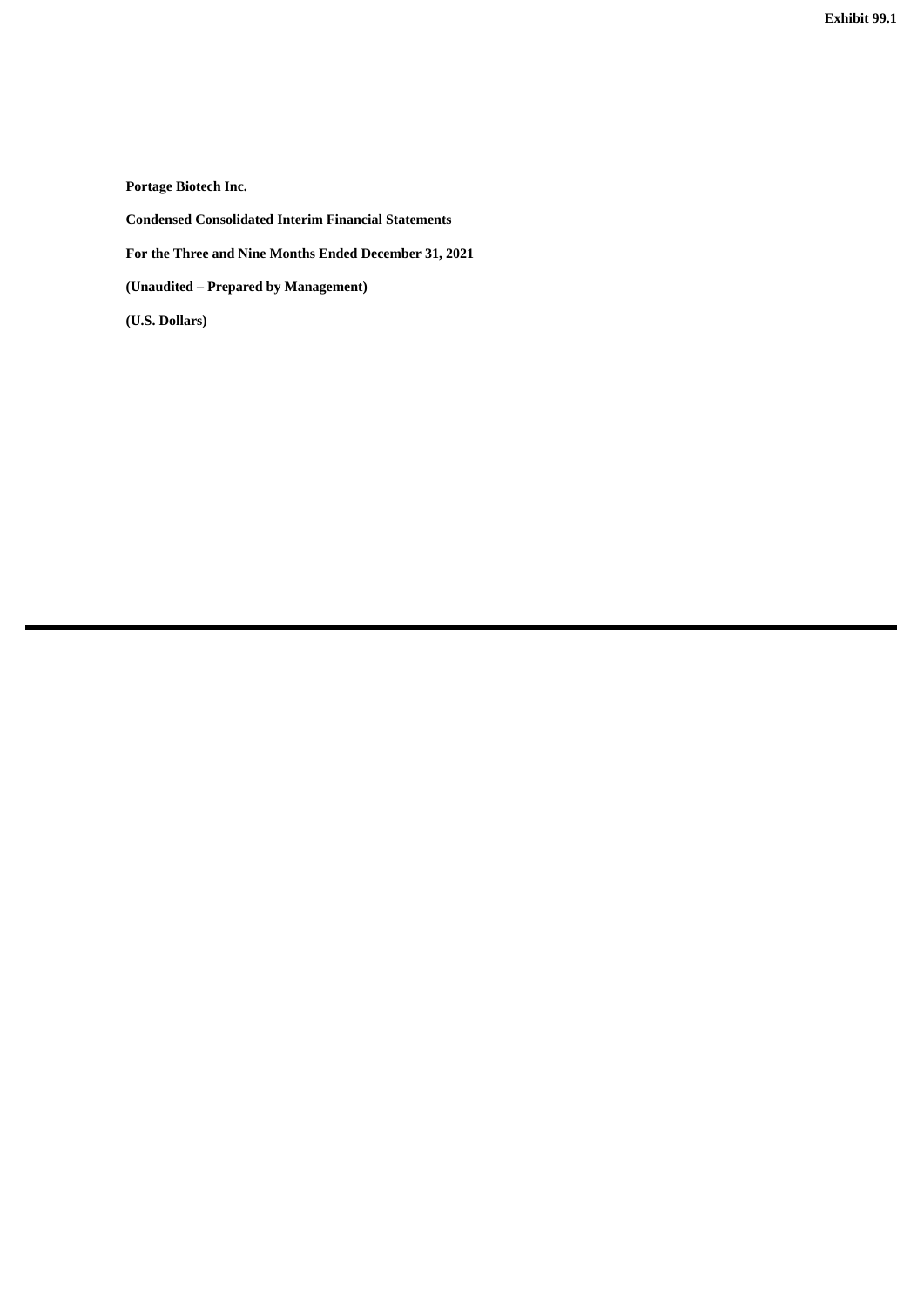# **Portage Biotech Inc. Condensed Consolidated Interim Financial Statements**

| <b>Index</b>                                                                                       | Page            |
|----------------------------------------------------------------------------------------------------|-----------------|
|                                                                                                    |                 |
| Notice to Reader                                                                                   | $F-1$           |
|                                                                                                    |                 |
| Condensed Consolidated Interim Statements of Financial Position                                    | $F-2$           |
| As of December 31, 2021 (Unaudited) and March 31, 2021                                             |                 |
|                                                                                                    |                 |
| Condensed Consolidated Interim Statements of Operations and Other Comprehensive (Loss) (Unaudited) | $F-3$           |
| Three and nine months ended December 31, 2021 and 2020                                             |                 |
|                                                                                                    |                 |
| Condensed Consolidated Interim Statements of Changes in Shareholders' Equity (Unaudited)           | $F-4$           |
| Nine months ended December 31, 2021 and 2020                                                       |                 |
|                                                                                                    |                 |
| Condensed Consolidated Interim Statements of Cash Flows (Unaudited)                                | $F-5$           |
| Nine months ended December 31, 2021 and 2020                                                       |                 |
|                                                                                                    |                 |
| Notes to Condensed Consolidated Interim Financial Statements                                       | $F-6$ to $F-30$ |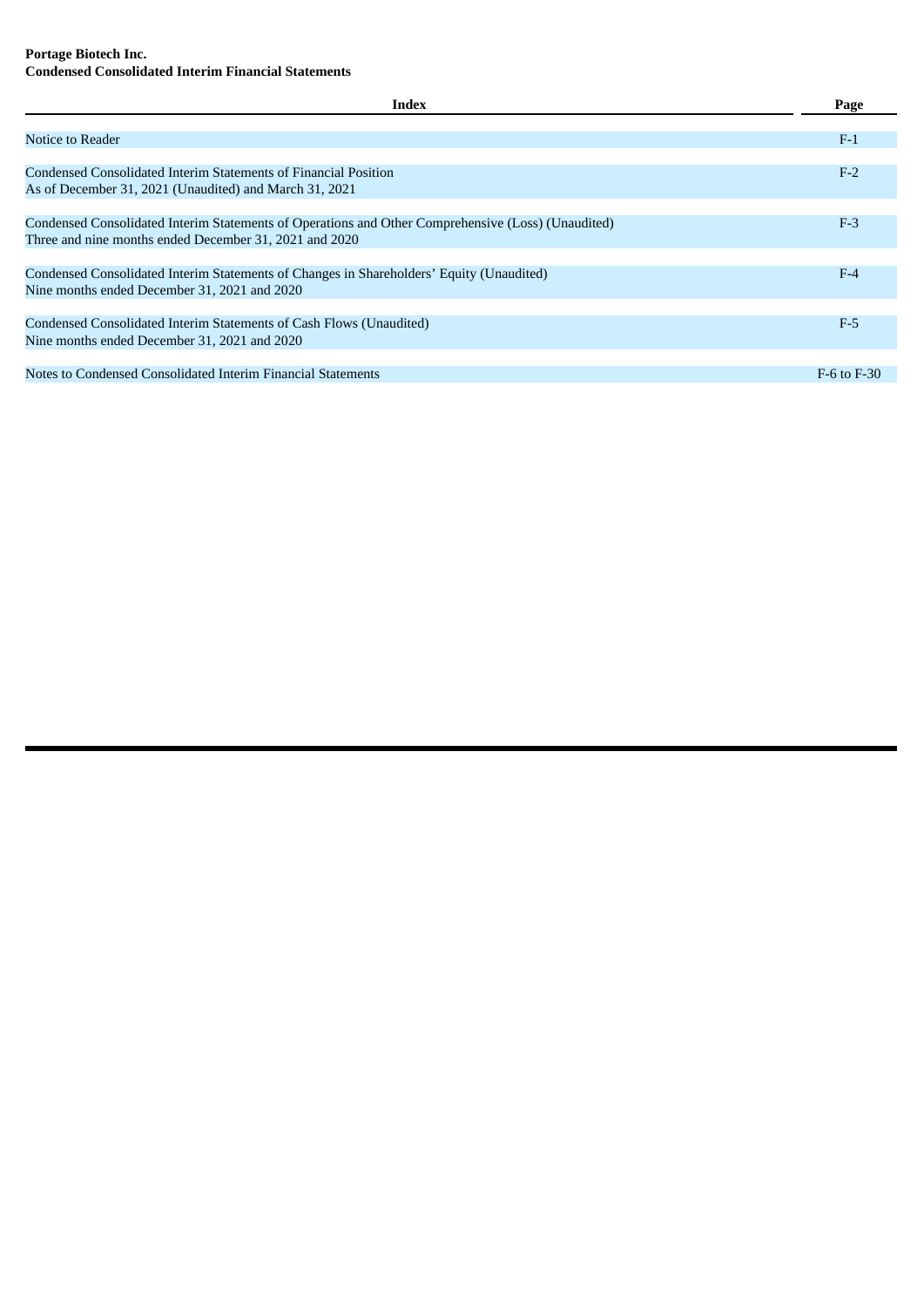# **NOTICE TO READER OF CONDENSED CONSOLIDATED INTERIM FINANCIAL STATEMENTS**

The condensed consolidated interim financial statements for Portage Biotech Inc. are comprised of the condensed consolidated statements of financial position as of December 31, 2021 and March 31, 2021, and the condensed consolidated interim statements of operations and comprehensive loss for the three and nine months ended December 31, 2021 and 2020 and the statements of equity and cash flows for each of the nine months then ended and are the responsibility of the Company's management.

The condensed consolidated interim financial statements have been prepared by management and include the selection of appropriate accounting principles, judgments and estimates necessary to prepare these condensed consolidated interim financial statements in accordance with International Financial Reporting Standards.

"signed" "signed" Allan Shaw, CFO **Ian Walters MD, Director** Ian Walters MD, Director

DATE: February 25, 2022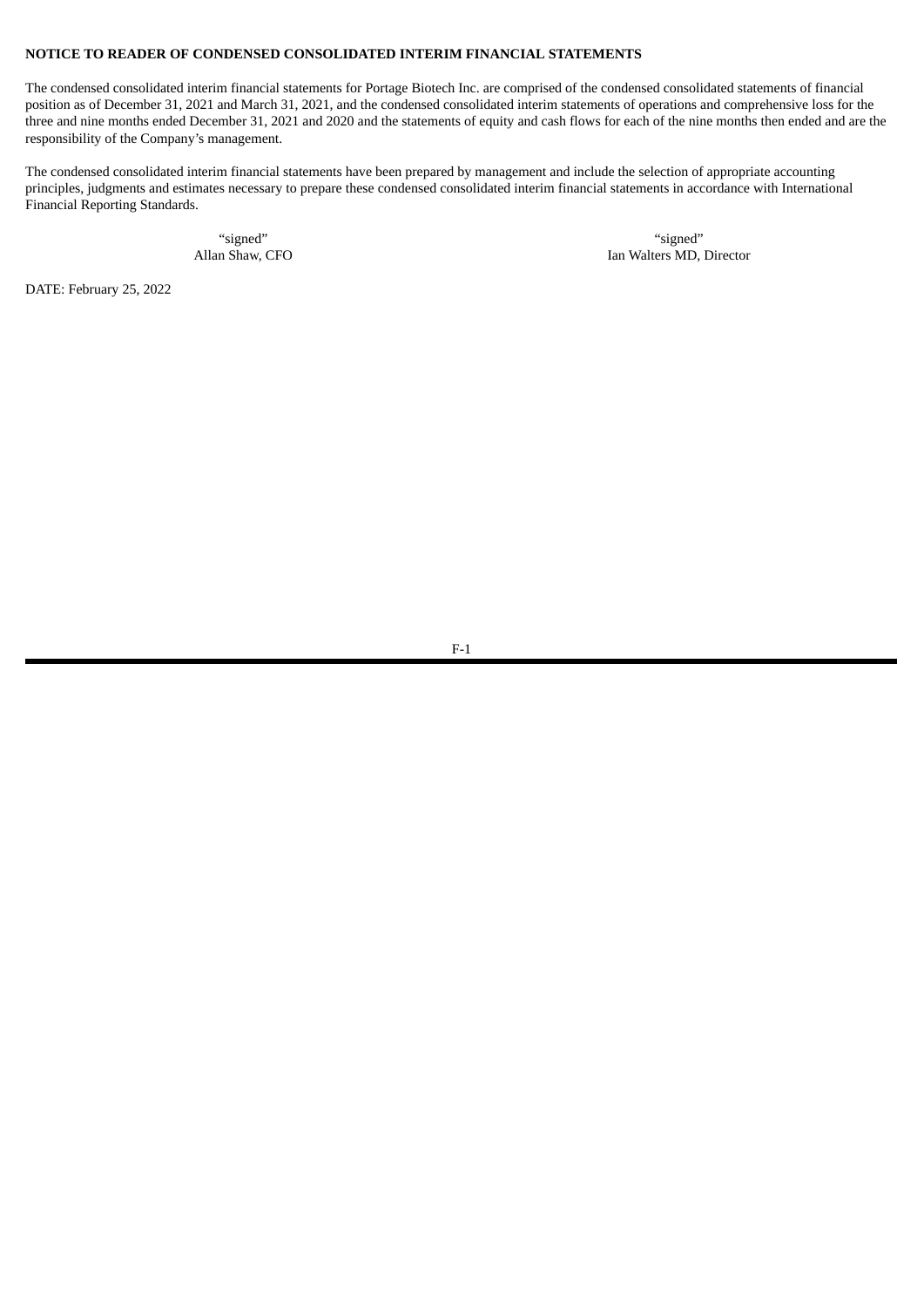| (Audited)<br><b>Assets</b><br><b>Current assets</b><br>\$<br>Cash and cash equivalents<br>25,603<br>2,770<br>\$<br>5<br>Prepaid expenses and other receivables<br>672<br>2.176<br>26,275<br>4,946<br><b>Long-term assets</b><br>Long-term portion of other receivables<br>5<br>22<br>$\overline{\phantom{0}}$<br>Investment in associate<br>6<br>1,372<br>1,735<br>8<br>7,409<br>7,409<br>Investments in private companies<br>Goodwill<br>9<br>43,324<br>43,324<br>117,388<br>In-process research and development<br>10<br>117,388<br>Other assets<br>38<br>36<br>\$<br>$\boldsymbol{\mathsf{S}}$<br>174,860<br>195,806<br><b>Total assets</b><br><b>Liabilities and Equity</b><br><b>Current liabilities</b><br>\$<br>Accounts payable and accrued liabilities<br>\$<br>477<br>1,938<br>13<br>Warrant liability<br>159<br>1,120<br>Unsecured notes payable<br>11<br>150<br>Total current liabilities<br>636<br>3,208<br><b>Non-current liabilities</b><br>10, 12<br>23,606<br>Deferred tax liability<br>24,050<br>23,606<br>24,050<br>24,242<br>27,258<br><b>Total liabilities</b><br><b>Shareholders' Equity</b><br>Capital stock<br>14<br>158,294<br>130,649<br>15<br>14,225<br>7,977<br>Stock option reserve<br>958<br>958<br>Accumulated other comprehensive income<br>(47, 688)<br>Accumulated deficit<br>(38, 135)<br>125,789<br>Total equity attributable to owners of the Company<br>101,449<br><b>Non-controlling interest</b><br>21<br>45,775<br>46,153<br>171,564<br>147,602<br><b>Total equity</b><br>\$<br>195,806<br>$\mathbb{S}$<br>174,860<br><b>Total liabilities and equity</b><br><b>Commitments and Contingent Liabilities (Note 17)</b><br>On behalf of the Board<br>"Allan Shaw"<br>Chief Financial Officer<br>"Ian Walters"<br>Director<br>(signed)<br>(signed) | As of, |  | <b>Notes</b> | December 31,<br>2021 | March 31,<br>2021 |
|-----------------------------------------------------------------------------------------------------------------------------------------------------------------------------------------------------------------------------------------------------------------------------------------------------------------------------------------------------------------------------------------------------------------------------------------------------------------------------------------------------------------------------------------------------------------------------------------------------------------------------------------------------------------------------------------------------------------------------------------------------------------------------------------------------------------------------------------------------------------------------------------------------------------------------------------------------------------------------------------------------------------------------------------------------------------------------------------------------------------------------------------------------------------------------------------------------------------------------------------------------------------------------------------------------------------------------------------------------------------------------------------------------------------------------------------------------------------------------------------------------------------------------------------------------------------------------------------------------------------------------------------------------------------------------------------------------------------------------------------------------------------------------------------|--------|--|--------------|----------------------|-------------------|
|                                                                                                                                                                                                                                                                                                                                                                                                                                                                                                                                                                                                                                                                                                                                                                                                                                                                                                                                                                                                                                                                                                                                                                                                                                                                                                                                                                                                                                                                                                                                                                                                                                                                                                                                                                                         |        |  |              |                      |                   |
|                                                                                                                                                                                                                                                                                                                                                                                                                                                                                                                                                                                                                                                                                                                                                                                                                                                                                                                                                                                                                                                                                                                                                                                                                                                                                                                                                                                                                                                                                                                                                                                                                                                                                                                                                                                         |        |  |              |                      |                   |
|                                                                                                                                                                                                                                                                                                                                                                                                                                                                                                                                                                                                                                                                                                                                                                                                                                                                                                                                                                                                                                                                                                                                                                                                                                                                                                                                                                                                                                                                                                                                                                                                                                                                                                                                                                                         |        |  |              |                      |                   |
|                                                                                                                                                                                                                                                                                                                                                                                                                                                                                                                                                                                                                                                                                                                                                                                                                                                                                                                                                                                                                                                                                                                                                                                                                                                                                                                                                                                                                                                                                                                                                                                                                                                                                                                                                                                         |        |  |              |                      |                   |
|                                                                                                                                                                                                                                                                                                                                                                                                                                                                                                                                                                                                                                                                                                                                                                                                                                                                                                                                                                                                                                                                                                                                                                                                                                                                                                                                                                                                                                                                                                                                                                                                                                                                                                                                                                                         |        |  |              |                      |                   |
|                                                                                                                                                                                                                                                                                                                                                                                                                                                                                                                                                                                                                                                                                                                                                                                                                                                                                                                                                                                                                                                                                                                                                                                                                                                                                                                                                                                                                                                                                                                                                                                                                                                                                                                                                                                         |        |  |              |                      |                   |
|                                                                                                                                                                                                                                                                                                                                                                                                                                                                                                                                                                                                                                                                                                                                                                                                                                                                                                                                                                                                                                                                                                                                                                                                                                                                                                                                                                                                                                                                                                                                                                                                                                                                                                                                                                                         |        |  |              |                      |                   |
|                                                                                                                                                                                                                                                                                                                                                                                                                                                                                                                                                                                                                                                                                                                                                                                                                                                                                                                                                                                                                                                                                                                                                                                                                                                                                                                                                                                                                                                                                                                                                                                                                                                                                                                                                                                         |        |  |              |                      |                   |
|                                                                                                                                                                                                                                                                                                                                                                                                                                                                                                                                                                                                                                                                                                                                                                                                                                                                                                                                                                                                                                                                                                                                                                                                                                                                                                                                                                                                                                                                                                                                                                                                                                                                                                                                                                                         |        |  |              |                      |                   |
|                                                                                                                                                                                                                                                                                                                                                                                                                                                                                                                                                                                                                                                                                                                                                                                                                                                                                                                                                                                                                                                                                                                                                                                                                                                                                                                                                                                                                                                                                                                                                                                                                                                                                                                                                                                         |        |  |              |                      |                   |
|                                                                                                                                                                                                                                                                                                                                                                                                                                                                                                                                                                                                                                                                                                                                                                                                                                                                                                                                                                                                                                                                                                                                                                                                                                                                                                                                                                                                                                                                                                                                                                                                                                                                                                                                                                                         |        |  |              |                      |                   |
|                                                                                                                                                                                                                                                                                                                                                                                                                                                                                                                                                                                                                                                                                                                                                                                                                                                                                                                                                                                                                                                                                                                                                                                                                                                                                                                                                                                                                                                                                                                                                                                                                                                                                                                                                                                         |        |  |              |                      |                   |
|                                                                                                                                                                                                                                                                                                                                                                                                                                                                                                                                                                                                                                                                                                                                                                                                                                                                                                                                                                                                                                                                                                                                                                                                                                                                                                                                                                                                                                                                                                                                                                                                                                                                                                                                                                                         |        |  |              |                      |                   |
|                                                                                                                                                                                                                                                                                                                                                                                                                                                                                                                                                                                                                                                                                                                                                                                                                                                                                                                                                                                                                                                                                                                                                                                                                                                                                                                                                                                                                                                                                                                                                                                                                                                                                                                                                                                         |        |  |              |                      |                   |
|                                                                                                                                                                                                                                                                                                                                                                                                                                                                                                                                                                                                                                                                                                                                                                                                                                                                                                                                                                                                                                                                                                                                                                                                                                                                                                                                                                                                                                                                                                                                                                                                                                                                                                                                                                                         |        |  |              |                      |                   |
|                                                                                                                                                                                                                                                                                                                                                                                                                                                                                                                                                                                                                                                                                                                                                                                                                                                                                                                                                                                                                                                                                                                                                                                                                                                                                                                                                                                                                                                                                                                                                                                                                                                                                                                                                                                         |        |  |              |                      |                   |
|                                                                                                                                                                                                                                                                                                                                                                                                                                                                                                                                                                                                                                                                                                                                                                                                                                                                                                                                                                                                                                                                                                                                                                                                                                                                                                                                                                                                                                                                                                                                                                                                                                                                                                                                                                                         |        |  |              |                      |                   |
|                                                                                                                                                                                                                                                                                                                                                                                                                                                                                                                                                                                                                                                                                                                                                                                                                                                                                                                                                                                                                                                                                                                                                                                                                                                                                                                                                                                                                                                                                                                                                                                                                                                                                                                                                                                         |        |  |              |                      |                   |
|                                                                                                                                                                                                                                                                                                                                                                                                                                                                                                                                                                                                                                                                                                                                                                                                                                                                                                                                                                                                                                                                                                                                                                                                                                                                                                                                                                                                                                                                                                                                                                                                                                                                                                                                                                                         |        |  |              |                      |                   |
|                                                                                                                                                                                                                                                                                                                                                                                                                                                                                                                                                                                                                                                                                                                                                                                                                                                                                                                                                                                                                                                                                                                                                                                                                                                                                                                                                                                                                                                                                                                                                                                                                                                                                                                                                                                         |        |  |              |                      |                   |
|                                                                                                                                                                                                                                                                                                                                                                                                                                                                                                                                                                                                                                                                                                                                                                                                                                                                                                                                                                                                                                                                                                                                                                                                                                                                                                                                                                                                                                                                                                                                                                                                                                                                                                                                                                                         |        |  |              |                      |                   |
|                                                                                                                                                                                                                                                                                                                                                                                                                                                                                                                                                                                                                                                                                                                                                                                                                                                                                                                                                                                                                                                                                                                                                                                                                                                                                                                                                                                                                                                                                                                                                                                                                                                                                                                                                                                         |        |  |              |                      |                   |
|                                                                                                                                                                                                                                                                                                                                                                                                                                                                                                                                                                                                                                                                                                                                                                                                                                                                                                                                                                                                                                                                                                                                                                                                                                                                                                                                                                                                                                                                                                                                                                                                                                                                                                                                                                                         |        |  |              |                      |                   |
|                                                                                                                                                                                                                                                                                                                                                                                                                                                                                                                                                                                                                                                                                                                                                                                                                                                                                                                                                                                                                                                                                                                                                                                                                                                                                                                                                                                                                                                                                                                                                                                                                                                                                                                                                                                         |        |  |              |                      |                   |
|                                                                                                                                                                                                                                                                                                                                                                                                                                                                                                                                                                                                                                                                                                                                                                                                                                                                                                                                                                                                                                                                                                                                                                                                                                                                                                                                                                                                                                                                                                                                                                                                                                                                                                                                                                                         |        |  |              |                      |                   |
|                                                                                                                                                                                                                                                                                                                                                                                                                                                                                                                                                                                                                                                                                                                                                                                                                                                                                                                                                                                                                                                                                                                                                                                                                                                                                                                                                                                                                                                                                                                                                                                                                                                                                                                                                                                         |        |  |              |                      |                   |
|                                                                                                                                                                                                                                                                                                                                                                                                                                                                                                                                                                                                                                                                                                                                                                                                                                                                                                                                                                                                                                                                                                                                                                                                                                                                                                                                                                                                                                                                                                                                                                                                                                                                                                                                                                                         |        |  |              |                      |                   |
|                                                                                                                                                                                                                                                                                                                                                                                                                                                                                                                                                                                                                                                                                                                                                                                                                                                                                                                                                                                                                                                                                                                                                                                                                                                                                                                                                                                                                                                                                                                                                                                                                                                                                                                                                                                         |        |  |              |                      |                   |
|                                                                                                                                                                                                                                                                                                                                                                                                                                                                                                                                                                                                                                                                                                                                                                                                                                                                                                                                                                                                                                                                                                                                                                                                                                                                                                                                                                                                                                                                                                                                                                                                                                                                                                                                                                                         |        |  |              |                      |                   |
|                                                                                                                                                                                                                                                                                                                                                                                                                                                                                                                                                                                                                                                                                                                                                                                                                                                                                                                                                                                                                                                                                                                                                                                                                                                                                                                                                                                                                                                                                                                                                                                                                                                                                                                                                                                         |        |  |              |                      |                   |
|                                                                                                                                                                                                                                                                                                                                                                                                                                                                                                                                                                                                                                                                                                                                                                                                                                                                                                                                                                                                                                                                                                                                                                                                                                                                                                                                                                                                                                                                                                                                                                                                                                                                                                                                                                                         |        |  |              |                      |                   |
|                                                                                                                                                                                                                                                                                                                                                                                                                                                                                                                                                                                                                                                                                                                                                                                                                                                                                                                                                                                                                                                                                                                                                                                                                                                                                                                                                                                                                                                                                                                                                                                                                                                                                                                                                                                         |        |  |              |                      |                   |
|                                                                                                                                                                                                                                                                                                                                                                                                                                                                                                                                                                                                                                                                                                                                                                                                                                                                                                                                                                                                                                                                                                                                                                                                                                                                                                                                                                                                                                                                                                                                                                                                                                                                                                                                                                                         |        |  |              |                      |                   |
|                                                                                                                                                                                                                                                                                                                                                                                                                                                                                                                                                                                                                                                                                                                                                                                                                                                                                                                                                                                                                                                                                                                                                                                                                                                                                                                                                                                                                                                                                                                                                                                                                                                                                                                                                                                         |        |  |              |                      |                   |
|                                                                                                                                                                                                                                                                                                                                                                                                                                                                                                                                                                                                                                                                                                                                                                                                                                                                                                                                                                                                                                                                                                                                                                                                                                                                                                                                                                                                                                                                                                                                                                                                                                                                                                                                                                                         |        |  |              |                      |                   |
|                                                                                                                                                                                                                                                                                                                                                                                                                                                                                                                                                                                                                                                                                                                                                                                                                                                                                                                                                                                                                                                                                                                                                                                                                                                                                                                                                                                                                                                                                                                                                                                                                                                                                                                                                                                         |        |  |              |                      |                   |
|                                                                                                                                                                                                                                                                                                                                                                                                                                                                                                                                                                                                                                                                                                                                                                                                                                                                                                                                                                                                                                                                                                                                                                                                                                                                                                                                                                                                                                                                                                                                                                                                                                                                                                                                                                                         |        |  |              |                      |                   |

**The accompanying notes are an integral part of these condensed consolidated interim financial statements.**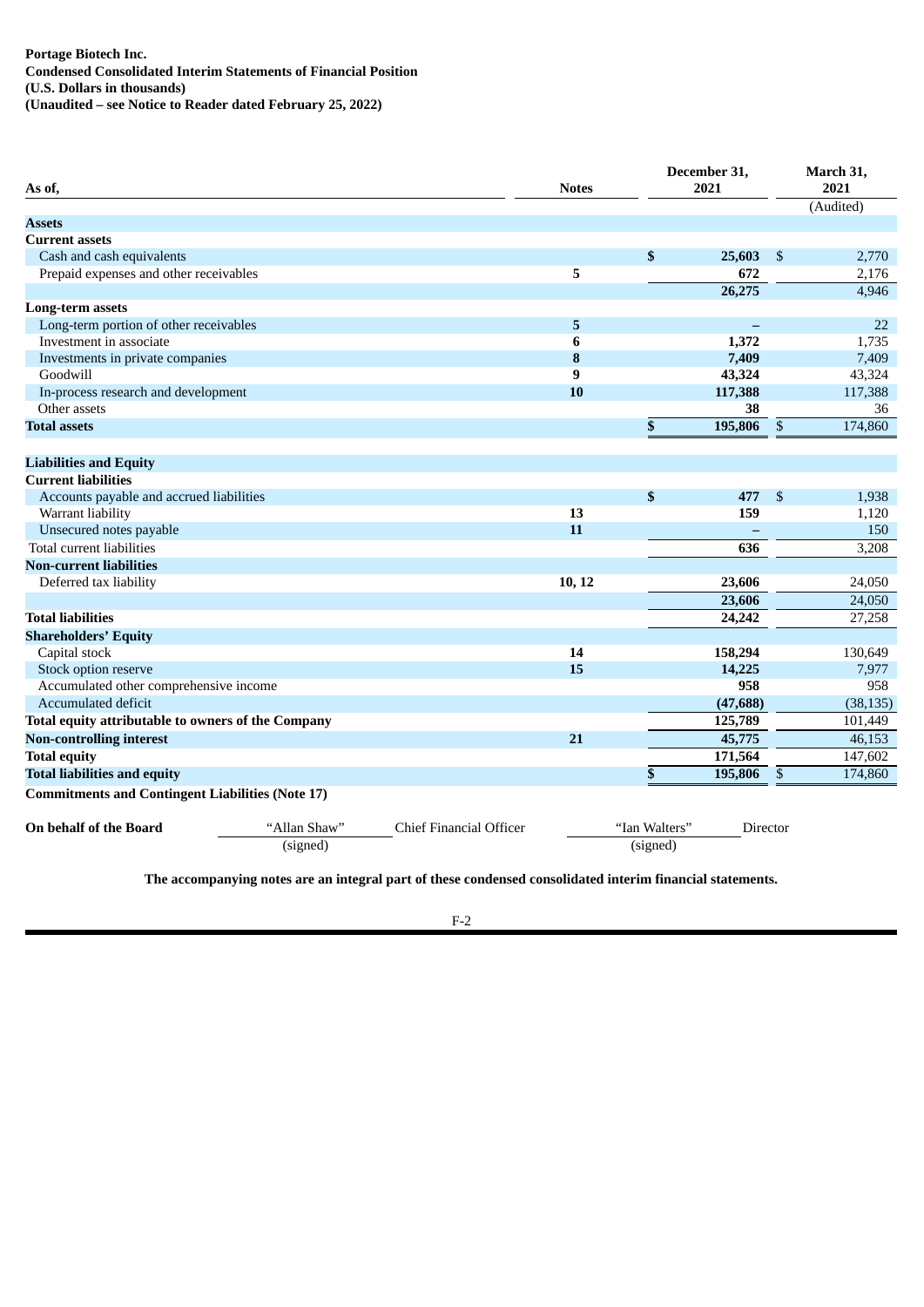# **Portage Biotech Inc. Condensed Consolidated Interim Statements of Operations and Other Comprehensive (Loss) (U.S. Dollars in thousands, except per share amounts)**

**(Unaudited – see Notice to Reader dated February 25, 2022)**

|                                                   | <b>Notes</b> |    | Three months ended<br>December 31, | <b>Nine months ended</b><br>December 31, |              |                           |              |                |           |
|---------------------------------------------------|--------------|----|------------------------------------|------------------------------------------|--------------|---------------------------|--------------|----------------|-----------|
|                                                   |              |    | 2021                               |                                          | 2020         |                           | 2021         |                | 2020      |
|                                                   |              |    | In 000'S                           |                                          | In 000'\$    |                           | In 000'S     |                | In 000'\$ |
| <b>Expenses</b>                                   |              |    |                                    |                                          |              |                           |              |                |           |
| Research and development                          |              | \$ | 1,928                              | \$                                       | 414          | -S                        | 4,804        | \$             | 1,658     |
| General and administrative expenses               |              |    | 2,241                              |                                          | 452          |                           | 6,288        |                | 1,349     |
| <b>Loss from operations</b>                       |              |    | (4, 169)                           |                                          | (866)        |                           | (11,092)     |                | (3,007)   |
| Change in fair value of warrant liability         | 13           |    | 342                                |                                          | (500)        |                           | 726          |                | (441)     |
| Share of (loss) income in associate accounted for |              |    |                                    |                                          |              |                           |              |                |           |
| using equity method                               | 6            |    | (261)                              |                                          | (121)        |                           | (363)        |                | 270       |
| Income (loss) on equity issued at a discount      | 14           |    |                                    |                                          | 77           |                           |              |                | (1,256)   |
| Gain on sale of marketable equity securities      |              |    |                                    |                                          |              |                           |              |                | 72        |
| (Loss) on extinguishment of notes payable         | 11           |    |                                    |                                          | $\equiv$     |                           |              |                | (223)     |
| Foreign exchange transaction (loss)               |              |    |                                    |                                          | (2)          |                           |              |                | (2)       |
| Interest (expense)                                |              |    | (1)                                |                                          | (3)          |                           | (42)         |                | (172)     |
| Loss before provision for income taxes            |              |    | (4,089)                            |                                          | (1, 415)     |                           | (10,771)     |                | (4,759)   |
| Income tax (expense) benefit                      | 12           |    | (117)                              |                                          | 65           |                           | 465          |                | 65        |
| Net (loss)                                        |              |    | (4,206)                            |                                          | (1,350)      |                           | (10, 306)    |                | (4,694)   |
| Other comprehensive income (loss)                 |              |    |                                    |                                          |              |                           |              |                |           |
| Unrealized (loss) on investment                   | 8            |    |                                    |                                          |              |                           |              |                |           |
| <b>Total comprehensive (loss) for period</b>      |              | \$ | (4,206)                            | $\boldsymbol{\mathsf{S}}$                | (1,350)      | $\boldsymbol{\mathsf{s}}$ | (10, 306)    | $\mathfrak{s}$ | (4,694)   |
| Net (loss) income attributable to:                |              |    |                                    |                                          |              |                           |              |                |           |
| <b>Owners of the Company</b>                      |              | \$ | $(3,512)$ \$                       |                                          | $(1,184)$ \$ |                           | $(9,553)$ \$ |                | (4,335)   |
| <b>Non-controlling interest</b>                   | 21           |    | (694)                              |                                          | (166)        |                           | (753)        |                | (359)     |
|                                                   |              | \$ | (4,206)                            | \$                                       | (1,350)      | $\mathbf{\$}$             | (10, 306)    | \$             | (4,694)   |
| Comprehensive (loss) attributable to:             |              |    |                                    |                                          |              |                           |              |                |           |
| <b>Owners of the Company</b>                      |              | \$ | (3,512)                            | $\boldsymbol{\mathsf{S}}$                | $(1,184)$ \$ |                           | $(9,553)$ \$ |                | (4, 335)  |
| <b>Non-controlling interest</b>                   | 21           |    | (694)                              |                                          | (166)        |                           | (753)        |                | (359)     |
|                                                   |              | \$ | (4,206)                            | \$                                       | (1,350)      | $\boldsymbol{\mathsf{s}}$ | (10, 306)    | \$             | (4,694)   |
| (Loss) per share (Actual)                         | 16           |    |                                    |                                          |              |                           |              |                |           |
| Basic and diluted                                 |              | \$ | (0.26)                             | \$                                       | (0.10)       | \$                        | (0.74)       | \$             | (0.37)    |
| Weighted average shares outstanding               | 16           |    |                                    |                                          |              |                           |              |                |           |
| <b>Basic and diluted</b>                          |              |    | 13,344                             |                                          | 12,031       |                           | 12,966       |                | 11,619    |
|                                                   |              |    |                                    |                                          |              |                           |              |                |           |

**The accompanying notes are an integral part of these condensed consolidated interim financial statements.**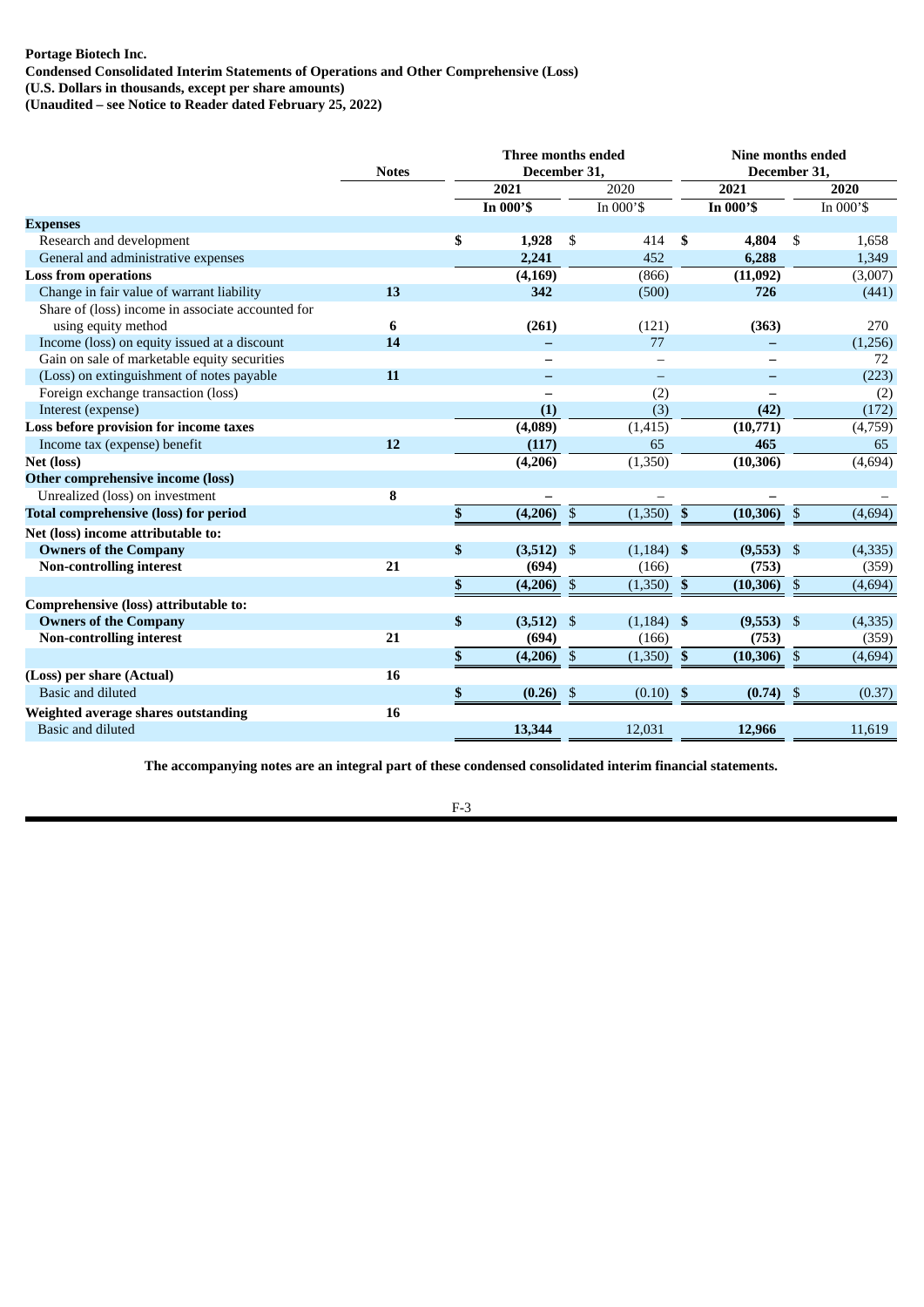**Portage Biotech Inc. Condensed Consolidated Interim Statements of Changes in Shareholders' Equity**

**For the Nine Months Ended December 31, 2021 and 2020**

**(U.S. Dollars)**

**(Unaudited – see Notice to Reader dated February 25, 2022)**

|                                                                             |                          |                          |                          | <b>Accumulated</b>                | <b>Retained</b> | <b>Equity</b>       |                          |               |
|-----------------------------------------------------------------------------|--------------------------|--------------------------|--------------------------|-----------------------------------|-----------------|---------------------|--------------------------|---------------|
|                                                                             |                          |                          | <b>Stock</b>             | Other                             | <b>Earnings</b> | <b>Attributable</b> | Non-                     |               |
|                                                                             | <b>Number</b>            | <b>Capital</b>           | Option                   | <b>Comprehensive (Accumulated</b> |                 | to Owners           | controlling              | <b>Total</b>  |
|                                                                             | of Shares                | <b>Stock</b>             | <b>Reserve</b>           | <b>Income</b>                     | Deficit)        | of Company          | <b>Interest</b>          | <b>Equity</b> |
|                                                                             | In '000'                 | In '000'S                | In '000'S                | In '000'S                         | In '000'S       | In '000'S           | In '000'S                | In '000'S     |
| Balance, April 1, 2021                                                      | 12,084                   | \$130,649                | \$7,977                  | 958<br>- \$                       | \$<br>(38, 135) | \$101,449           | \$46,153                 | \$147,602     |
| <b>Share-based compensation</b>                                             |                          |                          | 6,248                    |                                   |                 | 6,248               | 191                      | 6,439         |
| <b>Shares issued under ATM</b>                                              | 91                       | 2,643                    |                          |                                   |                 | 2,643               |                          | 2,643         |
| <b>Shares issued under offering</b>                                         | 1,150                    | 26,450                   | $\overline{\phantom{0}}$ |                                   | -               | 26,450              | $\overline{\phantom{m}}$ | 26,450        |
| <b>Share issuance costs</b>                                                 | -                        | (1, 877)                 | $\overline{\phantom{0}}$ |                                   | -               | (1, 877)            | $\qquad \qquad -$        | (1, 877)      |
| <b>Shares issued or accrued for services</b>                                | 4                        | 90                       |                          |                                   |                 | 90                  |                          | 90            |
| <b>Warrants exercised</b>                                                   | 16                       | 339                      | -                        |                                   |                 | 339                 | $\qquad \qquad$          | 339           |
| Exchange of notes payable and accrued                                       |                          |                          |                          |                                   |                 |                     |                          |               |
| interest for iOx shares                                                     |                          |                          |                          |                                   |                 |                     | 184                      | 184           |
| <b>Net loss for period</b>                                                  | -                        |                          | -                        | -                                 | (9,553)         | (9,553)             | (753)                    | (10, 306)     |
| Balance, December 31, 2021                                                  | 13,345                   | \$158,294                | \$14,225                 | \$<br>958                         | \$<br>(47, 688) | \$125,789           | \$45,775                 | \$171,564     |
|                                                                             |                          |                          |                          |                                   |                 |                     |                          |               |
| Balance, April 1, 2020                                                      | 10,988                   | \$117,817                | \$<br>58                 | \$<br>958                         | (22, 302)<br>\$ | 96,531<br>S         | 49,110<br>\$             | \$145,641     |
| Shares issued under private placement                                       | 698                      | 6,980                    |                          | -                                 |                 | 6,980               |                          | 6,980         |
| Share issuance costs                                                        |                          | (248)                    |                          |                                   |                 | (248)               |                          | (248)         |
| Share-based compensation                                                    |                          |                          |                          |                                   |                 |                     | 712                      | 712           |
| Exchange of SalvaRx Limited warrants for                                    |                          |                          |                          |                                   |                 |                     |                          |               |
| Portage warrants                                                            |                          | 2,640                    |                          |                                   |                 | 2,640               |                          | 2,640         |
| Settlement of non-controlling interest in                                   |                          |                          |                          |                                   |                 |                     |                          |               |
| SalvaRx Limited                                                             |                          | 2,451                    |                          |                                   |                 | 2,451               | (2,451)                  |               |
| Warrant liability at contract price                                         |                          | (330)                    |                          |                                   |                 | (330)               |                          | (330)         |
| Fair value adjustment for shares issued at a<br>discount in SalvaRx Limited | 397                      | 1,256                    |                          |                                   |                 | 1,256               |                          | 1,256         |
| Expiration of unexercised stock options                                     |                          | 22                       | (22)                     |                                   |                 |                     |                          |               |
| Net loss for period                                                         | $\overline{\phantom{0}}$ | $\overline{\phantom{0}}$ | $\qquad \qquad -$        | —                                 | (4, 335)        | (4, 335)            | (359)                    | (4,694)       |
| Balance, December 31, 2020                                                  | 12,083                   | \$130,588                | 36<br>\$                 | \$<br>958                         | (26, 637)<br>\$ | \$<br>104,945       | \$47,012                 | \$151,957     |

**The accompanying notes are an integral part of these condensed consolidated interim financial statements.**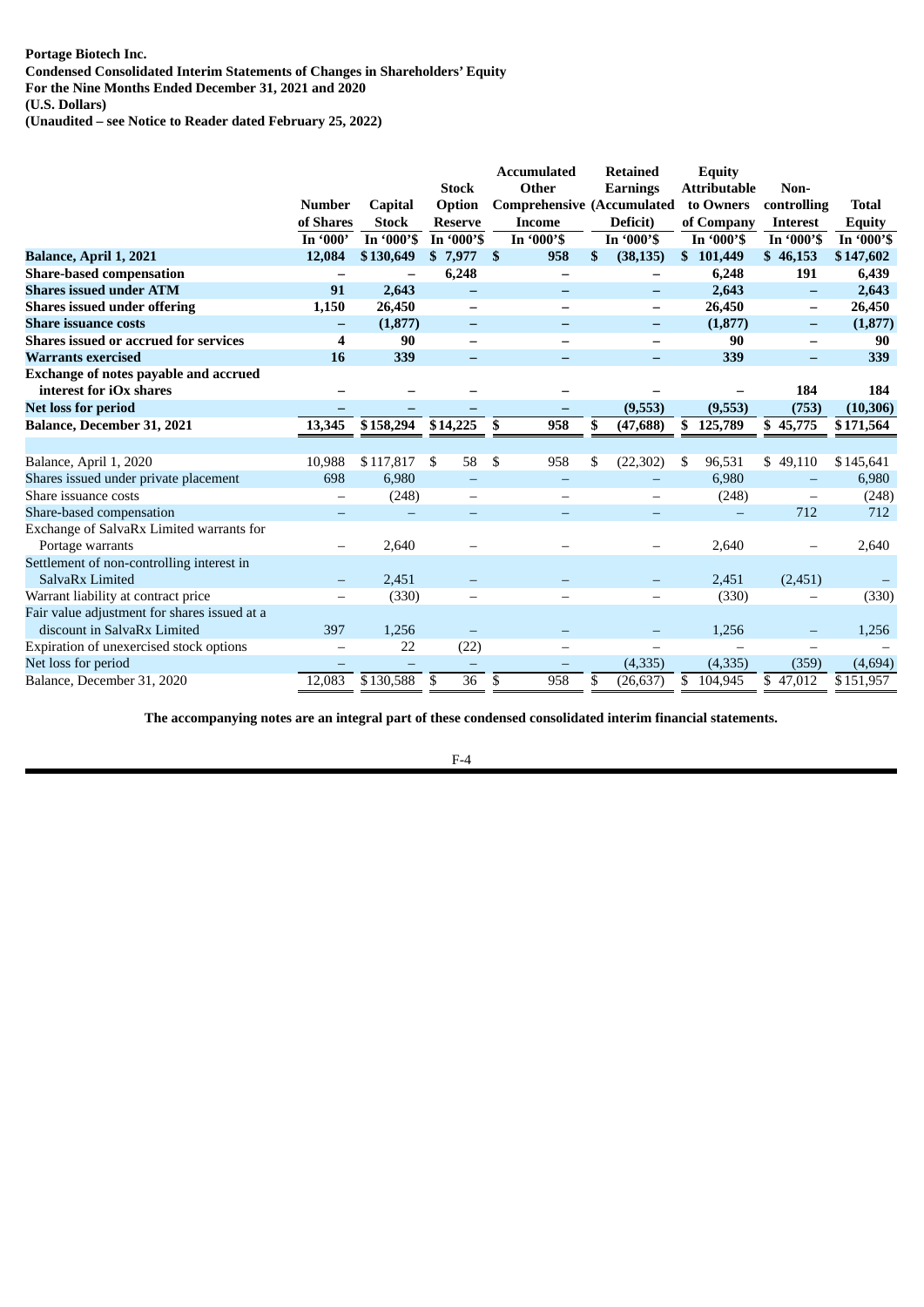# **Portage Biotech Inc. Condensed Consolidated Interim Statements of Cash Flows For the Nine Months Ended December 31, 2021 and 2020 (U.S. Dollars in thousands)**

**(Unaudited – see Notice to Reader dated February 25, 2022)**

|                                                                                       |                 |               | <b>Nine Months Ended December 31,</b> |                |
|---------------------------------------------------------------------------------------|-----------------|---------------|---------------------------------------|----------------|
|                                                                                       |                 | 2021          |                                       | 2020           |
| Cash flows provided by (used in) operating activities:                                |                 |               |                                       |                |
| Net loss for the period                                                               | \$              | $(10,306)$ \$ |                                       | (4,694)        |
| <b>Adjustments for non-cash items:</b>                                                |                 |               |                                       |                |
| Share-based compensation expense                                                      |                 | 6,439         |                                       | 712            |
| (Decrease) in deferred tax liability                                                  |                 | (444)         |                                       |                |
| (Income) loss on fair value of warrant liability                                      |                 | (726)         |                                       | 441            |
| Value of shares issued for services                                                   |                 | 90            |                                       |                |
| Share of loss (gain) in associate                                                     |                 | 363           |                                       | (270)          |
| Gain on sale of marketable equity securities                                          |                 |               |                                       | (72)           |
| Loss on equity issued at a discount                                                   |                 |               |                                       | 1,256          |
| Amortization of debt discount                                                         |                 |               |                                       | 76             |
| Loss on early extinguishment of debt                                                  |                 |               |                                       | 223            |
| Foreign exchange transaction loss                                                     |                 |               |                                       | $\overline{2}$ |
| <b>Changes in operating working capital:</b>                                          |                 |               |                                       |                |
| Accounts receivable                                                                   |                 | 385           |                                       | 23             |
| Prepaid expenses and other receivables                                                |                 | 1,286         |                                       | 14             |
| Other assets                                                                          |                 | (144)         |                                       | (36)           |
| Accounts payable and accrued liabilities                                              |                 | (1, 486)      |                                       | (1,014)        |
| Other                                                                                 |                 | 30            |                                       | (28)           |
| Net cash used in operating activities                                                 |                 | (4,513)       |                                       | (3, 367)       |
| Cash flows provided by (used in) investing activities:                                |                 |               |                                       |                |
| Proceeds from sale of marketable securities                                           |                 |               |                                       | 140            |
| Investment in associates                                                              |                 |               |                                       | (1,000)        |
| Net cash used in investing activities                                                 |                 |               |                                       | (860)          |
| Cash flows provided by (used in) financing activities:                                |                 |               |                                       |                |
| Proceeds from shares issued under registered offering                                 |                 | 29,093        |                                       | 6,980          |
| Share issuance costs                                                                  |                 | (1, 852)      |                                       | (248)          |
| Proceeds from exercise of stock purchase warrants                                     |                 | 105           |                                       |                |
| Repayment of unsecured notes payable                                                  |                 |               |                                       | (1,020)        |
| Repayment of advance from related party                                               |                 |               |                                       | (1,000)        |
| Net cash provided by financing activities                                             |                 | 27,346        |                                       | 4,712          |
|                                                                                       |                 |               |                                       |                |
| Increase in cash and cash equivalents during period                                   |                 | 22,833        |                                       | 485            |
| Cash and cash equivalents at beginning of period                                      |                 | 2,770         |                                       | 3,152          |
| Cash and cash equivalents at end of period                                            | \$              | 25,603        | \$                                    | 3,637          |
| <b>Supplemental disclosure of cash flow information:</b>                              |                 |               |                                       |                |
| Cash paid for interest                                                                | \$              | 19            | \$                                    | 748            |
| Increase in accounts payable for stock issuance costs                                 |                 | 25            | \$                                    |                |
|                                                                                       |                 |               |                                       |                |
| Supplemental disclosure of non-cash investing and financing activities:               |                 |               |                                       |                |
| Fair value of warrant liability for Portage warrants issued                           | \$              | 159           | \$                                    | 271            |
| Decrease in warrant liability from warrant exercise                                   | $\overline{\$}$ | 235           | $\overline{\$}$                       |                |
| Exchange of iOx shares for settlement of notes payable, accrued interest and warrants | \$              | 184           | \$                                    |                |
| Shares issued pursuant to settlement of SalvaRx Limited notes and warrants            |                 |               | \$                                    | 2,640          |

**The accompanying notes are an integral part of these condensed consolidated interim financial statements.**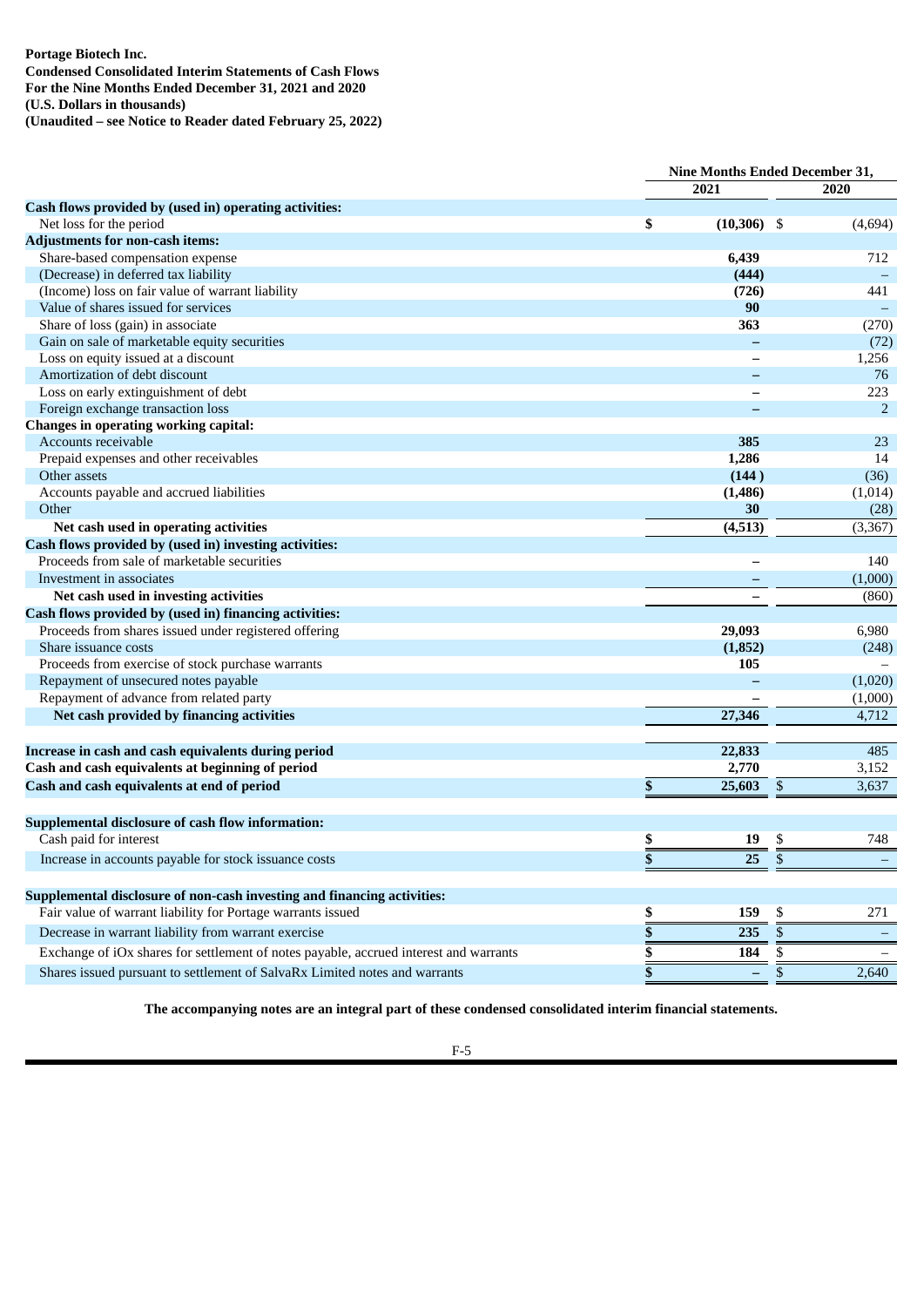# **NOTE 1. NATURE OF OPERATIONS**

Portage Biotech Inc. (the "Company" or "Portage") is incorporated in the British Virgin Islands ("BVI") with its registered office located at Clarence Thomas Building, P.O. Box 4649, Road Town, Tortola, BVI. Its USA agent, Portage Development Services ("PDS"), is located at 61 Wilton Road, Westport, CT, 06880, USA.

The Company is a foreign private issuer under SEC rules. It is also a reporting issuer under the securities legislation of the provinces of Ontario and British Columbia. Its ordinary shares were listed on the Canadian Stock Exchange ("CSE") under the symbol "PBT.U". On February 25, 2021, the ordinary shares of the Company began trading on the NASDAQ Capital Market ("NASDAQ") under the symbol "PRTG". As the principal market for the Company's ordinary shares is NASDAQ, the Company voluntarily delisted from the CSE on April 23, 2021.

Portage is a clinical stage immune-oncology company focused on overcoming immune resistance and currently managing 10 immuno-oncology assets at various development stages. We source, nurture and develop the creation of early- to mid-stage, first- and best-in-class therapies for a variety of cancers, by funding, implementing viable, cost effective product development strategies, clinical counsel/trial design, shared services, financial and project management to enable efficient, turnkey execution of commercially informed development plans. Our drug development pipeline portfolio encompasses products or technologies based on biology addressing known resistance pathways/mechanisms of current check point inhibitors with established scientific rationales, including intratumoral delivery, nanoparticles, liposomes, aptamers, and virus-like particles.

On August 13, 2018, the Company reached a definitive agreement to acquire 100% of SalvaRx Limited ("SalvaRx") in exchange for 8,050,701 ordinary shares of the Company (the "SalvaRx Acquisition"). The SalvaRx Acquisition was completed on January 8, 2019 (the "Acquisition Date") upon receiving shareholder and regulatory approval. In connection with the SalvaRx Acquisition, the Company acquired interests in SalvaRx's five research and development invested entities and subsidiaries: iOx Therapeutics Ltd. ("iOx"), Nekonal Oncology Limited ("Nekonal"), Intensity Therapeutics, Inc. ("Intensity"), Saugatuck Therapeutics Ltd. ("Saugatuck") and Rift Biotherapeutics Inc. ("Rift"). The Company also acquired an option in Nekonal SARL, a Luxembourg-based company holding intellectual property rights for therapeutics and diagnostics in the field of autoimmune disorders and oncology, to participate in the funding of its autoimmune programs. During fiscal 2021, the Company abandoned its interests in Nekonal.

On June 5, 2020, the Company effected a 100:1 reverse stock split. All share and per share information included in the consolidated financial statements have been retroactively adjusted to reflect the impact of the reverse stock split. The shares of ordinary shares authorized remained at an unlimited number of ordinary shares without par value.

Portage filed a shelf registration statement and prospectus with the Securities and Exchange Commission ("SEC") under which it may sell shares, debt securities, warrants and units that Portage may sell in one or more offerings from time to time, which became effective on March 8, 2021 ("Registration Statement" or "Prospectus"). The specific terms of any securities to be offered pursuant to the base prospectus are specified in the sales agreement prospectus. The Registration Statement currently includes:

- · a base prospectus, which covers the offering, issuance and sales by us of up to \$200,000,000 in the aggregate of the securities identified above from time to time in one or more offerings;
- · a sales agreement supplemental prospectus covering the offer, issuance and sale by us in an "at the market" offering of up to a maximum aggregate offering price of up to \$50,000,000 of our ordinary shares that may be issued and sold from time to time under sales agreement, or sales agreement, with Cantor Fitzgerald & Co., or Cantor Fitzgerald, the sales agent; and
- a prospectus supplement dated June 24, 2021, for the offer, issuance and sale by us of 1,150,000 ordinary shares for gross proceeds of approximately \$26.5 million in a firm commitment underwriting with Cantor Fitzgerald.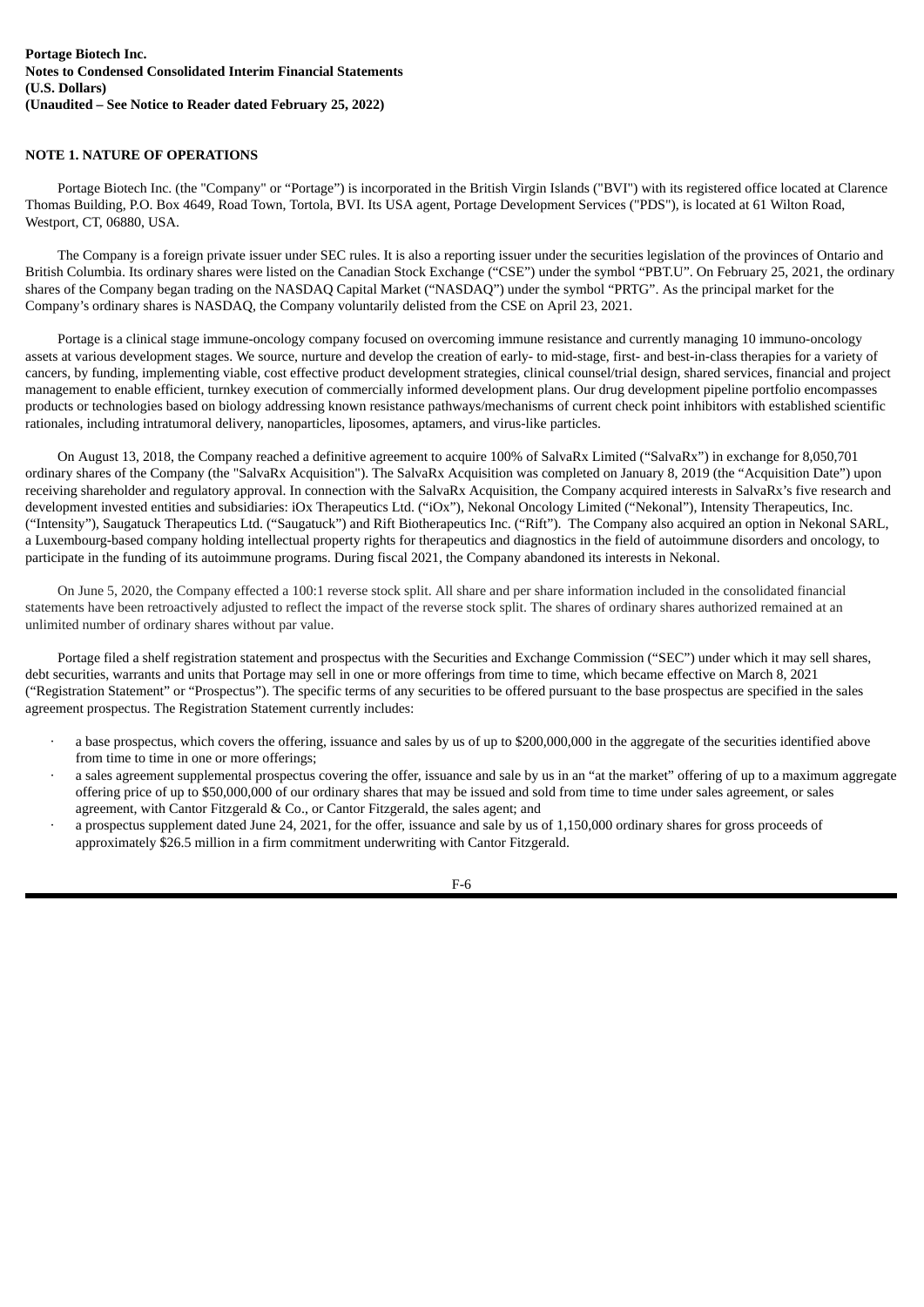# **NOTE 1. NATURE OF OPERATIONS** *(Cont'd)*

The sales agreement with Cantor Fitzgerald permits the Company to sell in an at the market offering up to \$50,000,000 of ordinary shares from time to time, the amount of which is included in the \$200,000,000 of securities that may be offered, issued and sold by us under the base prospectus. The sales under the prospectus will be deemed to be made pursuant to an "at the market" offering as defined in Rule 415(a)(4) promulgated under the Securities Act of 1933 (the Securities Act). Upon termination of the sales agreement, any portion of the \$50,000,000 included in the sales agreement prospectus that is not sold pursuant to the sales agreement will be available for sale in other offerings pursuant to the base prospectus, and if no shares are sold under the sales agreement, the full \$50,000,000 of securities may be sold in other offerings pursuant to the base prospectus. See Note 2, "Liquidity" and Note 14, "Capital Stock" for a further discussion.

# **NOTE 2. LIQUIDITY**

As of December 31, 2021, the Company had cash and cash equivalents of \$25.6 million and total current liabilities of \$0.6 million (inclusive of \$0.2 million warrant liability settleable on a non-cash basis). For the nine months ended December 31, 2021, the Company is reporting a net loss of \$(4.2) million and cash used in operating activities of \$4.5 million. As of January 31, 2022, the company we had approximately \$25.1 million of cash on hand.

During the quarter ended June 30, 2021, the Company commenced an "at the market" offering, under which it sold 90,888 shares generating gross proceeds of approximately \$2.6 million (\$2.5 million, net of commissions).

On June 24, 2021, the Company completed a firm commitment underwritten public offering of 1,150,000 ordinary shares at a public offering price of \$23.00 per share for gross proceeds of approximately \$26.5 million and was settled June 28, 2021. The Company incurred aggregate offering expenses for the public offering of approximately \$1.8 million, including approximately \$1.6 million of management, underwriting and selling expenses. Management believes the funds generated, along with existing cash, will be sufficient to fund the Company's research and development activities, as well as the expansion of its operating infrastructure and achievement of numerous developmental milestones. The amount raised is at least sufficient to fund operations through March 2023.

The Company has incurred substantial operating losses since inception and expects to continue to incur significant operating losses for the foreseeable future and may never become profitable. The losses result primarily from its conduct of research and development activities.

The Company historically has funded its operations principally from proceeds from issuances of equity and debt securities and would expect to enter the capital markets if additional funding is required.

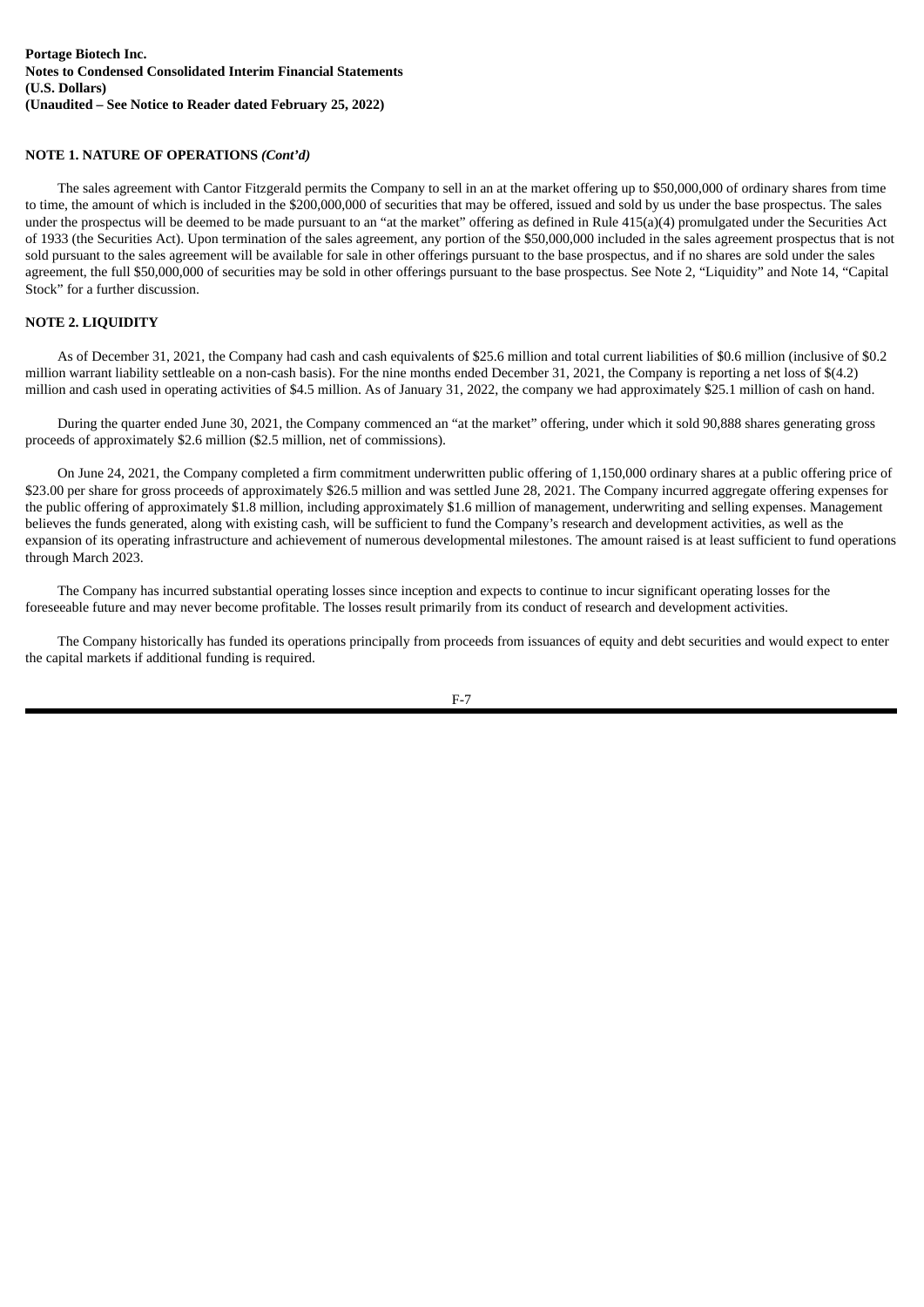# **NOTE 2. LIQUIDITY** *(Cont'd)*

# *COVID-19 Effect*

Beginning in early March 2020, the COVID-19 pandemic and the measures imposed to contain this pandemic have disrupted and are expected to continue to impact the Company's business operations. The magnitude of the impact of the COVID-19 pandemic on the Company's productivity, results of operations and financial position, and its disruption to the Company's business and clinical programs and timelines, will depend, in part, on the length and severity of these restrictions and on the Company's ability to conduct business in the ordinary course.

# **NOTE 3. BASIS OF PRESENTATION**

#### *Statement of Compliance and Basis of Presentation*

These condensed consolidated interim financial statements have been prepared in accordance with the International Financial Reporting Standards ("IFRS") issued by the International Accounting Standards Board ("IASB"), IAS 34 *Interim Financial Reporting* and interpretations of the International Financial Reporting Interpretations Committee. These condensed consolidated interim financial statements do not include all of the information required for full annual financial statements and should be read in conjunction with the audited consolidated financial statements of the Company for the year ended March 31, 2021.

These condensed consolidated interim financial statements have been prepared on an historical cost basis except for items disclosed herein at fair value (see Note 19, "Financial Instruments and Risk Management"). In addition, these condensed consolidated interim financial statements have been prepared using the accrual basis of accounting, except for cash flow information.

The Company has only one reportable operating segment.

These condensed consolidated interim financial statements were approved and authorized for issuance by the Audit Committee and Board of Directors on February 18, 2022.

#### *Consolidation*

The condensed consolidated interim financial statements include the accounts of the Company and,

(a) SalvaRx Limited ("SalvaRx"), a wholly-owned subsidiary, incorporated on May 6, 2015 in the British Virgin Islands.

(b) iOx Therapeutics Ltd. ("iOx"), a United Kingdom based immune-oncology company, a 60.49% subsidiary, incorporated in the United Kingdom on February 10, 2015. In September 2021, the Company, through SalvaRx, exchanged certain notes, accrued interest, warrants and receivables in exchange for shares of iOx. As a result of this exchange, the Company, through SalvaRx, increased its ownership up from 60.49% to 78.32%.

(c) Saugatuck Therapeutics, Ltd. ("Saugatuck"), a 70% owned subsidiary incorporated in the British Virgin Islands. Saugatuck and subsidiary refers to Saugatuck and Saugatuck Rx LLC.

(d) Portage Developmental Services, a 100% owned subsidiary incorporated in Delaware, which provides human resources, and other services to each operating subsidiary via a shared services agreement.

(e) SalvaRx LLC, a 100% owned subsidiary through SalvaRx.

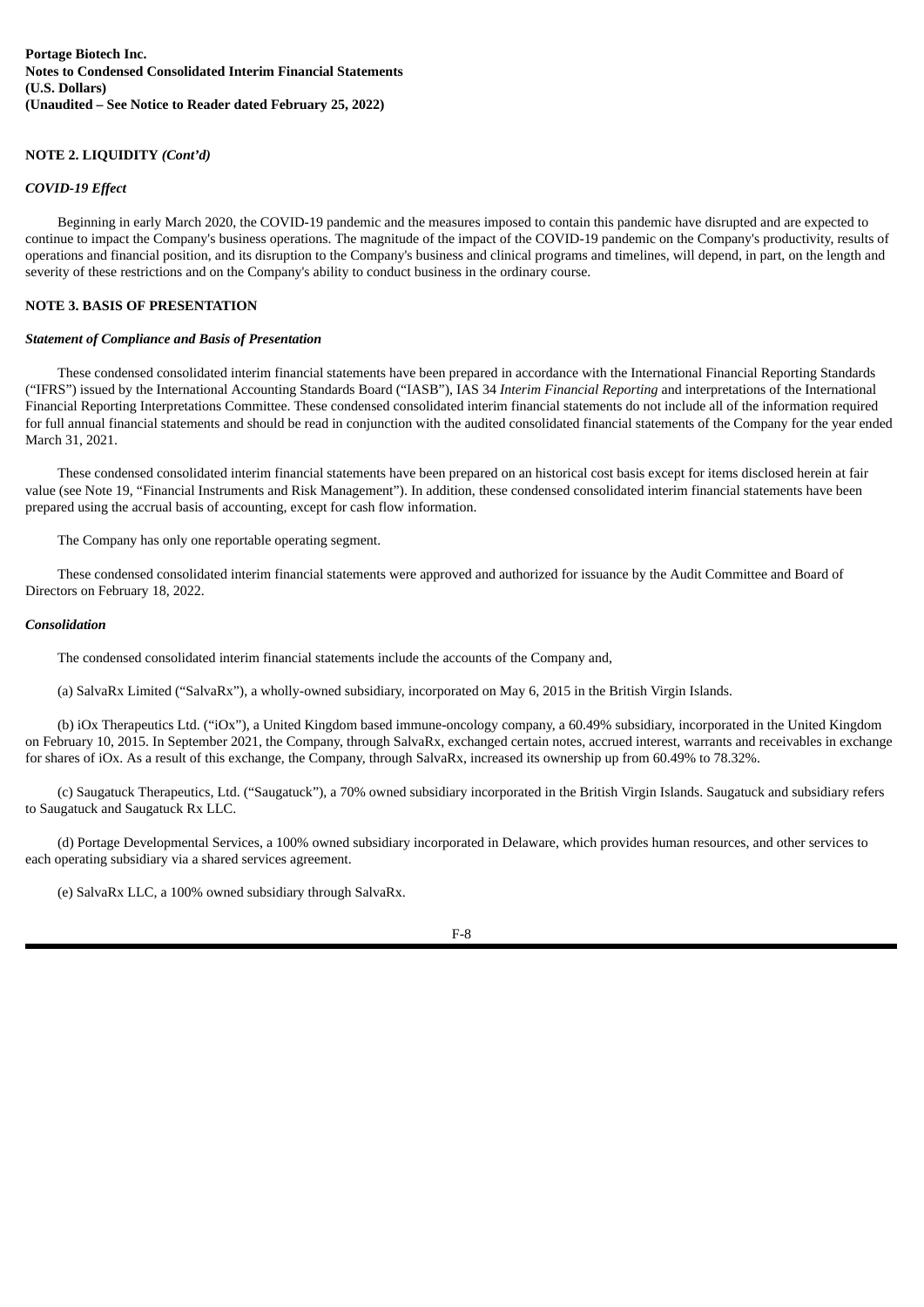#### **NOTE 3. BASIS OF PRESENTATION** *(Cont'd)*

#### *Consolidation (Cont'd)*

(f) Saugatuck Rx LLC, a wholly-owned subsidiary of Saugatuck.

The following companies were disposed of on March 3, 2021 (see Note 7, "Disposition of PPL"):

- Portage Pharmaceuticals Ltd. ("PPL"), a wholly-owned subsidiary acquired in a merger on July 23, 2013, incorporated in the British Virgin Islands.
- · EyGen Limited, ("EyGen"), a wholly-owned subsidiary of PPL, incorporated on September 20, 2016, in the British Virgin Islands.
- Portage Glasgow Ltd. ("PGL"), a 65% subsidiary of PPL, incorporated in Glasgow, Scotland.

All inter-company balances and transactions have been eliminated in consolidation.

Non-controlling interest in the equity of a subsidiary is accounted for and reported as a component of stockholders' equity. Non-controlling interests represent the 21.68% shareholder ownership interest in iOx and the 30% shareholder ownership interest in Saugatuck, which are consolidated by the Company. In years prior to March 31, 2021, non-controlling interest also included 35% in PGL. See Note 11, "Unsecured Notes Payable – iOx Unsecured Notes Payable" for a discussion of the Company's settlement of loans with iOx.

#### *Functional and Presentation Currency*

The Company's functional and presentation currency is the U.S. Dollar.

#### *Use of Estimates and Judgments*

The preparation of the condensed consolidated interim financial statements in conformity with IFRS requires management to make judgments, estimates and assumptions that affect the application of accounting policies and the reported amounts of assets, liabilities, income and expenses. Actual results may differ from these estimates.

Estimates and underlying assumptions are reviewed on an ongoing basis. Revisions to accounting estimates are recognized in the period in which the estimates are revised and in any future periods affected.

Significant areas where estimates are made include valuation of financial instruments, research and development costs, fair value used for acquisition and measurement of share-based compensation. Significant areas where critical judgments are applied include assessment of impairment of investments and goodwill and the determination of the accounting acquirer and acquiree in the business combination accounting.

# *Reclassifications*

Certain prior year amounts have been reclassified for consistency with the current year presentation. These reclassifications had no effect on the reported results of operations.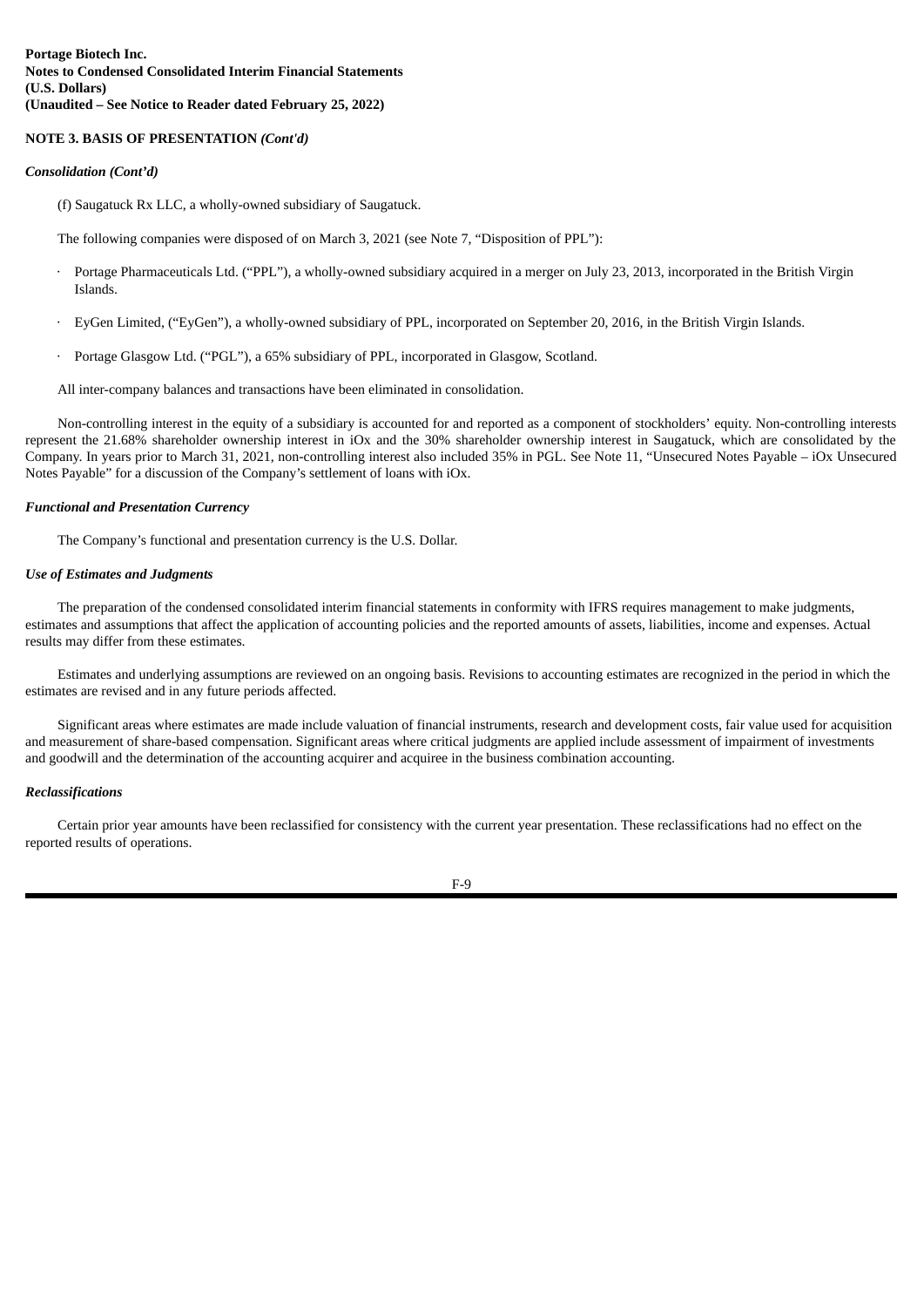# **NOTE 4. SIGNIFICANT ACCOUNTING POLICIES**

The accounting policies are set out in Note 4 to the fiscal 2021 audited consolidated financial statements. These policies have been applied consistently to all periods presented in these condensed consolidated interim financial statements.

# **Recent Accounting Pronouncements**

#### *Impact of Adoption of Significant New IFRS Standards in 2020*

# (a) IAS 1: Presentation of Financial Statements, and IAS 8: Accounting Policies, Changes in Accounting Estimates and Errors (Amendment)

The amendments to IAS 1 and IAS 8 clarify the definition of material and seek to align the definition used in the Conceptual Framework with that in the standards themselves, as well as ensuring the definition of material is consistent across all IFRS. The Company adopted these amendments effective January 1, 2020. The adoption of these amendments did not have a significant impact on the Company's annual consolidated financial statements.

# **(b) Conceptual Framework for Financial Reporting**

Together with the revised Conceptual Framework published in March 2018, the IASB also issued Amendments to References to the Conceptual Framework in IFRS Standards. The Company adopted the Revised Conceptual Framework effective January 1, 2020. The adoption of these amendments did not have a significant impact on the Company's annual consolidated financial statements.

# *IFRS Pronouncements Issued But Not Yet Effective*

# **New Accounting Standards, Interpretations and Amendments**

Standards issued but not yet effective up to the date of issuance of the Company's condensed consolidated interim financial statements are listed below. This listing is of standards and interpretations issued, which the Company reasonably expects to be applicable at a future date. The Company intends to adopt those standards when they become effective.

#### **(c) Annual Improvements to IFRS Standards 2018-2020**

The annual improvements process addresses issues in the 2018-2020 reporting cycles including changes to IFRS 9, "Financial Instruments," IFRS 1, "First Time Adoption of IFRS," IFRS 16, "Leases," and IAS 41, "Biological Assets".

i) The amendment to IFRS 9 addresses which fees should be included in the 10% test for derecognition of financial liabilities.

ii) The amendment to IFRS 1 allows a subsidiary adopting IFRS at a later date than its parent to also measure cumulative translation differences using the amounts reported by the parent based on the parent's date of transition to IFRS.

iii) The amendment to IFRS 16's illustrative example 13 removes the illustration of payments from the lessor related to leasehold improvements.

These amendments will be effective for annual periods beginning on or after January 1, 2022. The Company is currently evaluating the new guidance and impacts on its consolidated financial statements.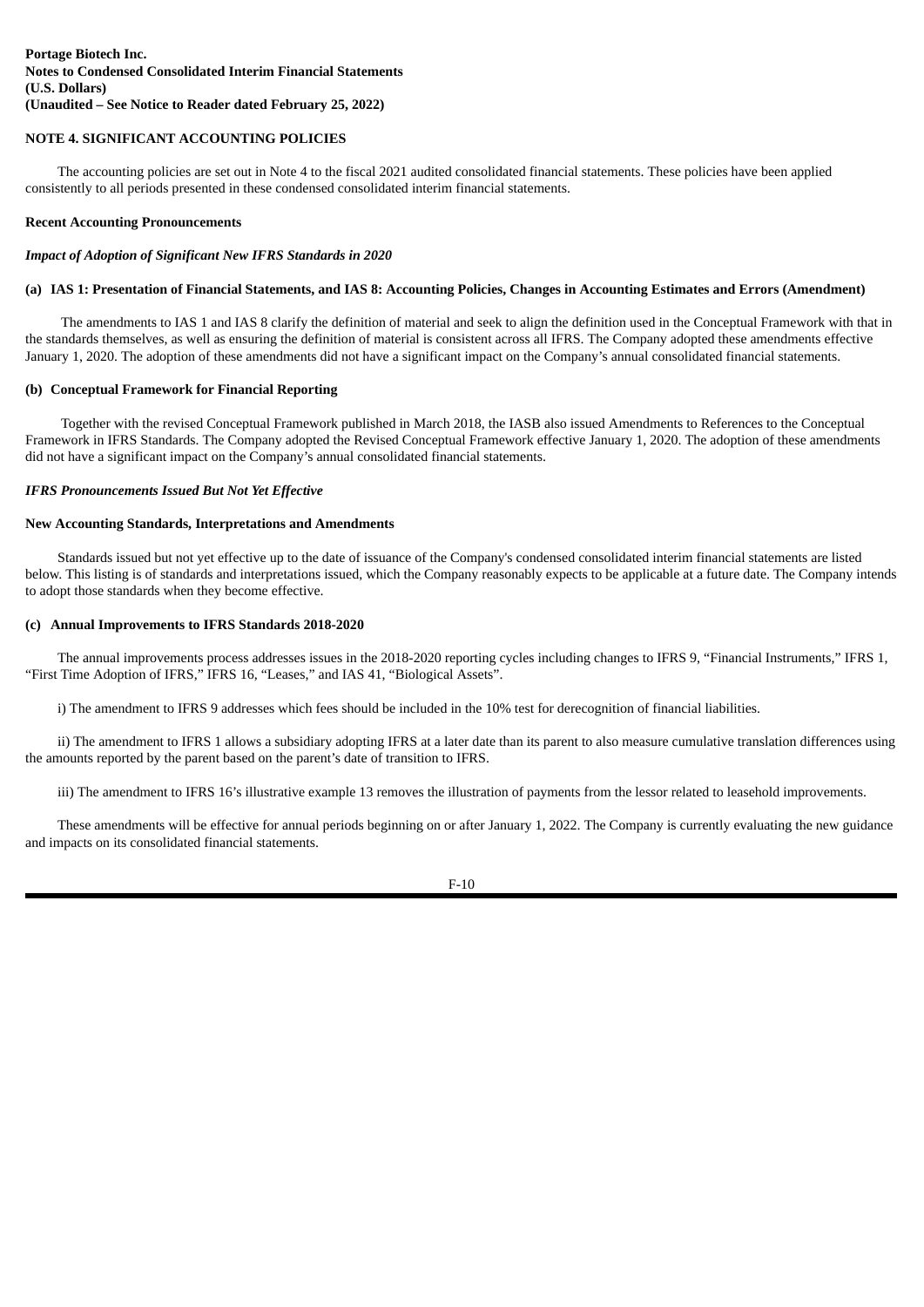# **NOTE 4. SIGNIFICANT ACCOUNTING POLICIES** *(Cont'd)*

# **(d) IAS 37: Onerous Contracts - Cost of Fulfilling a Contract**

The amendment to IAS 37 clarifies the meaning of costs to fulfil a contract and that before a separate provision for an onerous contract is established, an entity recognizes any impairment loss that has occurred on assets used in fulfilling the contract, rather than on assets dedicated to the contract. This amendment will be effective for annual periods beginning on or after January 1, 2022. The Company is currently evaluating the new guidance and impacts on its consolidated financial statements.

# **(e) IAS 16: Proceeds Before Intended Use**

The amendment to IAS 16 prohibits an entity from deducting from the cost of an item of Property, plant and equipment any proceeds received from selling items produced while the entity is preparing the assets for its intended use (for example, the proceeds from selling samples produced when testing a machine to see if it is functioning properly). It also clarifies that an entity is testing whether the asset is functioning properly when it assesses the technical and physical performance of the asset. The amendment also requires certain related disclosures. This amendment will be effective for annual periods beginning on or after January 1, 2022. The Company is currently evaluating the new guidance and impacts on its consolidated financial statements.

# **(f) IAS 1: Presentation of Financial Statements**

The amendment to IAS 1 clarifies how to classify debt and other liabilities as either current or non-current. The amendment will be effective for annual periods beginning on or after January 1, 2023. The Company is currently evaluating the new guidance and impacts on its consolidated financial statements.

# (g) Amendments to IFRS 10 and IAS 28: Sale or Contribution of Assets between an Investor and Its Associate or Joint Venture

The amendment addresses the conflict between IFRS 10, "Consolidated Financial Statements," and IAS 28, "Investments in Associates and Joint Ventures," in dealing with the loss of control of a subsidiary that is sold or contributed to an associate or joint venture. The amendments clarify that the gain or loss resulting from the sale or contribution of assets that constitute a business, as defined in IFRS 3, "Business Combinations," between an investor and its associate or joint venture, is recognized in full. Any gain or loss resulting from the sale or contribution of assets that do not constitute a business, however, is recognized only to the extent of unrelated investors' interests in the associate or joint venture. The IASB has deferred the effective date of these amendments indefinitely, but an entity that early adopts the amendments must apply them prospectively. The Company is evaluating whether the adoption of the above amendment will have a material impact on its financial statements.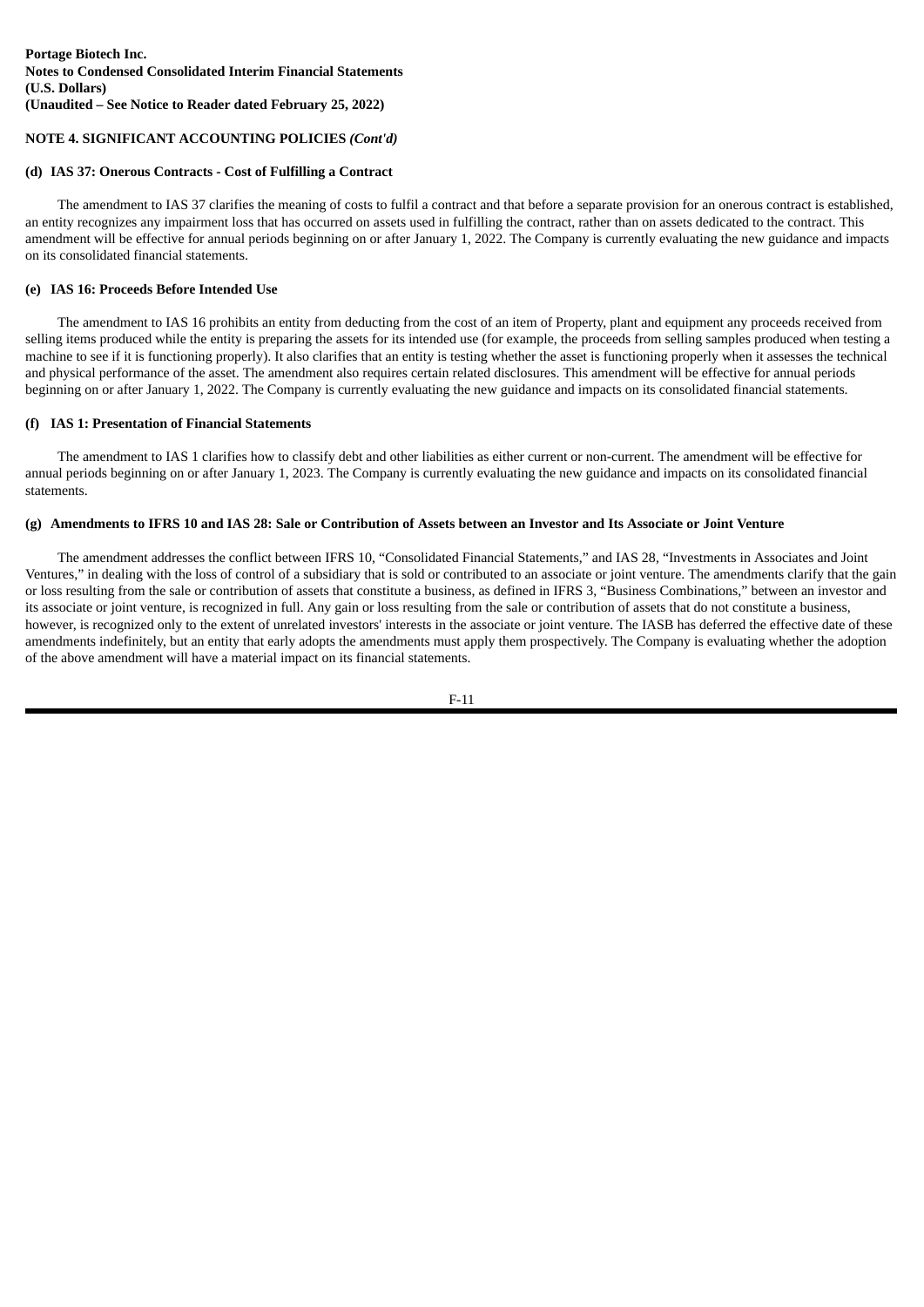# **NOTE 5. PREPAID EXPENSES AND OTHER RECEIVABLES**

| (In thousands)                               | As of<br><b>December 31, 2021</b> | As of<br><b>March 31, 2021</b> |       |  |
|----------------------------------------------|-----------------------------------|--------------------------------|-------|--|
| Research & development tax credits           | ъ                                 | 257                            | 649   |  |
| <b>Prepaid insurance</b>                     |                                   | 206                            | 1,445 |  |
| <b>Tax deposits</b>                          |                                   | 142                            |       |  |
| <b>Other receivables</b>                     |                                   | 67                             | 34    |  |
| <b>Other prepaid expenses</b>                |                                   |                                | 48    |  |
| Total prepaid expenses and other receivables |                                   | 672                            | 2,176 |  |

In October 2016, the Company's wholly-owned subsidiary, PPL, agreed to a settlement, from a claim made against a supplier, to receive \$120,000 in annual instalments of \$11,250. Through December 31, 2021, the Company has collected the full amount. The balance of \$33,750 was classified \$11,250 as a current asset in prepaid expenses and other receivables and \$22,500 as a long-term receivable as of March 31, 2021. The installment note receivable was assigned to Portage by PPL prior to the disposition of PPL (see Note 7, "Disposition of PPL").

# **NOTE 6. INVESTMENT IN ASSOCIATE**

Details of the Company's associate as of December 31, 2021 and March 31, 2021 are as follows:

|                           |                           | <b>Place of Incorporation and</b>  | <b>Voting Rights Held as</b> | <b>Voting Rights Held as</b> |
|---------------------------|---------------------------|------------------------------------|------------------------------|------------------------------|
| <b>Name</b>               | <b>Principal Activity</b> | <b>Principal Place of Business</b> | of December 31, 2021         | of March 31, 2021            |
| Associate: Stimunity S.A. | Biotechnology             | Paris, France                      | 44.0%                        | 44.0%                        |

The following table is a roll-forward of the Company's investment in Stimunity S.A. as of and for the nine months ended December 31, 2021 and 2020:

|                                     | As of and for the Nine Months Ended December 31, |       |  |       |  |  |  |  |
|-------------------------------------|--------------------------------------------------|-------|--|-------|--|--|--|--|
| (In thousands)                      | 2021                                             |       |  | 2020  |  |  |  |  |
| <b>Balance, beginning of period</b> |                                                  | 1,735 |  | 1,225 |  |  |  |  |
| <b>Additional investment</b>        |                                                  |       |  | 1,000 |  |  |  |  |
| <b>Share of (loss) income</b>       |                                                  | (363) |  | 270   |  |  |  |  |
| <b>Balance, end of period</b>       |                                                  | 1,372 |  | 2,495 |  |  |  |  |

On June 1, 2020, the Company made an additional \$1.0 million investment in Stimunity upon Stimunity's achievement of certain agreed milestones, increasing its equity share in Stimunity to 44% (see Note 17, "Commitments and Contingent Liabilities").

The Company accounts for its investment in Stimunity under the equity method and accordingly, records its share of Stimunity's earnings or loss based on its ownership percentage. The Company recorded equity in (loss) income in Stimunity of \$(261,000) and \$(121,000) for the three months ended December 31, 2021 and 2020, respectively, and \$(363,000) and \$270,000 for the nine months ended December 31, 2021 and 2021, respectively.

Under the shareholders agreement, Portage has (i) a preferential subscription right to maintain its equity interest in Stimunity in the event of a capital increase from the issuance of new securities by Stimunity, except for issuances of new securities for stock options under a merger plan or for an acquisition, or (ii) the right to vote against any (a) issuances of additional securities that would call for the Company to waive its preferential subscription right, or (b) any dilutive issuance.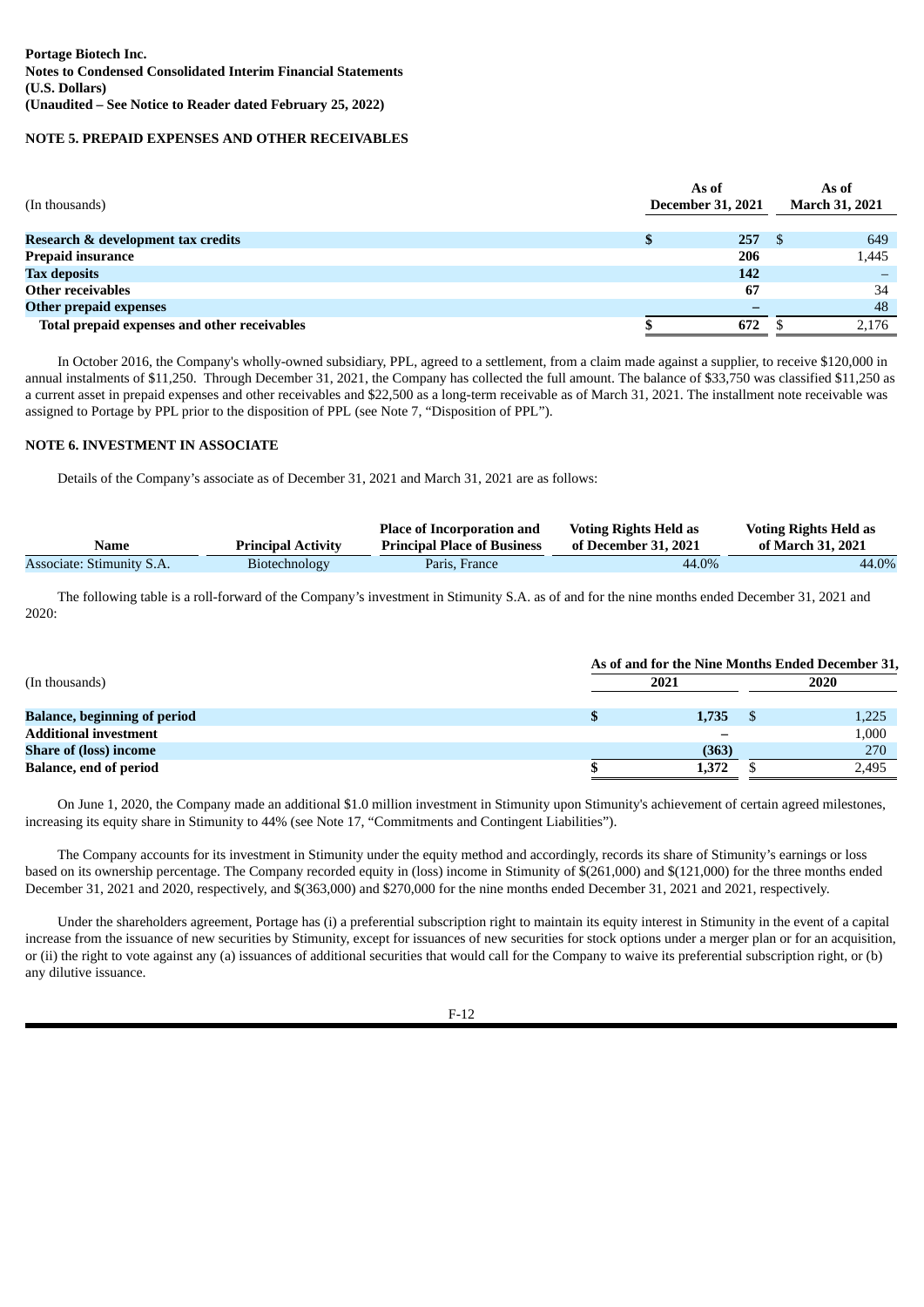# **NOTE 7. DISPOSITION OF PPL**

On March 3, 2021, the Company disposed of 100% of its interest in PPL, which includes PPL's interest in PGL and EyGen for \$10 to an entity controlled by one of the Company's current directors and one of the Company's former directors (the "Purchaser's Executives"). Under the terms of the arrangement, all outstanding payable obligations were assumed by the purchaser. Simultaneously, the Company and the Purchaser's Executives entered into a Revenue Share Deed with PPL under which they will be entitled to certain revenue shares based on the achievement of milestones defined in the Revenue Share Deed. The Company may also be entitled to recover an intercompany receivable from the purchaser in the amount of \$229,848 on the fourth anniversary of the Revenue Share Deed. The Company valued its interest in the Revenue Share Deed and the recovery of the \$229,848 at zero for financials statement purposes. All other intercompany balances were cancelled. The Company no longer has any interest or obligations associated with PPL, PGL and EyGen, other than the interests provided for in the Revenue Share Deed.

#### **NOTE 8. INVESTMENTS IN PRIVATE COMPANIES**

The following is a discussion of our investments in private companies as of December 31, 2021 and March 31, 2021.

#### *Intensity*

In connection with the SalvaRx Acquisition in fiscal 2019, the Company acquired a \$4.5 million interest in Intensity, a clinical stage biotechnology company, of 1.0 million shares, which represented a 7.5% equity interest in Intensity. The investment was recorded at fair value (which approximates cost) at the acquisition date. The investment in Intensity has been irrevocably designated as a financial asset recorded at fair value with gains and losses recorded through other comprehensive income. The fair value of the asset is determined by considering other comparable equity funding transactions by Intensity with unrelated investors.

On July 11, 2019, the Company entered into an agreement with Fast Forward Innovations Limited ("Fast Forward") to purchase Intensity Holdings Limited ("IHL"), a wholly-owned subsidiary of Fast Forward. The Company paid \$1.3 million for IHL through the issuance of 129,806 ordinary shares. The sole asset of IHL consists of 288,458 shares of the private company, Intensity. This transaction increased the Company's ownership to 1,288,458 shares of Intensity.

During the year ended March 31, 2020, the Company recorded an unrealized gain of \$1.6 million with respect to its investment in Intensity based upon Intensity's then most recent valuation. There were no unrealized gains or losses recognized during the three and nine months ended December 31, 2021 and 2020.

As of each of December 31, 2021 and March 31, 2021, the Company owned approximately 8% of the outstanding shares of Intensity, on a fully diluted basis.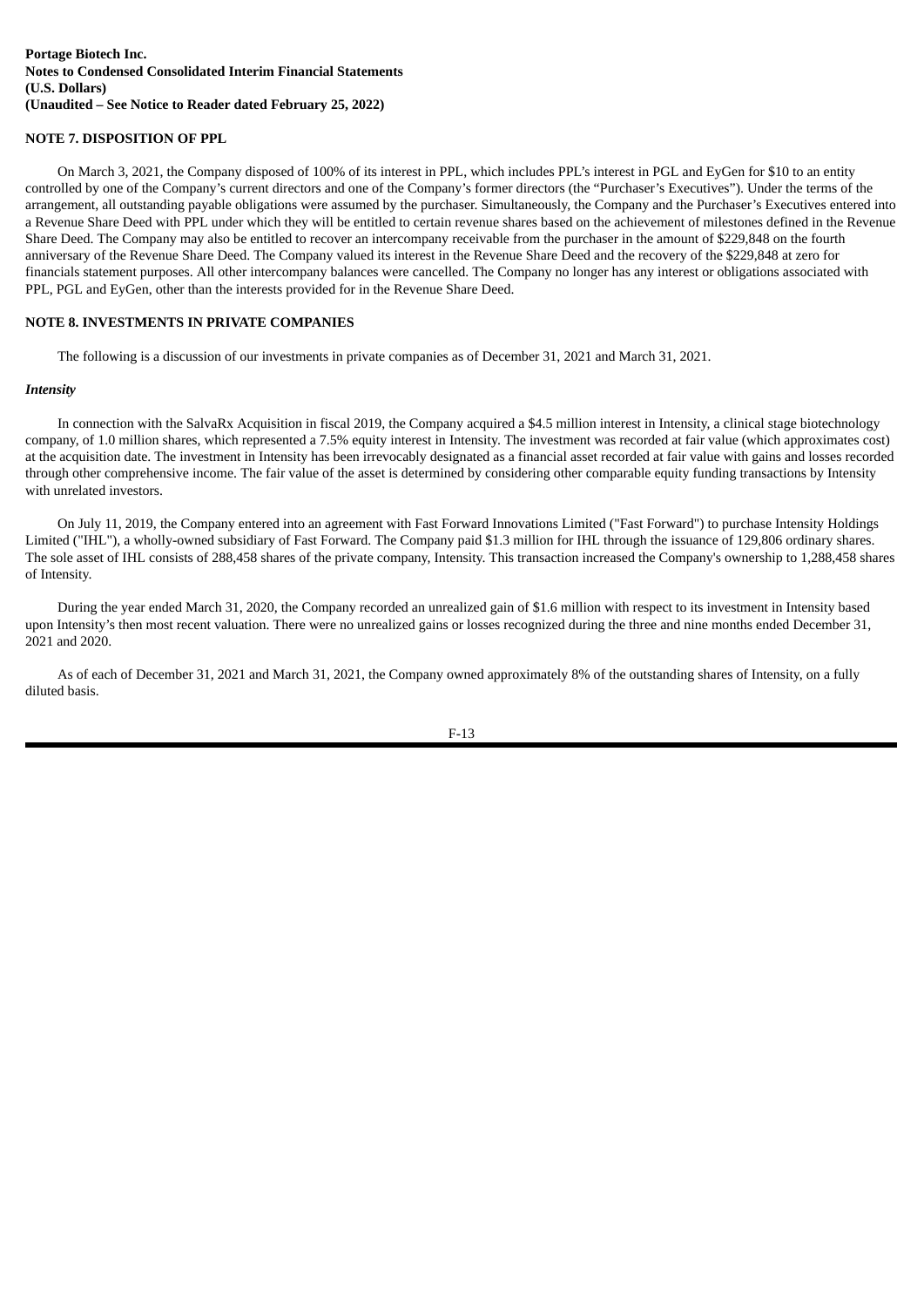# **NOTE 8. INVESTMENTS IN PRIVATE COMPANIES** *(Cont'd)*

On October 28, 2021, Intensity Therapeutics, Inc. filed a Form S-1 Registration Statement with the SEC to register shares for a public offering. The offering was approved by the SEC, but subsequently withdrawn prior to closing. Intensity is still evaluating market conditions to determine the timing of an offering. At December 31, 2021, the Company has valued its investment in Intensity based on Intensity's last financing. If the offering is successful, the Company will value its investment in Intensity based upon fair value (market price) and will record periodic changes in carrying value through OCI.

# *Sentien*

In August 2015, the Company acquired 210,210 shares of Series A preferred stock in Sentien ("Preferred Stock"), a Medford, MA based private company for \$700,000 of cash. The Preferred Stock is fully convertible into an equal number of common shares. The Company's holdings represent 5.06% of the equity of Sentien on a fully diluted basis as of each of December 31, 2021 and March 31, 2021. The investment in Sentien has been irrevocably designated as a financial asset recorded at fair value with changes in fair value recorded through other comprehensive income. As of March 31, 2020, the Company recorded an unrealized loss of \$0.7 million after determining that cost no longer was the best estimate of fair value due to a significant change in the strategy of Sentien and determined that the investment in Sentien no longer had any fair value as Sentien was no longer pursing the proposed indication from the time of the Company's initial investment.

# **NOTE 9. GOODWILL**

| (In thousands)                      | As of<br><b>December 31, 2021</b> | As of<br><b>March 31, 2021</b> |
|-------------------------------------|-----------------------------------|--------------------------------|
| <b>Balance, beginning of period</b> | 43,324                            | 43,324                         |
| <b>Balance, end of period</b>       | 43,324                            | 43,324                         |

The Company's goodwill arose from the acquisition of SalvaRx and its portfolio of several projects and investments.

As of December 31, 2021, the Company determined that it has only one cash-generating unit ("CGU"), the consolidated Portage Biotech, Inc.

#### *Impairment Review*

On an annual basis, pursuant to IAS 36, "Impairment of Assets," the Company assesses its long-lived assets with definite lives, which are not yet available for use, for potential indicators of impairment.

If any such indication exists, the Company estimates the recoverable amount of the asset or CGU and compares it to the carrying value.

The Company performed its annual impairment test in each of fiscal 2021 and fiscal 2020 and estimated the recoverable amount of the above-noted CGU based on its value in use, which was determined using a capitalized cash flow methodology and categorized within level 3 of the fair market value hierarchy.

The recoverable amount of the CGU has been determined based on its value in use. The recoverable amount considered assumptions based on probabilities of technical, regulatory and clinical acceptances and financial support. Further, management uses risk-adjusted cash flow projections based on financial budgets. Management believes that any reasonably possible change in the key assumptions on which the recoverable amount is based would not cause the carrying amount to exceed its recoverable amount. The discount rate has been determined based on the Company's best estimate of a risk adjusted discount rate.

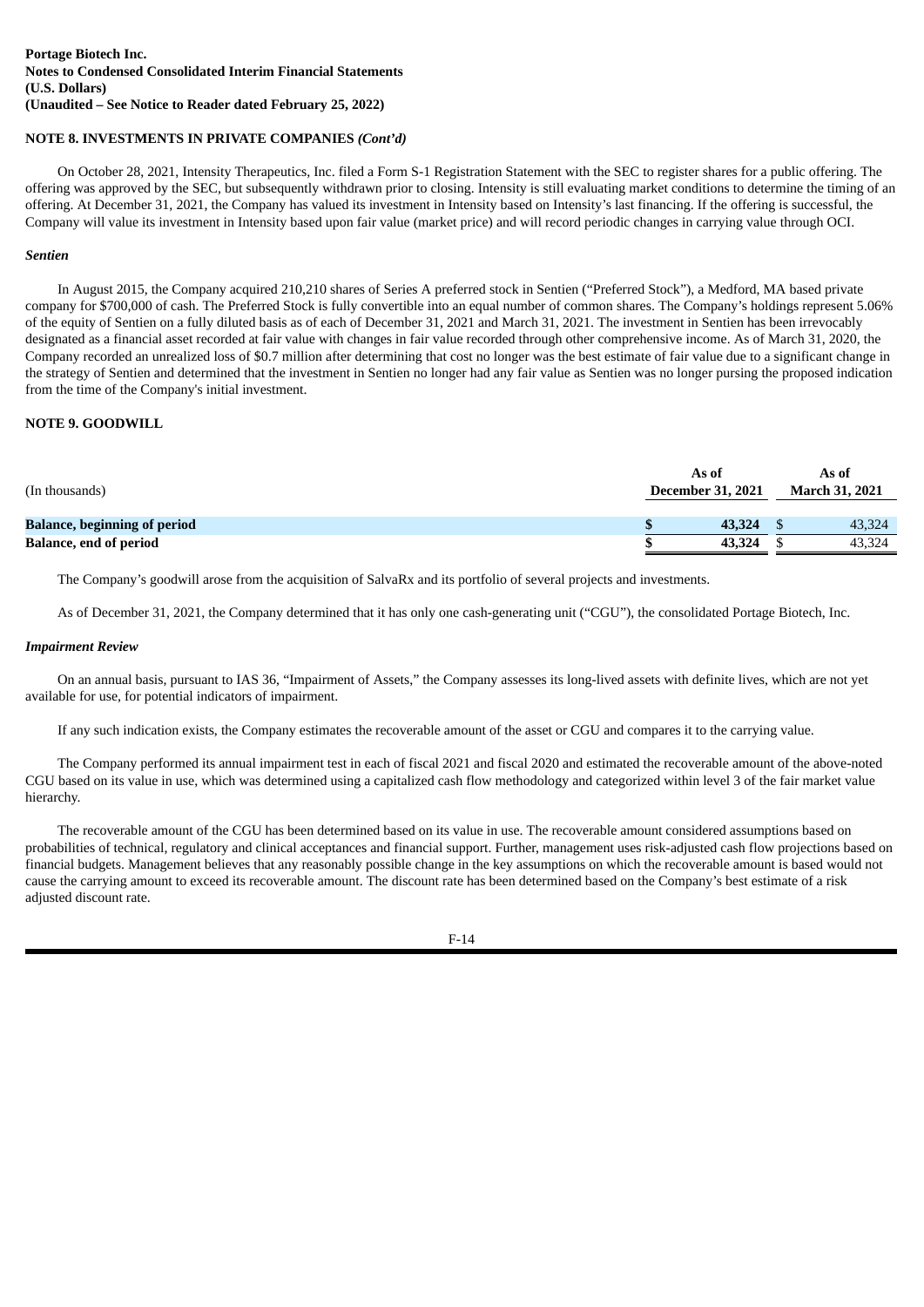# **NOTE 9. GOODWILL** *(Cont'd)*

The key assumptions used in the calculation of the recoverable amount include forecasts of the following:

- (a) revenues;
- (b) normalized operating expenses;
- (c) income taxes; and
- (d) capital expenditures.

Discounted cash flows are determined with reference to undiscounted risk adjusted cash flows, and the discount rate approximated 20.0% and 20.5% as of March 31, 2021 and 2020, respectively, based on the individual characteristics of the Company's CGU, the risk-free rate of return and other economic and operating factors.

Additionally, at the end of each reporting period, the Company is required to assess whether there is any indication that an asset may be impaired. Pursuant to IAS 36, the Company reviewed its assets for any indicators of impairment and considered underlying fundamentals, execution, derisking/advancement of assets and the value creation activities during the three and nine months ended December 31, 2021.

As of December 31, 2021, management assessed whether any indications of impairment existed for the Company's CGU. As of December 31,2021, the Company's market capitalization was less than its net assets, which is an external indicator of potential impairment. The Company evaluated this factor in conjunction with its assessment of the overall market environment and the progress made in developing the Company's assets. The Company determined that a test for impairment was not required and no impairment was recorded for the three and nine months ended December 31, 2021.

# **NOTE 10. IN-PROCESS RESEARCH AND DEVELOPMENT AND DEFERRED TAX LIABILITY**

In-process research and development ("IPR&D") consists of the following projects (in 000'\$):

| Project#                      | <b>Description</b>              |    | Value as of<br><b>December 31, 2021</b> |    | Value as of<br>March 31, 2021 |
|-------------------------------|---------------------------------|----|-----------------------------------------|----|-------------------------------|
| iOx:                          |                                 |    |                                         |    |                               |
| PORT 2 (IMM60)                | Melanoma & Lung Cancers         | ۱D | 84,213                                  | -S | 84,213                        |
| <b>PORT 3 (IMM65)</b>         | <b>Ovarian/Prostate Cancers</b> |    | 32,997                                  |    | 32,997                        |
|                               |                                 |    | 117,210                                 |    | 117,210                       |
| <b>Oncomer/Saugatuck</b>      | <b>DNA Aptamers</b>             |    | 178                                     |    | 178                           |
|                               |                                 |    | 117,388                                 |    | 117,388                       |
|                               |                                 |    |                                         |    |                               |
| <b>Deferred tax liability</b> |                                 |    | 23,606                                  |    | 24,050                        |

As of December 31, 2021, management assessed whether any indications of impairment existed for the Company's IPR&D. As indicated above, the Company did identify an external indicator of potential impairment but concluded that no test for impairment was required. Accordingly, no impairment was recorded for the three and nine months ended December 31, 2021.

Deferred tax liability (DTL) represents iOx's estimated tax on the difference between book and tax basis of the IPR&D, which is taxable in the United Kingdom. During the three and nine months ended December 31, 2021, the Company recorded deferred tax (expense) benefit of \$(0.1) million and \$0.5 million, respectively, to reflect the effect of the change in currency translation rates, for this obligation settleable in Great British Pounds.

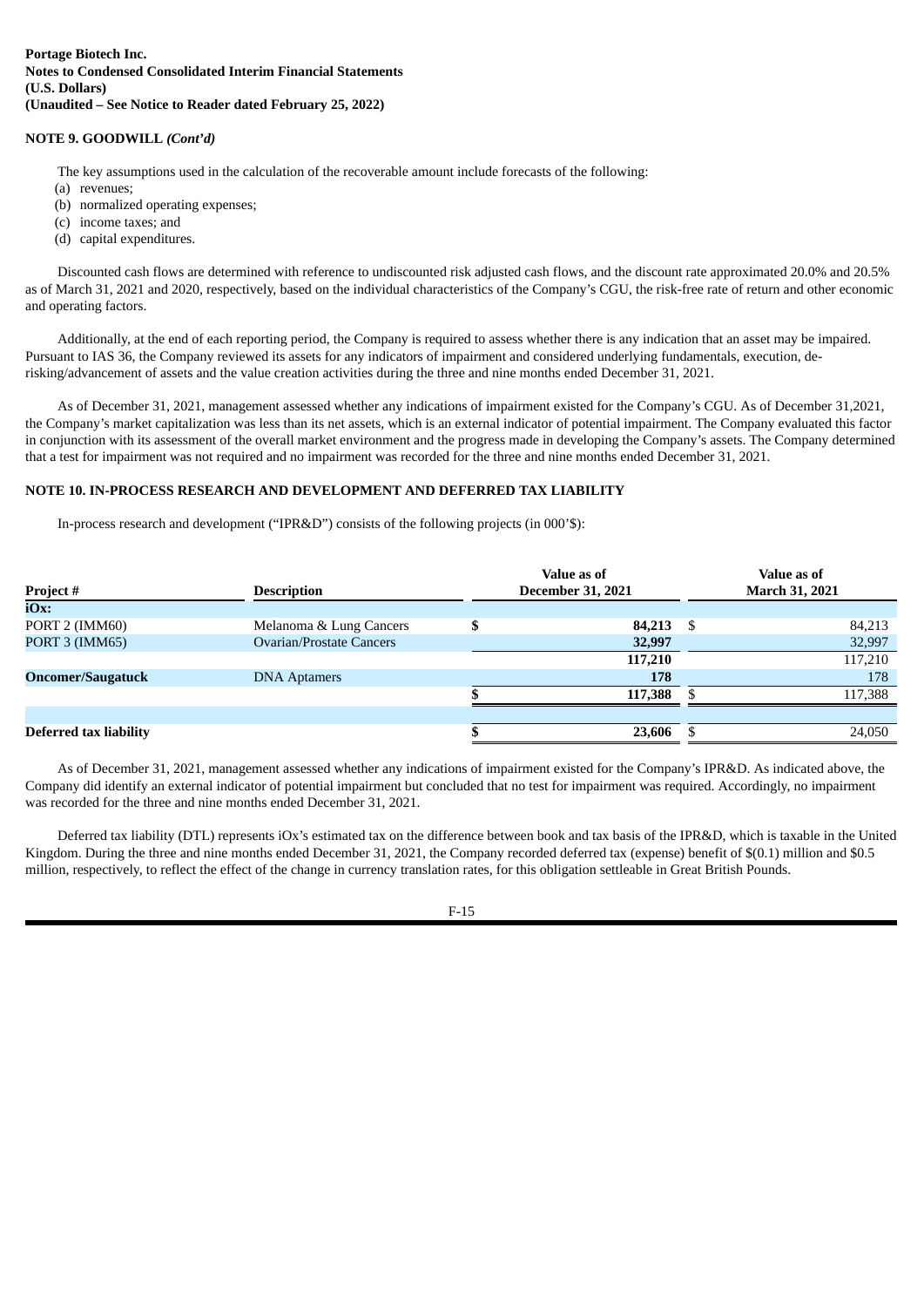# **NOTE 11. UNSECURED NOTES PAYABLE**

Following is a roll-forward of notes payable:

|                                                        |  | <b>CURRENT</b>           |     | <b>CURRENT</b>           |      | <b>NON-CURRENT</b> |              |
|--------------------------------------------------------|--|--------------------------|-----|--------------------------|------|--------------------|--------------|
| (In thousands)                                         |  | <b>PPL</b>               |     | iOx                      |      | <b>SalvaRx</b>     | <b>Total</b> |
|                                                        |  |                          |     |                          |      |                    |              |
| Balance, April 1, 2020                                 |  | 200                      | -\$ | 100                      | - \$ | $3.361$ \$         | 3,661        |
| Repayment                                              |  |                          |     |                          |      | (1,020)            | (1,020)      |
| Amortization of debt discount                          |  |                          |     |                          |      | 76                 | 76           |
| Value of notes exchanged in warrant exercise           |  |                          |     |                          |      | (2,640)            | (2,640)      |
| Settlement in connection with disposition of PPL       |  | (200)                    |     |                          |      |                    | (200)        |
| Loss on extinguishment of debt                         |  |                          |     |                          |      | 223                | 223          |
| Proceeds from loan payable                             |  |                          |     | 50                       |      |                    | 50           |
| <b>Balance, March 31, 2021</b>                         |  | $\overline{\phantom{0}}$ |     | 150                      |      | $\qquad \qquad -$  | 150          |
| Exchange of notes payable and accrued interest for iOx |  |                          |     |                          |      |                    |              |
| shares                                                 |  |                          |     | (150)                    |      |                    | (150)        |
| <b>Balance, December 31, 2021</b>                      |  | -                        |     | $\overline{\phantom{0}}$ |      |                    |              |
|                                                        |  |                          |     |                          |      |                    |              |

#### *PPL and EyGen Unsecured Notes Payable*

During the year ended March 31, 2017, the Company's subsidiaries, PPL and EyGen, completed a private placement of unsecured notes (the "PPL Unsecured Notes"). The balance outstanding as of March 31, 2020 was \$0.2 million.

The PPL Unsecured Notes were settled as part of the disposition of PPL in March 2021 (see Note 7, "Disposition of PPL").

#### *SalvaRx Unsecured Notes Payable and Warrants*

In connection with the SalvaRx Acquisition in January 2019, the Company assumed \$3.96 million of principal in unsecured notes due on March 2, 2021 (or earlier upon a qualifying event), that bear interest at 7% per annum (the "SalvaRx Notes"). The fair value of the SalvaRx Notes was determined to be \$3.4 million at January 2019. As the SalvaRx Acquisition was a qualifying event, the SalvaRx Notes became due upon the acquisition. In December 2019, the maturity date of the SalvaRx Notes was extended to June 2021.

The holders of the SalvaRx Notes received \$7,500 of warrants in respect of each \$10 thousand of principal issued. The warrants vest in the event of a qualifying transaction and are exercisable at a 30% discount to the implied valuation of SalvaRx. On the Acquisition Date, the fair value of the warrants, which are included in non-controlling interest, was determined to be \$2.5 million using the Black-Scholes model.

During September 2020, the Company settled the SalvaRx Notes obligations originally due in June 2021 in an aggregate principal amount of approximately \$3.7 million, plus accrued interest of \$0.75 million in exchange for cash payments totaling \$1.77 million and 397,604 of the associated SalvaRx warrants with an exercise price of \$6.64 per share. The noteholders who accepted the offer exchanged their SalvaRx warrants for an equal number of Portage shares at the same price per share. The Company accounted for the contractual value of the exercised and outstanding warrants of \$2.64 million (397,604 shares at \$6.64 per share) as accrued equity issuable at September 30, 2020. The Company also recorded a loss of \$1.26 million during the year ended March 31, 2021, to recognize the discount between the fair value of the underlying shares on October 13, 2020, the settlement date, (\$9.80 per share) and the warrant exercise (contract) price of \$6.64 per share.

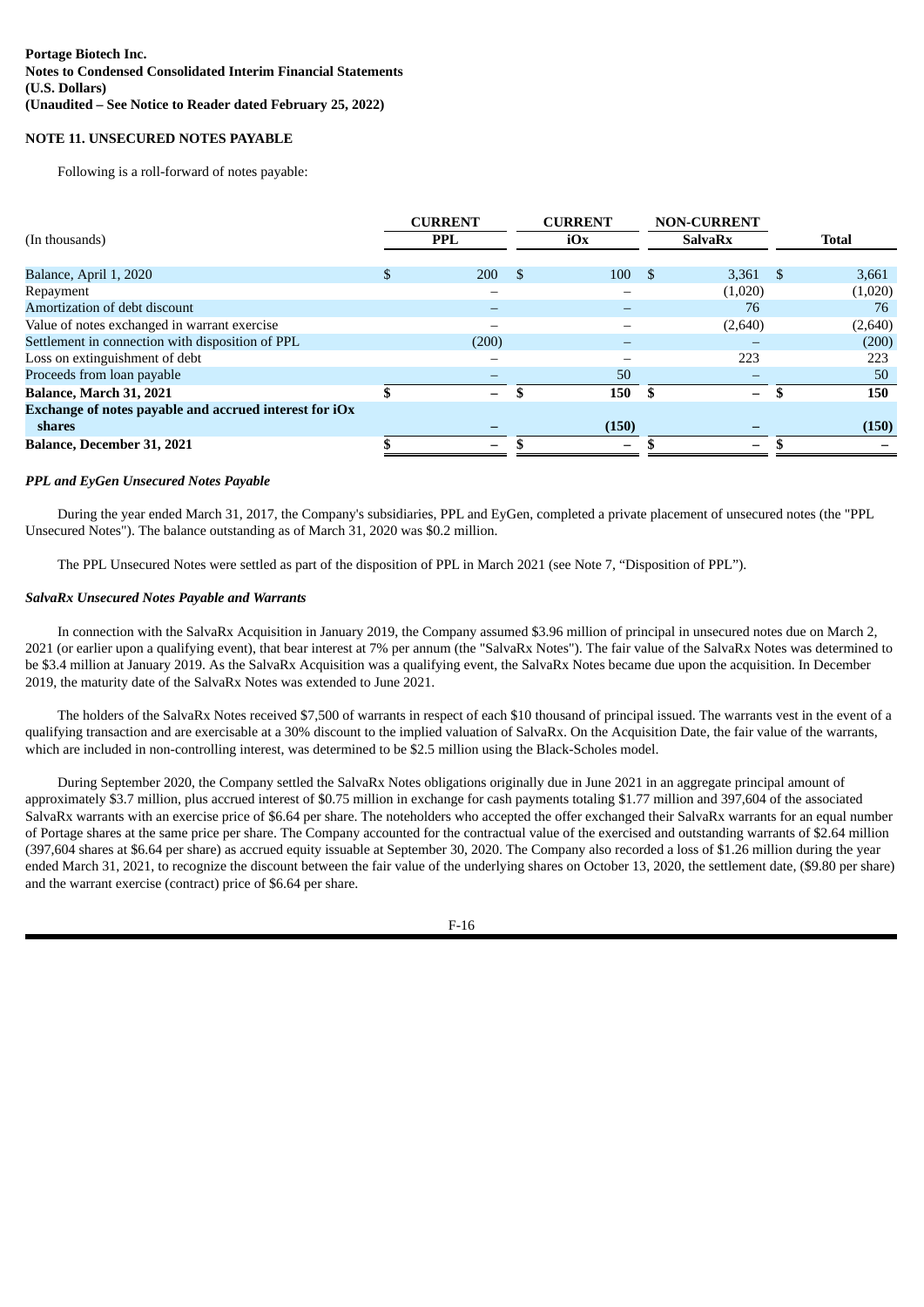# **NOTE 11. UNSECURED NOTES PAYABLE** *(Cont'd)*

Four of the Company's directors, Gregory Bailey, James Mellon (former director), Steven Mintz (in trust) and Kam Shah, received, in total, 363,718 of the warrants pursuant to this transaction. Subsequent to the exercise of the warrants in October 2020, Portage had 12,083,395 and 49,701 issued and outstanding shares and warrants, respectively.

The Company also recorded a loss on early extinguishment of debt of \$0.22 million in the year ended March 31, 2021.

#### *iOx Unsecured Notes Payable*

In connection with the SalvaRx Acquisition in January 2019, the Company assumed \$2.0 million of 7% convertible notes issued by iOx, a whollyowned subsidiary of SalvaRx (the "Convertible Notes"), of which the Company holds \$1.9 million. As a result of the SalvaRx Acquisition, iOx became a subsidiary of the Company during the year ended March 31, 2019. In accordance with IFRS 3, the fair value, including interest receivable, of the Convertible Notes were effectively settled against the note receivable upon the business combination.

On September 8, 2021, the Company, through SalvaRx, completed a settlement of loans (including interest) to and receivables from iOx for services rendered in exchange for 23,772 ordinary shares of iOx at a price of £162. Simultaneously, the Company entered into an agreement with Oxford Sciences Innovation, Plc ("OSI"), the holder of \$0.15 million notes plus accrued interest under which OSI exchanged the notes plus accrued interest for 820 shares of iOx. The Company followed the guidance provided by an IFRS Discussion Group Public Meeting dated November 29, 2016, following the general tenets of IAS 39, "Financial Instruments: Recognition and Measurement," and IFRIC 19, "Extinguishing Financial Liabilities with Equity Instruments" and recorded the exchange at historical cost. Additionally, no profit or loss was recorded in connection with the exchange. As a result of these transactions, the Company, through SalvaRx, increased its ownership up from 60.49% to 78.32%.

# **NOTE 12. INCOME TAXES**

The Company is a British Virgin Island corporation. The Government of the British Virgin Islands does not, under existing legislation, impose any income or corporate tax on corporations.

PDS is a U.S. corporation and is subject to U.S. federal, state and local income taxes, as applicable.

iOx is subject to United Kingdom taxes.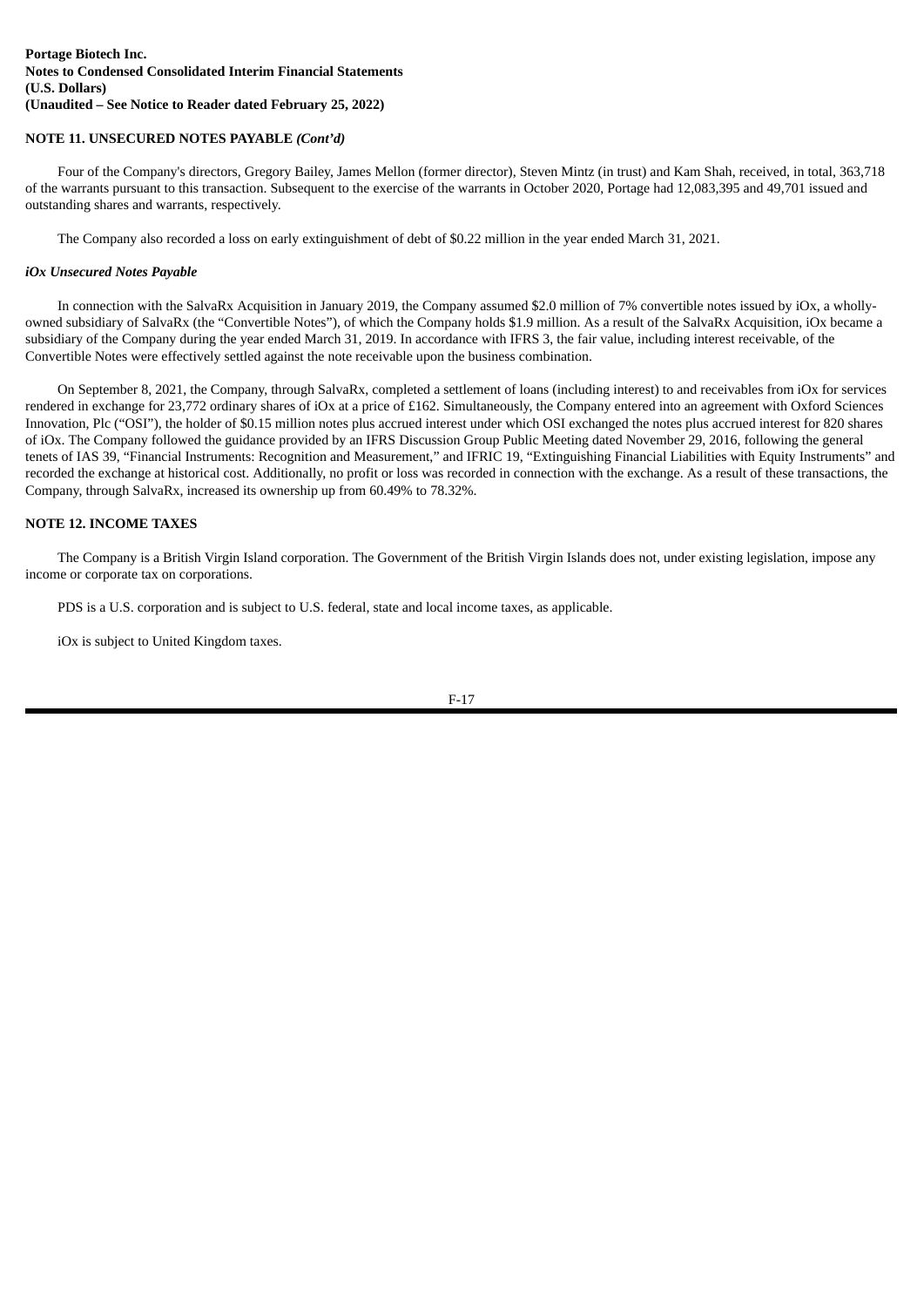# **NOTE 12. INCOME TAXES** *(Cont'd)*

The benefit from income taxes consists of the following:

|                                   | For the Nine Months Ended December 31, |      |      |    |  |  |
|-----------------------------------|----------------------------------------|------|------|----|--|--|
| (In thousands)                    |                                        | 2021 | 2020 |    |  |  |
|                                   |                                        |      |      |    |  |  |
| <b>Current:</b>                   |                                        |      |      |    |  |  |
| Federal                           | \$                                     | $-$  | S    |    |  |  |
| <b>State and local</b>            |                                        | -    |      |    |  |  |
| Foreign                           |                                        | 21   |      | 65 |  |  |
|                                   |                                        | 21   |      | 65 |  |  |
|                                   |                                        |      |      |    |  |  |
| Deferred:                         |                                        |      |      |    |  |  |
| Federal                           |                                        | -    |      |    |  |  |
| <b>State and local</b>            |                                        | -    |      |    |  |  |
| Foreign                           |                                        | 444  |      |    |  |  |
|                                   |                                        | 444  |      |    |  |  |
| <b>Benefits from income taxes</b> |                                        | 465  |      | 65 |  |  |

The following is a reconciliation of the U.S. taxes to the effective income tax rates for the nine months ended December 31, 2021 and 2020 (\$ in thousands):

|                                        | 2021  | 2020 |       |  |
|----------------------------------------|-------|------|-------|--|
| Loss on ordinary activities before tax | 1,535 |      |       |  |
| <b>Statutory U.S. income tax rate</b>  | 21.0% |      | 21.0% |  |
| Loss at statutory income tax rate      | 322   |      |       |  |
| <b>Losses (unrecognized)</b>           | (322) |      |       |  |
| Income tax benefit (expense)           | -     |      |       |  |

The following is a reconciliation of the U.K. taxes to the effective income tax rates for the nine months ended December 31, 2021 and 2020 (\$ in thousands):

|                                                   | 2021 |       |  | 2020  |
|---------------------------------------------------|------|-------|--|-------|
| Loss on ordinary activities before tax            |      | 2.434 |  | 867   |
| <b>Statutory U.K. income tax rate</b>             |      | 19.0% |  | 19.0% |
| Loss at statutory income tax rate                 |      | 462   |  | 165   |
| Foreign currency effect on deferred tax liability |      | 444   |  |       |
| <b>Research and development credit</b>            |      | 21    |  | 65    |
| <b>Losses (unrecognized)</b>                      |      | (462) |  | (165) |
| Income tax benefit (expense)                      |      | 465   |  | 65    |

Research and development credit receivables of \$0.3 million and \$0.6 million were included in prepaid expenses and other receivables on the condensed consolidated interim statements of financial position as of December 31, 2021 and March 31, 2021, respectively.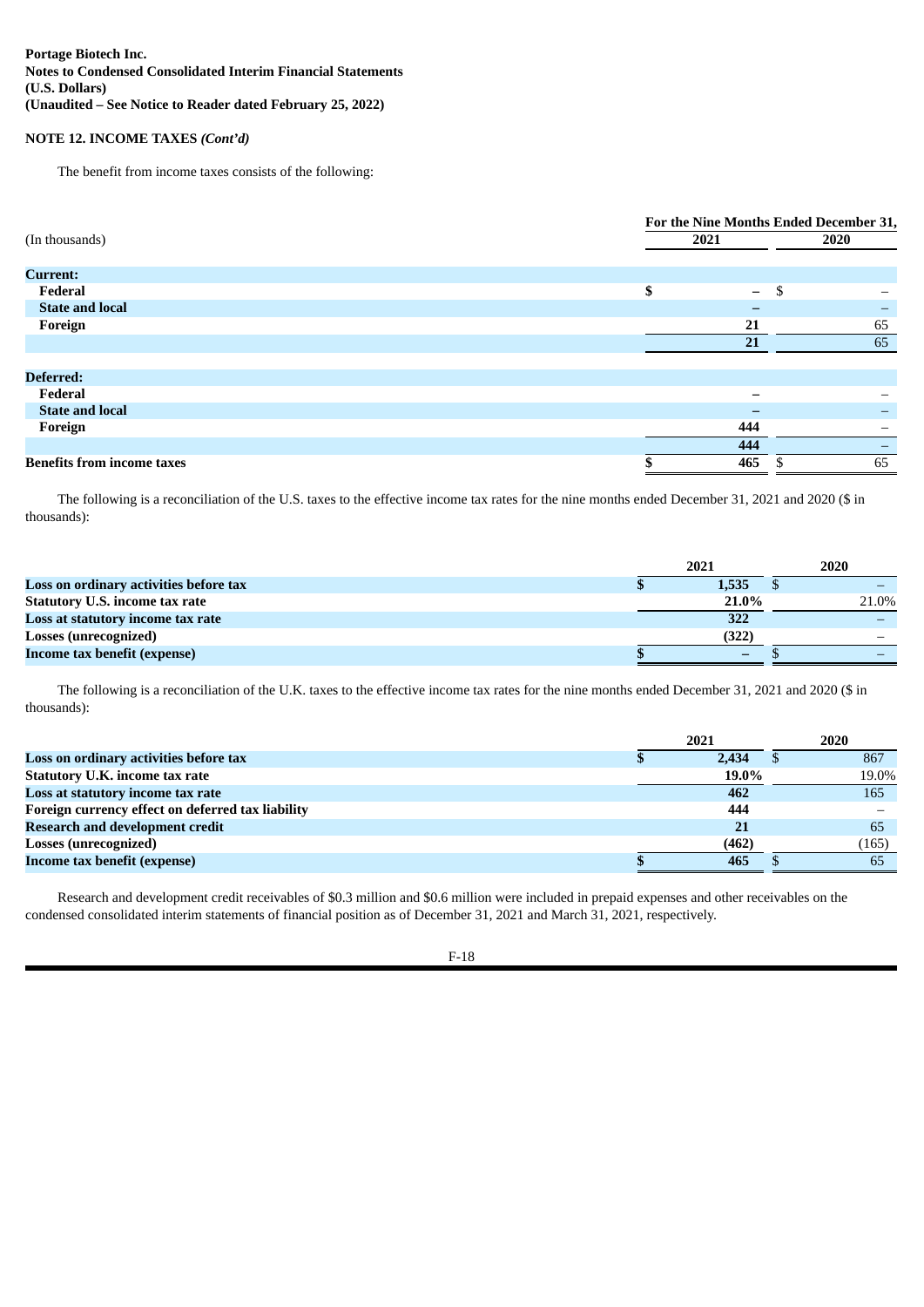# **NOTE 12. INCOME TAXES** *(Cont'd)*

The following is a reconciliation of financial statement loss to tax basis loss (in thousands):

|                           | United<br><b>States</b> | BVI       | Nine months ended December 31, 2021<br>United<br>Kingdom | Total             | <b>United</b><br><b>States</b> | Nine months ended December 31, 2020<br>BVI | Foreign | Total     |
|---------------------------|-------------------------|-----------|----------------------------------------------------------|-------------------|--------------------------------|--------------------------------------------|---------|-----------|
| Pre-tax (loss)            | \$(1,535)               | \$(6,802) | \$(2,434)                                                | $$(10,771)$ \, \$ |                                | $$$ $(3,880)$                              | (879)   | \$(4,759) |
| Losses not subject to tax |                         | 6.802     | -                                                        | 6,802             |                                | 3.880                                      | —       | 4.180     |
| <b>Taxable (loss)</b>     | \$(1,535)               | -         | \$(2,434)                                                | $(3,969)$ \$      | $\overline{\phantom{0}}$       | $\overline{\phantom{0}}$                   | (879    | (879)     |

As of December 31, 2021 and March 31, 2021, the Company's deferred tax assets and liabilities in the United Kingdom consisted of the effects of temporary differences attributable to the following (in thousands):

|                                     | <b>December 31, 2021</b> |            | <b>March 31, 2021</b> |
|-------------------------------------|--------------------------|------------|-----------------------|
| Deferred tax assets:                |                          |            |                       |
| <b>Net operating loss</b>           |                          | $2,151$ \$ | 1,689                 |
| Deferred tax asset (unrecognized)   |                          | 2.151      | 1,689                 |
|                                     |                          |            |                       |
| <b>Deferred tax liabilities:</b>    |                          |            |                       |
| In process research and development |                          | 23,606     | 24,050                |
| <b>Deferred tax liability</b>       |                          | 23,606     | 24,050                |

iOx generated research and development cash credits of approximately \$0.02 million and \$0.065 million that have been recorded for the nine months ended December 31, 2021 and 2020, respectively.

As of December 31, 2021, the Company had U.S. deferred tax assets of \$0.3 million which were not recognized for financial statement purposes. There were no U.S. deferred tax assets as of March 31, 2021.

# **NOTE 13. WARRANT LIABILITY**

Below is the roll-forward of warrants issued by entity (see Note 11, "Unsecured Notes Payable"):

|                                                       |                                          | PBI       |             |
|-------------------------------------------------------|------------------------------------------|-----------|-------------|
|                                                       | <b>Exercise Price</b><br><b>Warrants</b> |           | Amount      |
|                                                       |                                          |           | In $000$ 's |
| <b>Warrants outstanding, April 1, 2021</b>            | 6.64                                     | 49,701 \$ | 1,120       |
| <b>Exercise of warrants as of December 31, 2021</b>   | 6.64                                     | (15, 813) | (235)       |
| Fair value adjustment as of December 31, 2021 (1) (2) |                                          |           | (726)       |
| Warrants outstanding, December 31, 2021               | 6.64                                     | 33.888    | 159         |
|                                                       |                                          |           |             |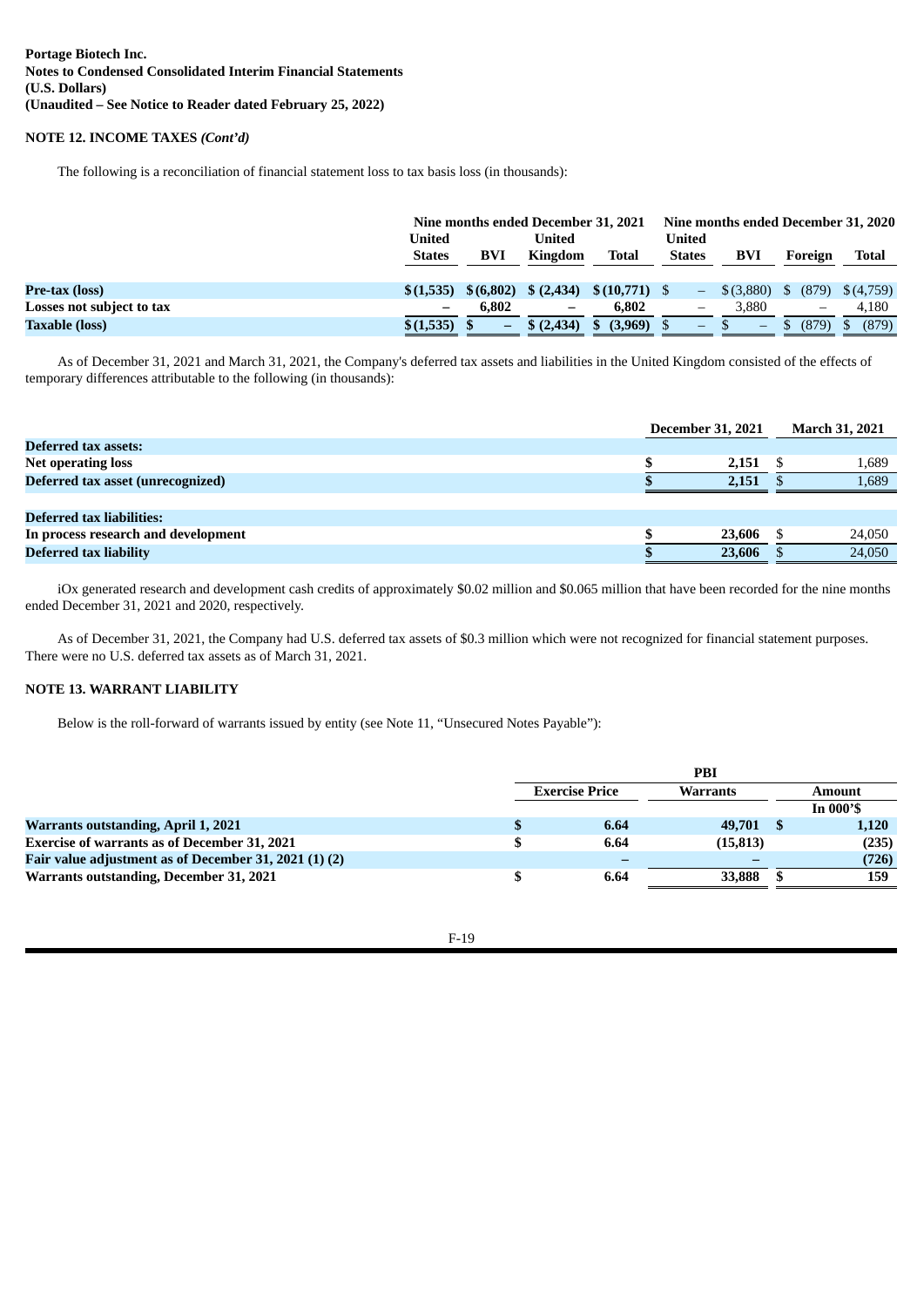# **NOTE 13. WARRANT LIABILITY** *(Cont'd)*

- (1) Portage warrant liability valued at contract price, adjusted for fair value using the Black-Scholes model. The Black-Scholes assumptions used in the fair value calculation of the warrants as of December 31, 2021 were: Risk free rate: 0.29% Expected Dividend: \$0 Expected Life: 0.78 years Volatility: 67.78%
- (2) The Company recognized a gain of \$0.3 million and \$0.7 million in the three and nine months ended December 31, 2021, respectively, to reflect the change in fair value of the underlying warrants. The Company recognized a loss of \$0.5 million and \$0.4 million in the three and nine months ended December 31, 2020, respectively, to reflect the change in fair value of the underlying warrants.

# **NOTE 14. CAPITAL STOCK**

- (a) Authorized ordinary shares**:** Unlimited number of common shares without par value.
- (b) Following is a roll-forward of ordinary shares for the nine months ended December 31, 2021 and 2020:

|                                                                  | <b>Nine Months Ended December 31.</b> |          |                          |            |     |             |  |  |  |
|------------------------------------------------------------------|---------------------------------------|----------|--------------------------|------------|-----|-------------|--|--|--|
|                                                                  |                                       | 2021     |                          | 2020       |     |             |  |  |  |
|                                                                  | Ordinary                              |          |                          | Ordinary   |     |             |  |  |  |
|                                                                  | <b>Shares</b>                         |          | Amount                   | Shares (c) |     | Amount      |  |  |  |
|                                                                  | In $000'$                             |          | In $000$ 's              | In $000'$  |     | In $000$ 'S |  |  |  |
| <b>Balance, beginning of period</b>                              | 12,084                                | <b>S</b> | 130,649                  | 10,988     | \$. | 117,817     |  |  |  |
| Shares issued in public offering and ATM                         | 1,241                                 |          | 27,216                   |            |     |             |  |  |  |
| <b>Warrants exercised</b>                                        | 16                                    |          | 339                      |            |     |             |  |  |  |
| <b>Shares issued for services</b>                                | 4                                     |          | 90                       |            |     |             |  |  |  |
| Shares issued in a private placement, net of issue costs         |                                       |          | $\overline{\phantom{0}}$ | 698        |     | 6,732       |  |  |  |
| <b>Exchange of SalvaRx warrants for Portage warrants</b>         |                                       |          | $\overline{\phantom{m}}$ | -          |     | 2,640       |  |  |  |
| Settlement of non-controlling interest in SalvaRx                |                                       |          | $\overline{\phantom{0}}$ |            |     | 2,451       |  |  |  |
| To reflect warrants issued and outstanding (d)                   |                                       |          |                          |            |     | (330)       |  |  |  |
| Fair value adjustment for shares issued at a discount in SalvaRx |                                       |          |                          | 397        |     | 1,256       |  |  |  |
| <b>Expiration of unexercised stock options</b>                   |                                       |          |                          |            |     | 22          |  |  |  |
| <b>Balance, end of period</b>                                    | 13,345                                |          | 158,294                  | 12.083     |     | 130,588     |  |  |  |

- (c) Number of ordinary shares have been retroactively adjusted to reflect the impact of 100:1 reverse stock split on June 5, 2020.
- (d) Represents the contractual value of the Portage warrants, which was adjusted to fair value of \$271 using the Black-Scholes model in the nine months ended December 31, 2020.

On June 16, 2020, the Company completed a private placement of 698,145 restricted ordinary shares at a price of \$10.00 per share for gross proceeds of \$6.98 million to accredited investors. Directors of the Company subscribed for 215,000 shares, or approximately 30.8% of the private placement, for proceeds of \$2.15 million. The Company incurred costs of approximately \$0.25 million in connection with the offering, which was treated as contra-equity on the Company's balance sheet.

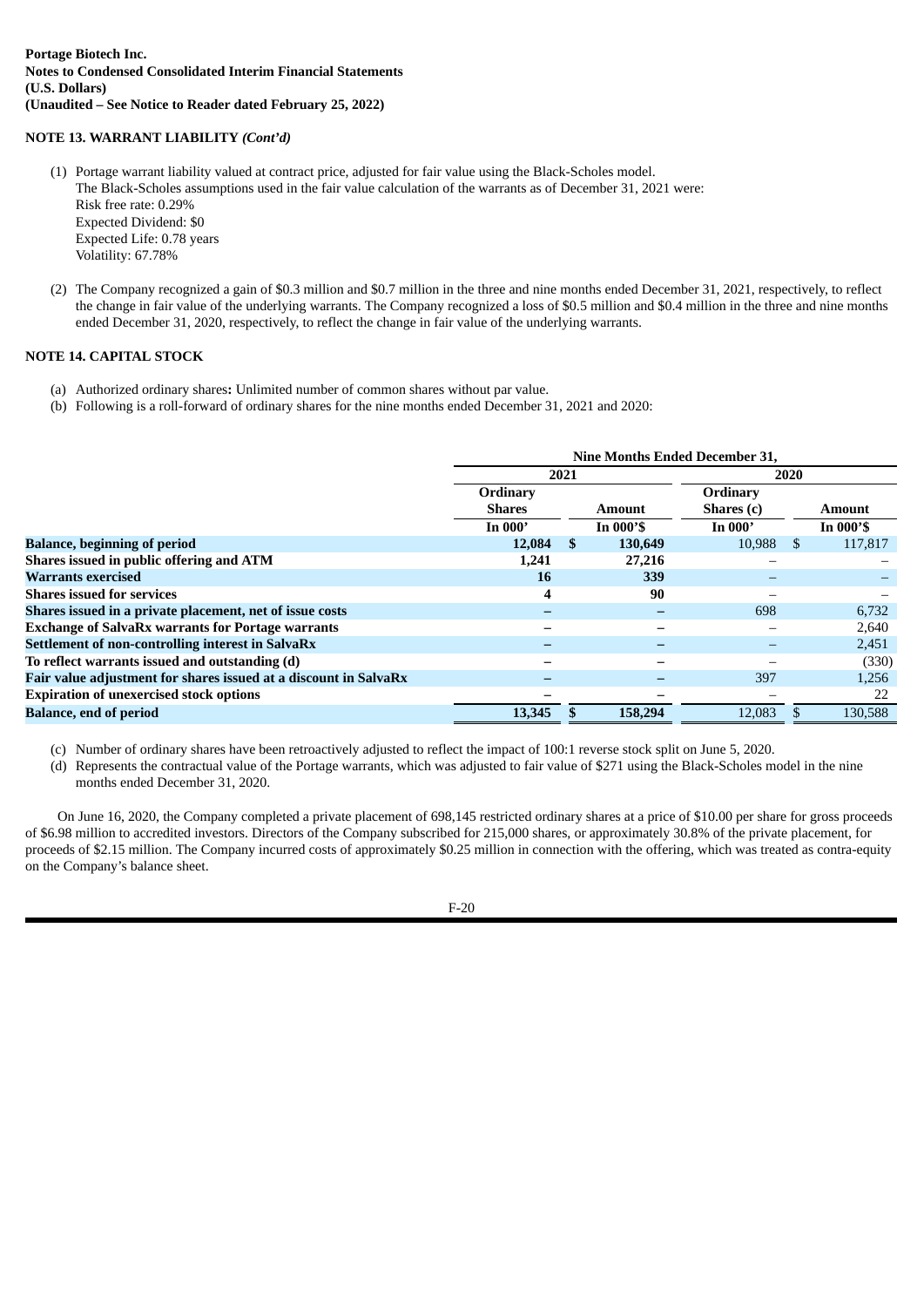# **NOTE 14. CAPITAL STOCK** *(Cont'd)*

During the quarter ended June 30, 2021, the Company commenced an "at the market" offering, under which it sold 90,888 shares generating gross proceeds of approximately \$2.6 million (\$2.5 million, net of commissions).

On June 24, 2021, the Company completed a firm commitment underwritten public offering of 1,150,000 ordinary shares at a public offering price of \$23.00 per share for gross proceeds of approximately \$26.5 million and was settled June 28, 2021. The Company incurred aggregate offering expenses for the public offering of approximately \$1.8 million, including approximately \$1.6 million of management, underwriting and selling expenses. The Company is using the net proceeds raised to fund its research and development activities and support operations. The amount raised is sufficient to fund operations through at least March 2023. Funds may be used to accelerate development activities to advance the Company's product portfolio, working capital and general corporate purposes.

# **NOTE 15. STOCK OPTION RESERVE**

(a) The following table provides the activity for the Company's stock option reserve for the nine months ended December 31, 2021 and 2020:

|                                                |                                           |        | 2021 |                                       |      | 2020                                      |                                       |      |
|------------------------------------------------|-------------------------------------------|--------|------|---------------------------------------|------|-------------------------------------------|---------------------------------------|------|
| (In thousands)                                 | <b>Non-Controlling</b><br><b>Interest</b> |        |      | <b>Stock Option</b><br><b>Reserve</b> |      | <b>Non-Controlling</b><br><b>Interest</b> | <b>Stock Option</b><br><b>Reserve</b> |      |
|                                                |                                           |        |      |                                       |      |                                           |                                       |      |
| <b>Balance, beginning of period</b>            |                                           | 11,468 |      | 7,977                                 | - \$ | $10,618$ \$                               |                                       | 58   |
| Share-based compensation expense               |                                           | 191    |      | 6.248                                 |      | 712                                       |                                       |      |
| <b>Expiration of unexercised stock options</b> |                                           |        |      |                                       |      |                                           |                                       | (22) |
| <b>Balance, end of period</b>                  |                                           | 11,659 |      | 14,225                                |      | 11,330                                    |                                       | 36   |

#### *Stock Options*

The Board of Directors of the Company (the "Board") established a stock option plan (the "2013 Option Plan") under which options to acquire ordinary shares of the Company are granted to directors, employees and consultants of the Company. The maximum number of ordinary shares issuable under the 2013 Option Plan shall not exceed 10% of the total number of issued and outstanding ordinary shares, inclusive of all shares presently reserved for issuance pursuant to previously granted stock options. If a stock option was surrendered, terminated or expired without being exercised, the ordinary shares reserved for issuance pursuant to such stock option were available for new stock options granted under the 2013 Option Plan. The options vest on a schedule determined by the Board of Directors, generally over two to four years, and expire after five years.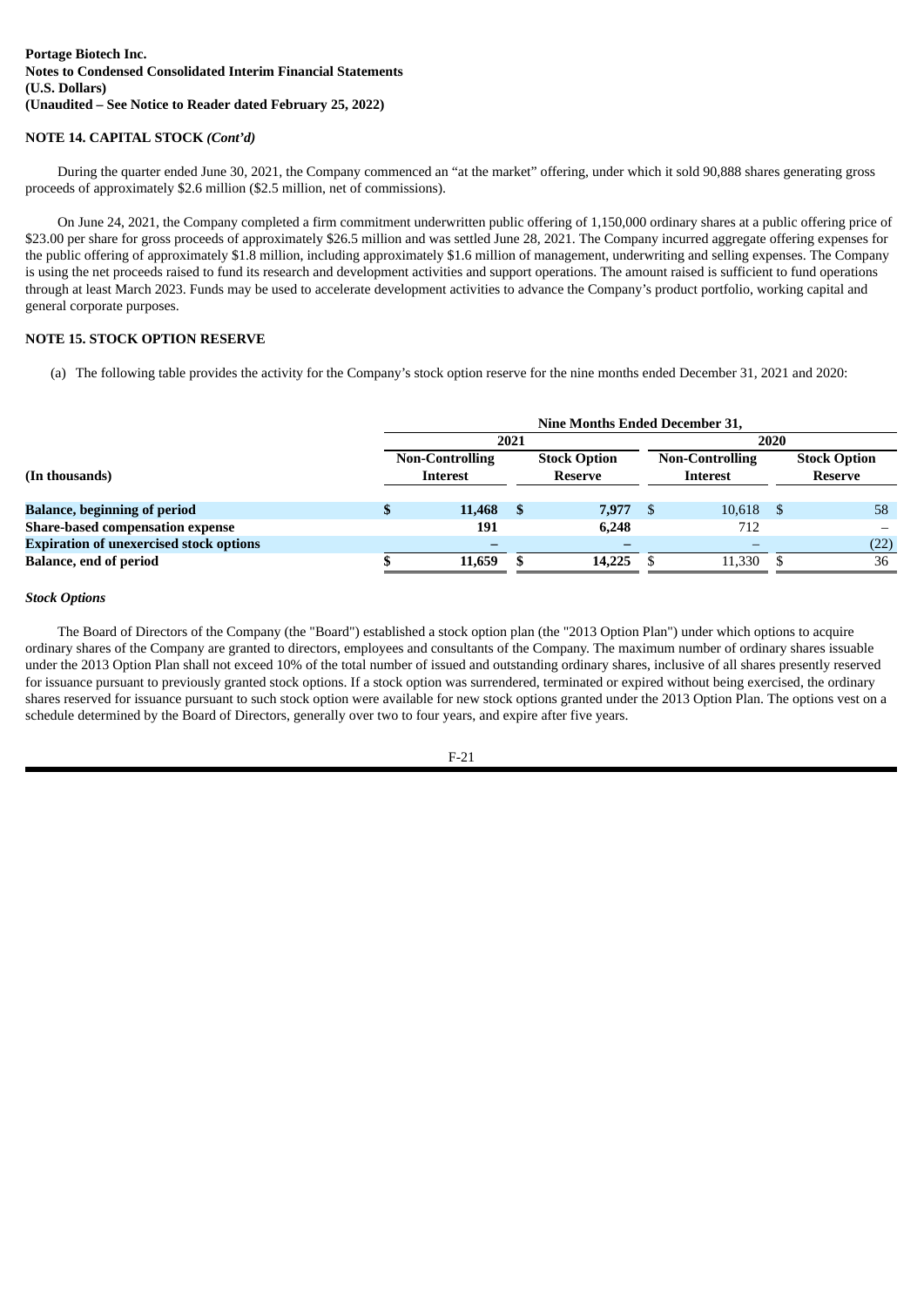# **NOTE 15. STOCK OPTION RESERVE** *(Cont'd)*

As of March 31, 2019, the Board decided to discontinue the 2013 Option Plan and during the year ended March 31, 2021, 2,980 outstanding options issued under the plan expired unexercised and no options remained outstanding under the 2013 Option Plan.

On June 25, 2020, at the annual meeting of shareholders, the Company's new incentive stock option plan (the "2020 Stock Option Plan") was approved, which authorized the directors to fix the option exercise price and to issue stock options under the plan as they see fit. The Company's 2020 Stock Option Plan is a 10% rolling stock option plan under which the directors are authorized to grant up to a maximum of 10% of the issued and outstanding ordinary shares on the date of grant.

Effective January 13, 2021, the Company amended and restated its 2020 Stock Option Plan to permit the grant of additional types of equity compensation securities, including restricted stock units and dividend equivalent rights (the "2021 Equity Incentive Plan"). The aggregate number of equity securities, which may be issued under the 2021 Equity Incentive Plan has not been changed. Pursuant to the 2021 Equity Incentive Plan, on January 13, 2021, the Company granted an aggregate of 868,000 stock options exercisable at a price of US\$17.75 per share, representing the closing price of the shares on the day immediately preceding the grant date, which expire on January 13, 2031 to various directors, officers and consultants of the Company. 350,000 options granted to members of the Board of Directors' vest 1/3 on grant date, 1/3 on the first anniversary of the grant and 1/3 on the second anniversary of the grant. 518,000 options granted to consultants (one of whom is also a director) vest 1/3 on each of the first three anniversaries of the date of grant.

Additionally, the Company granted 243,000 restricted stock units on January 13, 2021, with a fair value of \$17.75 per share, which was the closing price on the day immediately preceding the grant date. The restricted stock units vested on the date of grant, but underlying shares cannot be sold until one of four conditions are met. In accordance with IFRS 2, "Share-based Payment," the Company recognized compensation expense of \$4.3 million in the year ended March 31, 2021, in connection with the RSU grants.

(b) The movements in the number of options issued for the nine months ended December 31, 2021 and 2020 were:

|                                     | <b>PBI 2021 Equity Incentive</b><br>Plan |      | PBI 2013 Option Plan | iOx Option Plan<br>(Subsidiary Plan)<br>Nine Months Ended Dec. 31, Nine Months Ended Dec. 31, Nine Months Ended Dec. 31, |       |       |
|-------------------------------------|------------------------------------------|------|----------------------|--------------------------------------------------------------------------------------------------------------------------|-------|-------|
|                                     | 2021                                     | 2020 | 2021                 | 2020                                                                                                                     | 2021  | 2020  |
| <b>Balance, beginning of period</b> | 868,000                                  |      |                      | 2,980                                                                                                                    | 1.924 | 2,599 |
| <b>Granted</b>                      |                                          |      |                      |                                                                                                                          |       |       |
| <b>Expired or forfeited</b>         |                                          |      |                      | (2,980)                                                                                                                  | (649) | (675) |
| <b>Balance, end of period</b>       | 868,000                                  |      |                      | $\qquad \qquad$                                                                                                          | 1,275 | 1,924 |
| <b>Exercisable, end of period</b>   | 116,666                                  |      |                      |                                                                                                                          | 1,275 | 1,604 |

The Board discontinued the 2013 Option Plan in fiscal 2019.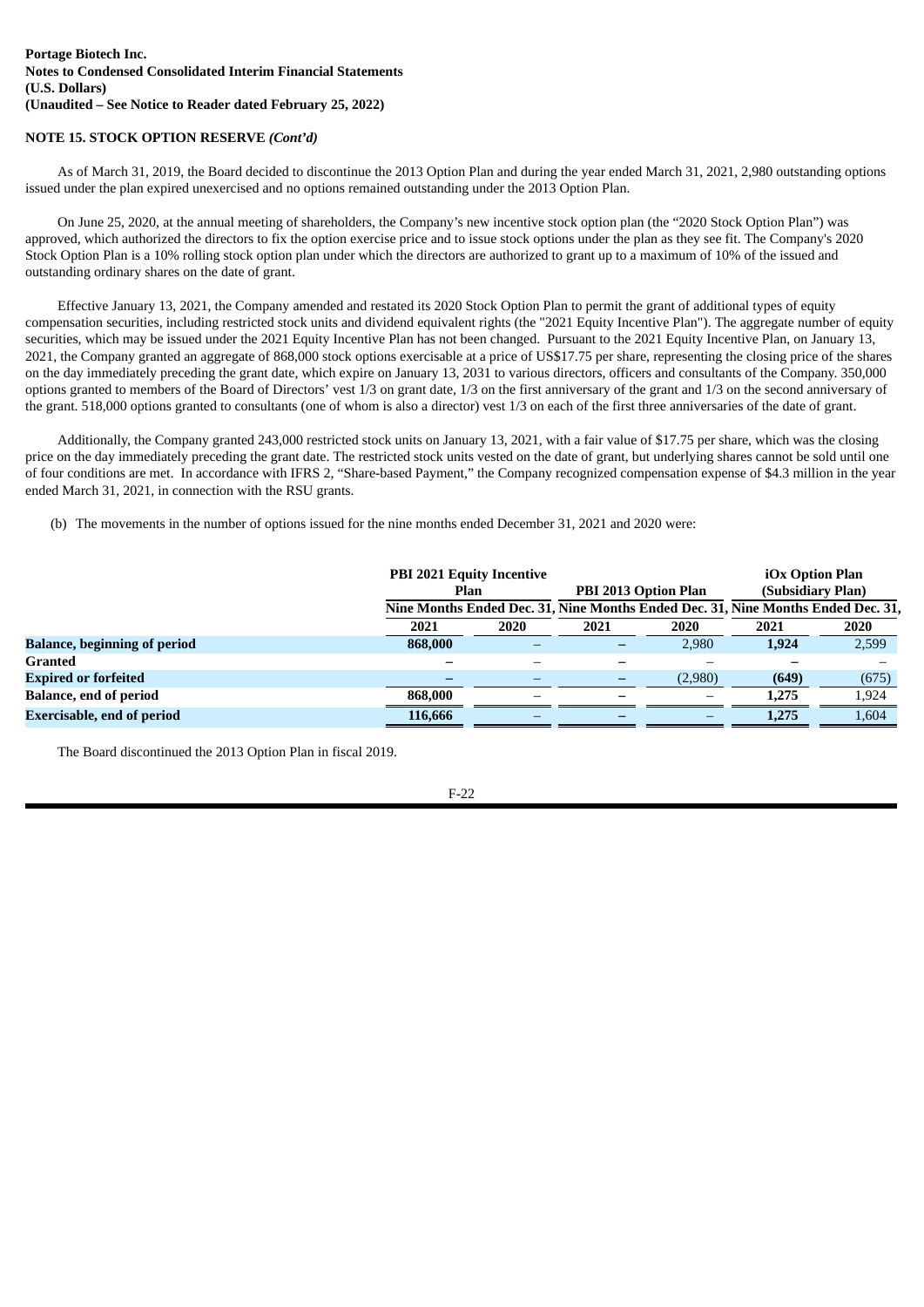# **NOTE 15. STOCK OPTION RESERVE** *(Cont'd)*

(c) The following are the weighted average exercise price and the remaining contractual life for outstanding options by plan as of December 31, 2021 and 2020:

|                                                        | PBI 2021 Equity<br>PBI 2013 Option<br><b>Incentive Plan</b><br>Plan |       |  |                    |  |      |  |                    | iOx Option Plan<br>(Subsidiary Plan) |          |
|--------------------------------------------------------|---------------------------------------------------------------------|-------|--|--------------------|--|------|--|--------------------|--------------------------------------|----------|
|                                                        | As of December 31,                                                  |       |  | As of December 31, |  |      |  | As of December 31, |                                      |          |
|                                                        |                                                                     | 2021  |  | 2020               |  | 2021 |  | 2020               | 2021                                 | 2020     |
| Weighted average exercise price                        |                                                                     | 17.75 |  | -                  |  | -    |  | -                  | \$162.14                             | 5 163.80 |
| Weighted average remaining contractual life (in years) |                                                                     | 9.04  |  |                    |  |      |  |                    | 0.34                                 | 1.20     |

The vested options can be exercised at any time in accordance with the applicable option agreement. The exercise price was greater than the market price on the date of the grants for all options outstanding as of December 31, 2021 and March 31, 2021.

The Company recorded approximately \$2.0 million and \$6.2 million of share-based compensation expense with respect to the 2021 Equity Incentive Plan in the three and nine months ended December 31, 2021, respectively. There were no stock options outstanding in the prior year period under this plan. The Company expects to record additional share-based compensation expense of approximately \$4.8 million through January 2024 with respect to the 2021 Equity Incentive Plan. Additionally, the intrinsic value of the stock options granted under the 2021 Equity Incentive Plan was nil at December 31, 2021.

The Company recorded approximately \$0.03 million and \$0.2 million of share-based compensation expense related to the iOx stock option plan for the three and nine months ended December 31, 2021, respectively, and approximately \$0.2 million and \$0.7 million for the three and nine months ended December 31, 2020, respectively. As of December 31, 2021, the Company's iOx stock option plan was fully vested. Additionally, the intrinsic value of the iOx stock options was approximately \$0.1 million at December 31, 2021, all of which is associated with vested exercisable options.

# **NOTE 16. (LOSS) PER SHARE**

Basic earnings per share ("EPS") is calculated by dividing the net income (loss) attributable to ordinary equity holders of the Company by the weighted average number of ordinary shares outstanding during the year.

Diluted EPS is calculated by dividing the net income (loss) attributable to ordinary equity holders of the Company by the weighted average number of ordinary shares outstanding during the year plus the weighted average number of ordinary shares that would be issued on conversion of all the dilutive potential ordinary shares into ordinary shares.

Basic earnings per share ("EPS") is calculated by dividing the net income (loss) attributable to ordinary equity holders of the Company by the weighted average number of ordinary shares outstanding during the year.

Diluted EPS is calculated by dividing the net income (loss) attributable to ordinary equity holders of the Company by the weighted average number of ordinary shares outstanding during the year plus the weighted average number of ordinary shares that would be issued on conversion of all the dilutive potential ordinary shares into ordinary shares.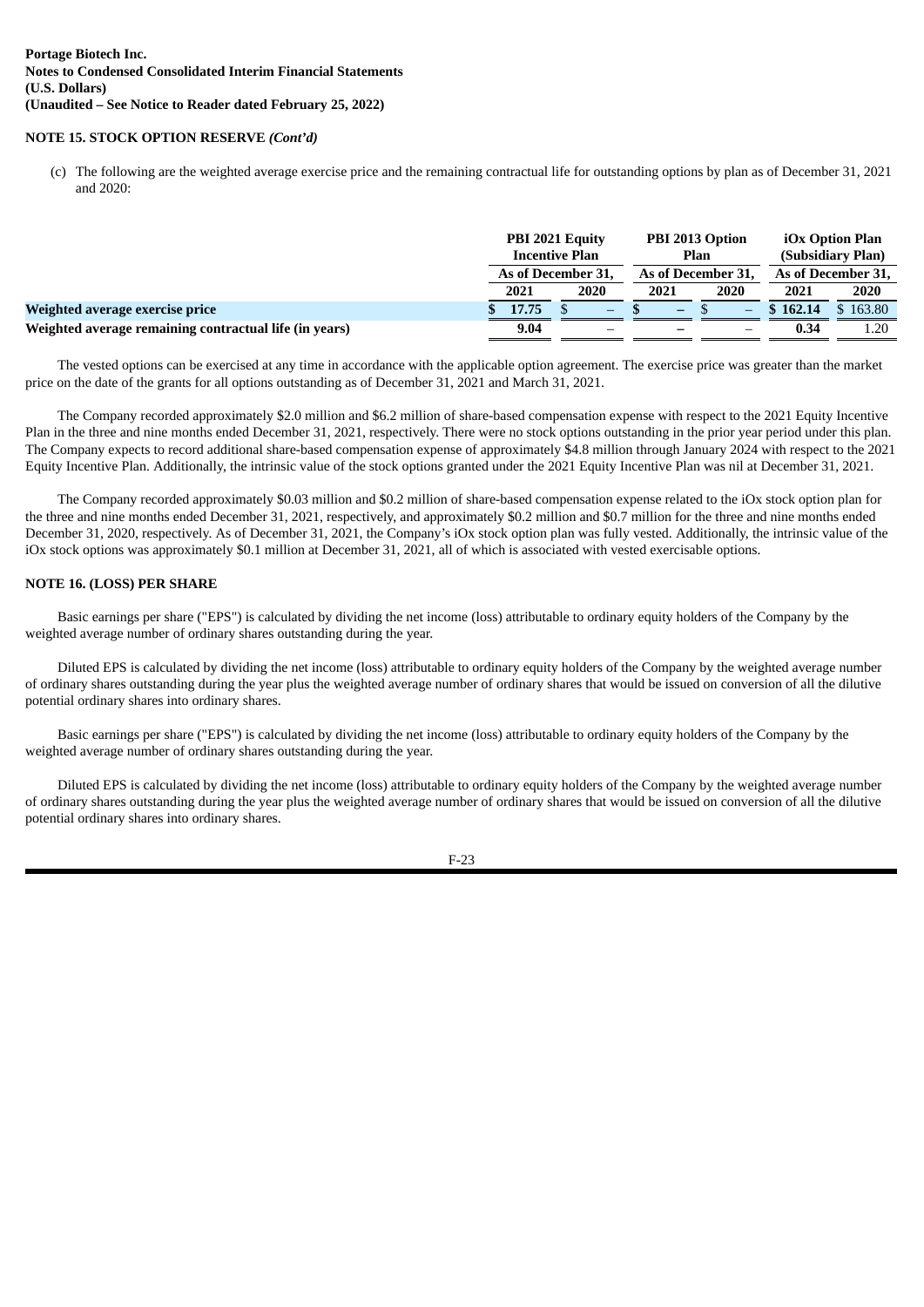# **NOTE 16. (LOSS) PER SHARE** *(Cont'd)*

The following table reflects the loss and share data used in the basic and diluted EPS calculations (dollars in thousands, except per share amounts):

|                                                       | <b>Three Months Ended</b><br>December 31, |  |              |  | <b>Nine Months Ended</b><br>December 31, |  |         |
|-------------------------------------------------------|-------------------------------------------|--|--------------|--|------------------------------------------|--|---------|
|                                                       | 2020<br>2021                              |  | 2021         |  | 2020                                     |  |         |
| Numerator (in 000'\$)                                 |                                           |  |              |  |                                          |  |         |
| Net loss attributable to owners of the Company        | (3,512)                                   |  | $(1,184)$ \$ |  | $(9,553)$ \$                             |  | (4,335) |
| Denominator (in 000')                                 |                                           |  |              |  |                                          |  |         |
| Weighted average number of shares - Basic and Diluted | 13,344                                    |  | 12.031       |  | 12,966                                   |  | 11.619  |
| Basic and diluted (loss) per share (Actual)           | (0.26)                                    |  | (0.10)       |  | (0.74)                                   |  | (0.37)  |

The inclusion of the Company's stock options, restricted stock units and share purchase warrants in the computation of diluted loss per share would have an anti-dilutive effect on loss per share and are therefore excluded from the computation. Consequently, there is no difference between basic loss per share and diluted loss per share for the three and nine months ended December 31, 2021, and 2020. The following table reflects the outstanding securities by year that would have an anti-dilutive effect on loss per share, and accordingly, were excluded from the calculation.

|                               | As of December 31, |      |
|-------------------------------|--------------------|------|
|                               | 2021               | 2020 |
| <b>Stock options</b>          | 868,000            |      |
| <b>Restricted stock units</b> | 243,000            |      |
| <b>Warrants</b>               | 33,888             |      |

Inclusion of outstanding options or other common stock equivalents in the computation of diluted loss per share would have an anti-dilutive effect on the loss per share and are therefore excluded from the computation. Consequently, there is no difference between loss per share and diluted loss per share.

# **NOTE 17. COMMITMENTS AND CONTINGENT LIABILITIES**

The Company was originally committed to invest approximately €1.5 million (\$1.9 million) in Stimunity upon Stimunity's achievement of certain agreed milestones. During the year ended March 31, 2019, the Company made a discretionary investment of €600,129 (\$688,359) and on June 1, 2020, the Company made an additional discretionary investment of €800,000 (\$1.0 million) investment towards the commitment. The remaining commitment was €100,000 as of December 31, 2021 (see Note 6, "Investment in Associate").

# **NOTE 18. RELATED PARTY TRANSACTIONS**

#### *Investments*

The Company has entered into related party transactions and certain services agreements with its investees. Key management of the Company has also entered into related party transactions with investees. Key management personnel are those persons having the authority and responsibility for planning, directing and controlling the activities of the Company. The Board of Directors, Chairman, Chief Executive Officer and Chief Financial Officer are key management personnel.

The following subsidiaries and associates are considered related parties:

(a) **Stimunity**. One of the two directors on the Board of Directors of Stimunity is controlled by Portage (see Note 6, "Investment in Associate").

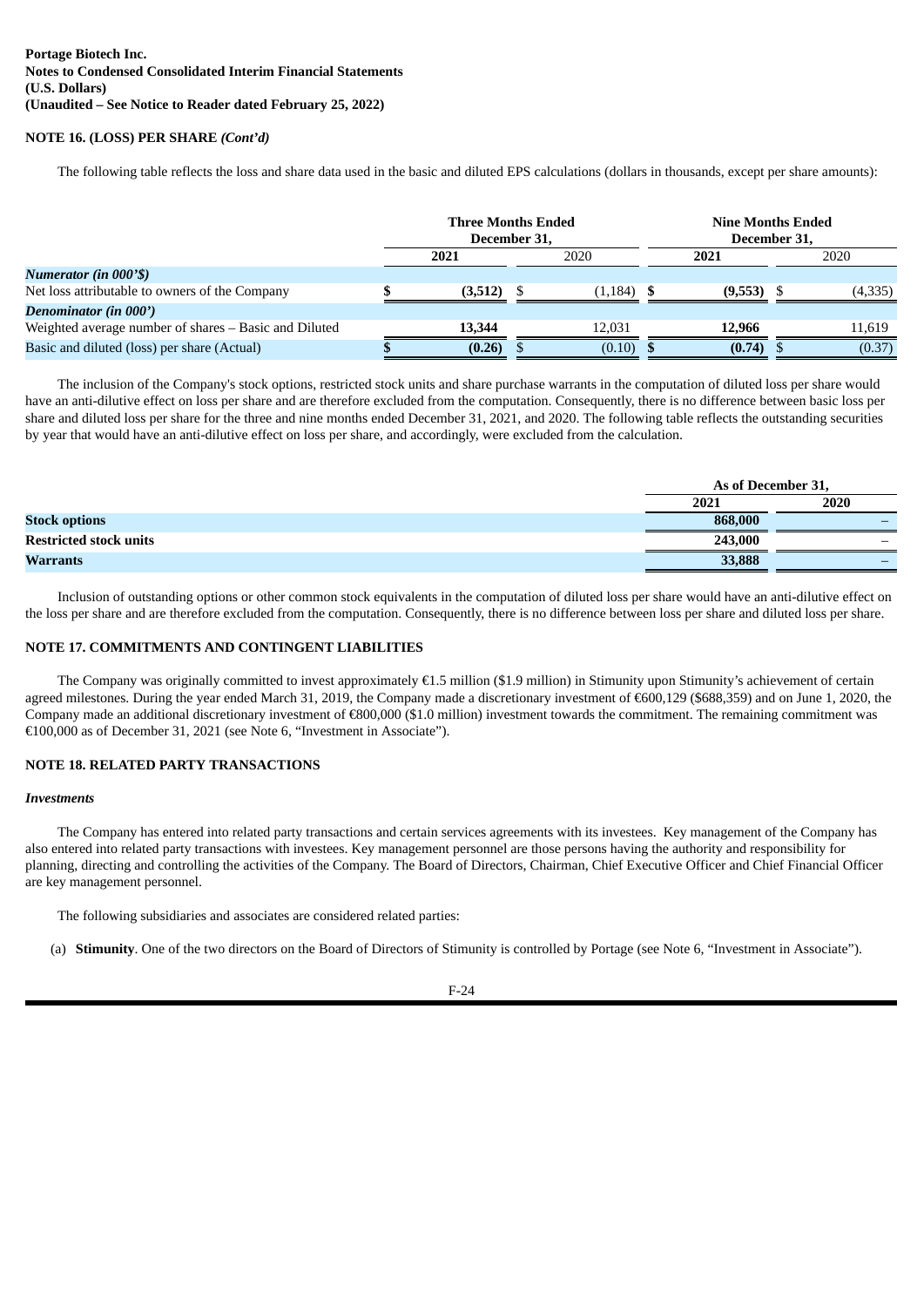# **NOTE 18. RELATED PARTY TRANSACTIONS** *(Cont'd)*

- (b) **iOx**. Two of the three directorships on the Board of Directors of iOx is controlled by Portage. Additionally, Portage has an observer on the Board of iOx. The CEO of the Company is also the CEO of iOx, and the management team of the Company comprise the management team of iOx.
- (c) **Saugatuck**. One of the three directorships on the Board of Directors of Saugatuck is controlled by Portage. Additionally, the CEO of the Company is also the CEO of Saugatuck and the management team of the Company comprise the management team of Saugatuck.
- (d) **Intensity**. One of the four directorships on the Board of Directors of Intensity is represented by Portage. Additionally, the CEO of the Company is an officer and employee of Intensity (see Note 8, "Investments in Private Companies").
- (e) **PGL**. PPL held 65% equity in PGL, committed to provide financing and also handles financial and administrative matters of PGL. The Company disposed of 100% of its interests in PPL and PGL on March 3, 2021 (see Note 7, "Disposition of PPL").
- (f) **Portage Development Services**. A 100% owned subsidiary incorporated in Delaware, which provides human resources, and other services to each operating subsidiary via a shared services agreement.

The following are significant related party balances and transactions other than those disclosed elsewhere in the condensed consolidated interim financial statements:

Interest expense includes \$78,427 interest incurred for the nine months ended December 31, 2020, on notes issued to members of the Portage Board of Directors. The SalvaRx Notes were settled as of August 6, 2020 and, accordingly, no further interest expense was incurred. In connection with the settlement of the SalvaRx Notes, \$692,045 of accrued interest and \$805,000 of principal was paid to directors. The directors also exchanged an aggregate \$2,415,000 of notes payable for SalvaRx warrants at a price of \$6.64, which were exchanged for Portage warrants and converted to Portage stock on October 13, 2020 (see Note 11, "Unsecured Notes Payable").

In January 2020, a board member of the Company advanced the Company \$1.0 million, which was repaid in July 2020. There was no interest or fees associated with this advance.

Transactions between the parent company and its subsidiaries, which are related parties, have been eliminated in consolidation and are not disclosed in this note.

On September 8, 2021, the Company, through SalvaRx, completed a settlement of loans (including interest) to and receivables from iOx for services rendered in exchange for 23,772 ordinary shares of iOx at a price of £162. Simultaneously, the Company entered into an agreement with Oxford Sciences Innovation, Plc ("OSI"), the holder of \$0.15 million notes plus accrued interest under which OSI exchanged the notes plus accrued interest for 820 shares of iOx. The Company followed the guidance provided by an IFRS Discussion Group Public Meeting dated November 29, 2016, following the general tenets of IAS 39, "Financial Instruments: Recognition and Measurement," and IFRIC 19, "Extinguishing Financial Liabilities with Equity Instruments" and recorded the exchange at historical cost. Additionally, no profit or loss was recorded in connection with the exchange. As a result of these transactions, the Company, through SalvaRx, increased its ownership up from 60.49% to 78.32%.

# *Bonuses & Board Compensation Arrangements*

In December 2021, the Compensation Committee approved performance bonuses payable to senior management totaling \$0.7 million. The bonuses were paid in December 2021.

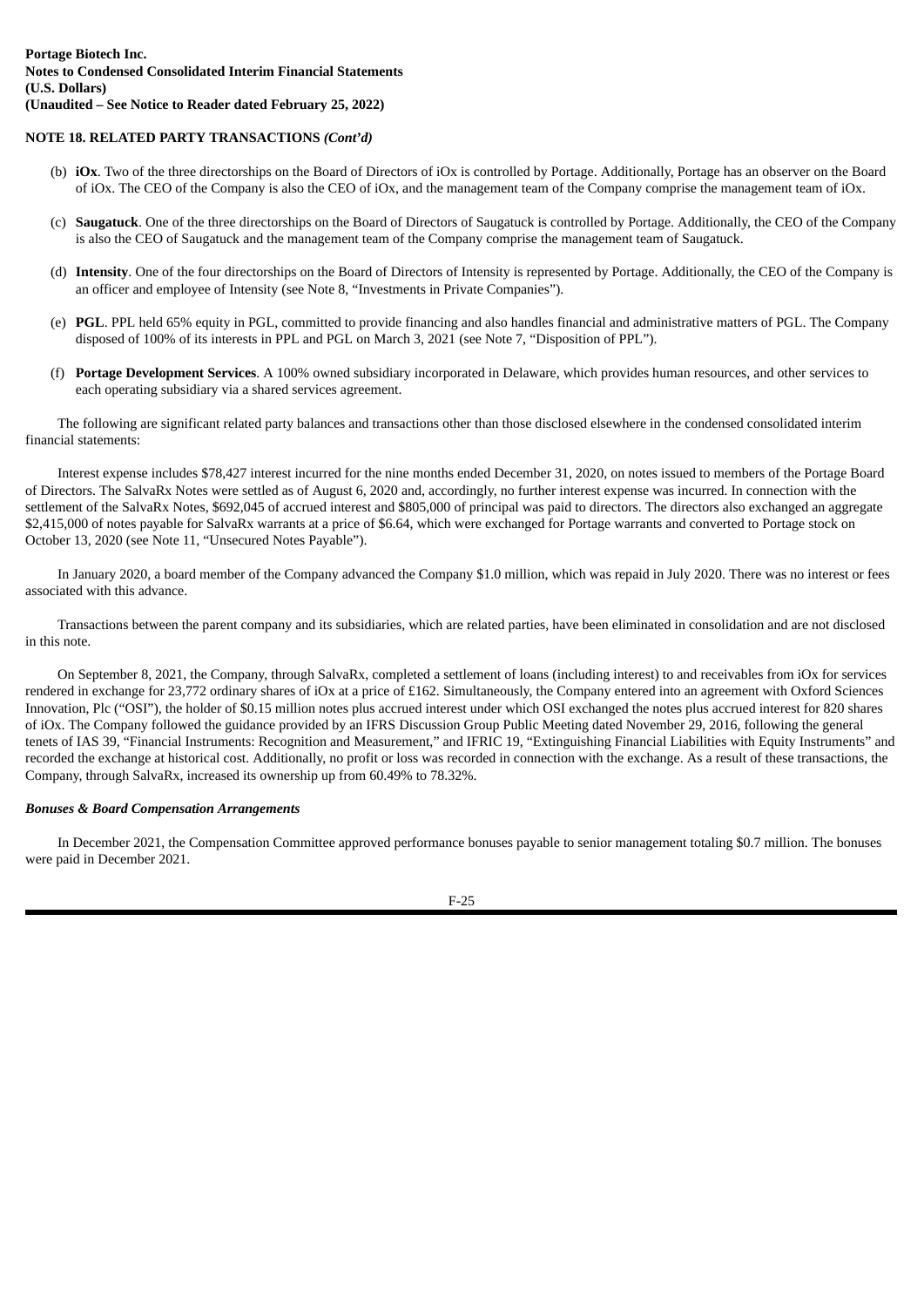# **NOTE 18. RELATED PARTY TRANSACTIONS** *(Cont'd)*

In addition, the Compensation Committee of the Board established board of director compensation. Effective January 1, 2022, each non-executive board member will be entitled to receive board fees of \$40,000 per annum, payable quarterly in arrears. Additionally, each non-executive board member will be entitled to an annual grant of 6,900 options to purchase common shares, which would vest the first annual anniversary of the date of grant.

Additionally, the chairperson of each of the Audit Committee, Compensation Committee and Nomination Committee will be entitled to annual fees of \$15,000, \$12,000 and \$8,000, respectively, payable quarterly in arrears. Members of those committees will be entitled to annual fees of \$7,500, \$6,000 and \$4,000, respectively, payable quarterly in arrears.

# **NOTE 19. FINANCIAL INSTRUMENTS AND RISK MANAGEMENT**

The Company's financial instruments recognized in the Company's condensed consolidated interim statements of financial position consist of the following:

Fair value estimates are made at a specific point in time, based on relevant market information and information about financial instruments. These estimates are subject to and involve uncertainties and matters of significant judgment, therefore cannot be determined with precision. Changes in assumptions could significantly affect the estimates.

The following table summarizes the Company's financial instruments as of December 31, 2021 and March 31, 2021:

|                                        | As of December 31, 2021 |    |                                    | As of March 31, 2021     |               |
|----------------------------------------|-------------------------|----|------------------------------------|--------------------------|---------------|
|                                        |                         |    | <b>Fair Value through</b><br>Other |                          |               |
|                                        | <b>Amortized Cost</b>   |    | Comprehensive<br>Income (FVTOCI)   | <b>Amortized Cost</b>    | <b>FVTOCI</b> |
|                                        |                         |    |                                    |                          |               |
| <b>Financial assets</b>                |                         |    |                                    |                          |               |
| <b>Cash and cash equivalents</b>       | 25,603                  | -5 | $- S$                              | $2,770$ \$               |               |
| Prepaid expenses and other receivables | 672                     |    | $- S$                              | $2,176$ \$               |               |
| Investments                            | $-$                     |    | 8.781                              | $\overline{\phantom{m}}$ | 9.144         |

|                                          | <b>Amortized Cost</b> | <b>Fair Value through</b><br><b>Profit or Loss</b><br>(FVTPL) | <b>Amortized Cost</b>    | <b>FVTPL</b>             |
|------------------------------------------|-----------------------|---------------------------------------------------------------|--------------------------|--------------------------|
| <b>Financial liabilities</b>             |                       |                                                               |                          |                          |
| Accounts payable and accrued liabilities | 477                   | $-$ \$                                                        | $1,938$ \$               | $\overline{\phantom{0}}$ |
| <b>Unsecured notes payable</b>           | $\equiv$              | $-$ S                                                         | 150                      |                          |
| <b>Warrant liability</b>                 | $-$                   | 159                                                           | $\overline{\phantom{m}}$ | 1.120                    |

A summary of the Company's risk exposures as it relates to financial instruments are reflected below.

# *Fair value of financial instruments*

The Company's financial assets and liabilities are comprised of cash, receivables and investments in equities and private entities, accounts payable, warrant liability and unsecured notes payable.

The Company classifies the fair value of these transactions according to the following fair value hierarchy based on the amount of observable inputs used to value the instrument:

Level 1 – Values are based on unadjusted quoted prices available in active markets for identical assets or liabilities as of the reporting date.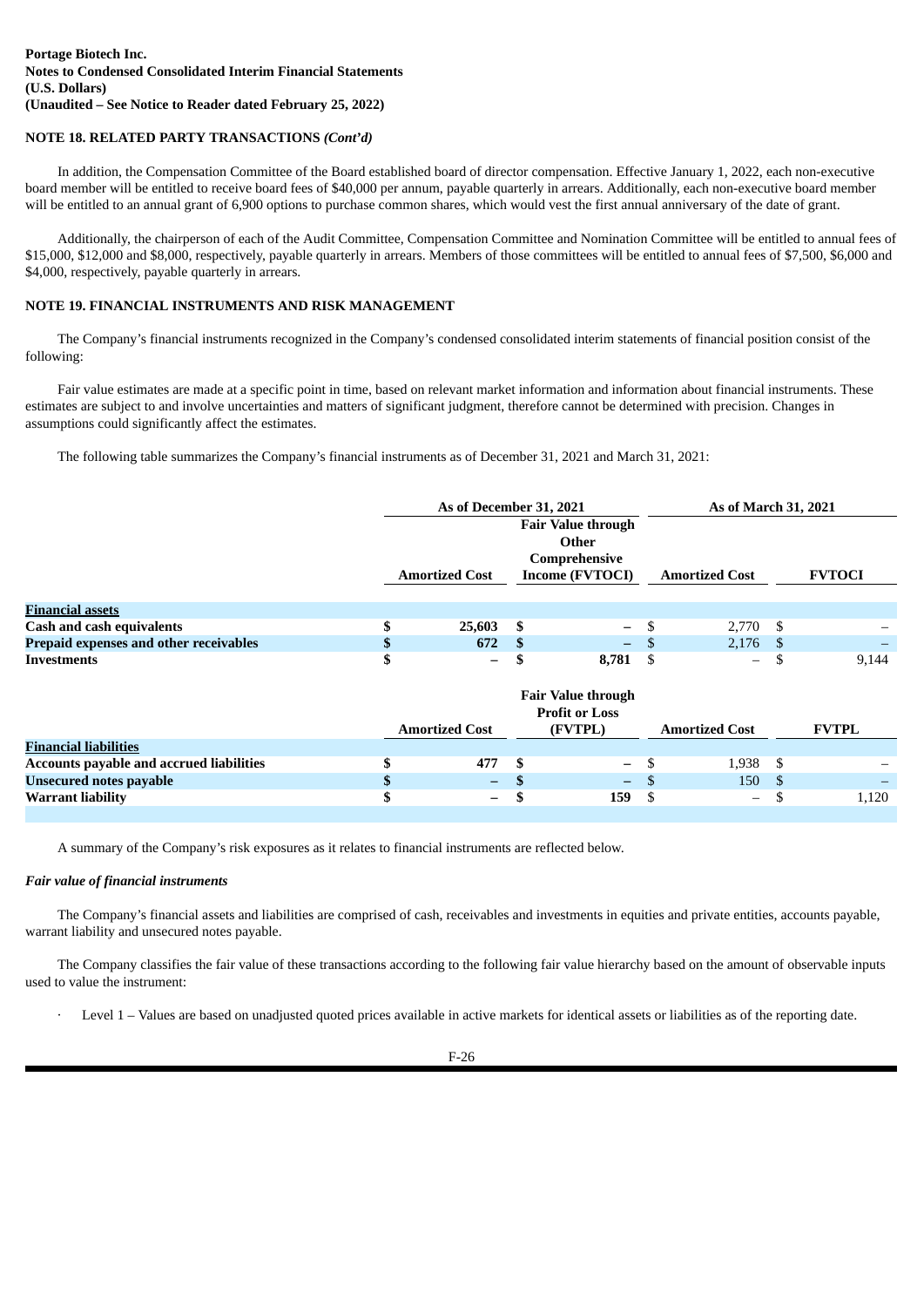# **NOTE 19. FINANCIAL INSTRUMENTS AND RISK MANAGEMENT** *(Cont'd)*

Level 2 – Values are based on inputs, including quoted forward prices for commodities, time value and volatility factors, which can be substantially observed or corroborated in the marketplace. Prices in Level 2 are either directly or indirectly observable as of the reporting date.

· Level 3 – Values are based on prices or valuation techniques that are not based on observable market data. Investments are classified as Level 3 financial instrument.

Assessment of the significance of a particular input to the fair value measurement requires judgment and may affect the placement within the fair value hierarchy.

Management has assessed that the fair values of cash and cash equivalents, other receivables and accounts payable approximate their carrying amounts largely due to the short-term maturities of these instruments.

The following methods and assumptions were used to estimate their fair values:

**Investment in Sentien**: Fair value of the asset is determined by considering strategy changes by Sentien (Level 3).

**Investment in Intensity**: Fair value of the asset is determined by considering other comparable equity funding transactions by Intensity with unrelated investors (Level 3).

**Accrued equity issuable:** The fair value is estimated based on the average of the quoted market prices for the period in which the shares were earned (Level 1).

**Unsecured notes payable**: The fair value is estimated using a Black-Scholes model (Level 3) (see Note 11, "Unsecured Notes Payable").

**Warrant Liability**: The fair value is estimated using a Black-Scholes model (Level 3) (see Note 13, "Warrant Liability").

There have been no transfers between levels of the fair value hierarchy for the nine months ended December 31, 2021 and the year ended March 31, 2021.

The Company's financial instruments are exposed to certain financial risks: credit risk and liquidity risk.

# *Credit Risk*

Credit risk is the risk of loss associated with a counterparty's inability to fulfil its payment obligations. The credit risk is attributable to various financial instruments, as noted below. The credit risk is limited to the carrying value as reflected in the Company's condensed consolidated interim statements of financial position.

*Cash***.** Cash is held with major international financial institutions and therefore the risk of loss is minimal.

*Other receivables.* The Company was exposed to credit risk attributable to its debtor since a significant portion of this amount represents the amount agreed on a settlement of a claim by PPL (see Note 5, "Prepaid Expenses and Other Receivables"), originally payable over the next four years. The installment note was repaid in full in July 2021.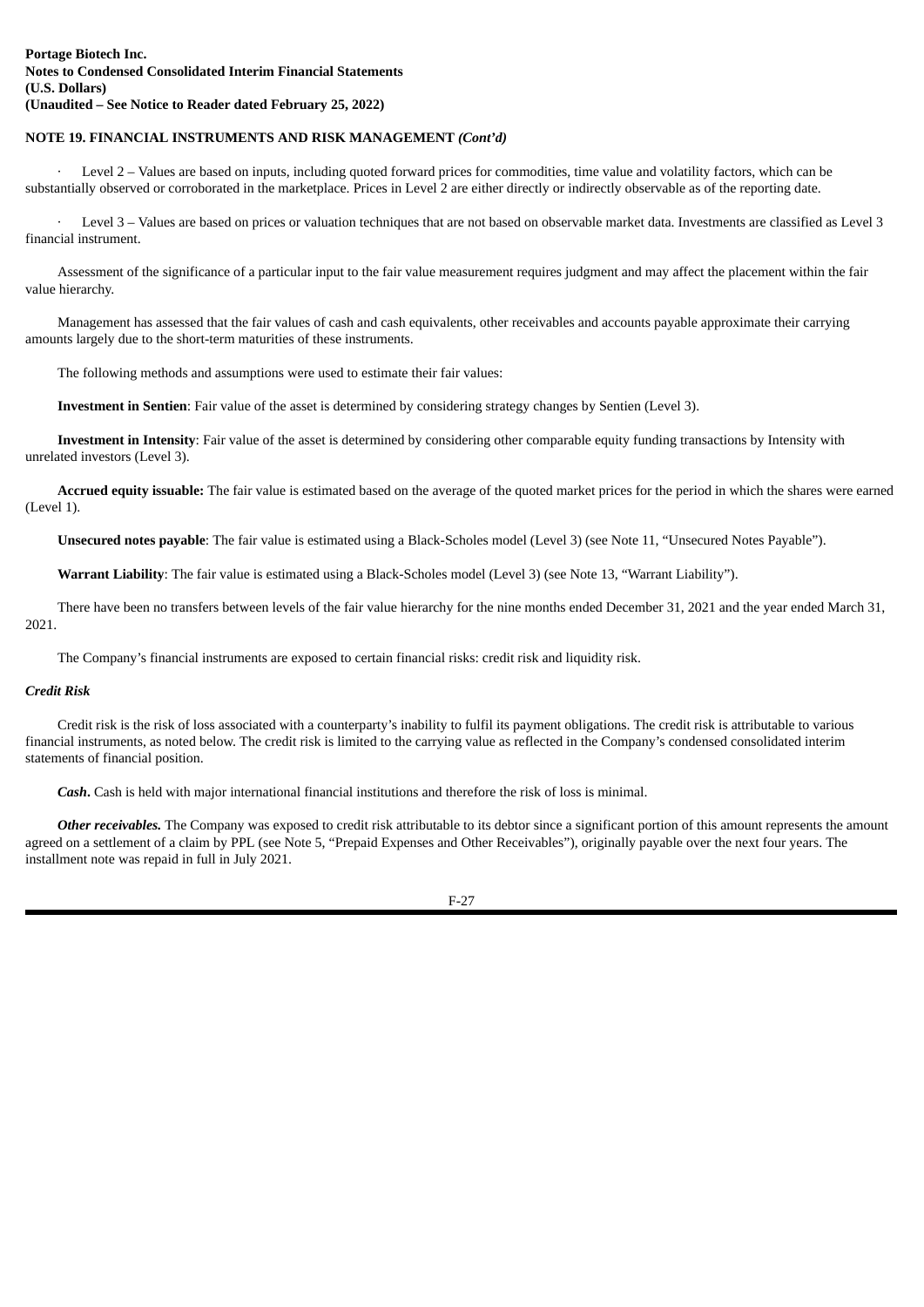# **NOTE 19. FINANCIAL INSTRUMENTS AND RISK MANAGEMENT** *(Cont'd)*

# *Liquidity Risk*

Liquidity risk is the risk that the Company will encounter difficulty in satisfying financial obligations as they become due.

The Company's approach to managing liquidity is to ensure, as far as possible, that it will have sufficient liquidity to meet its liabilities when due, under both normal and stressed conditions without incurring unacceptable losses or risking harm to the Company's reputation. The Company holds sufficient cash to satisfy obligations under accounts payable and accruals.

The Company monitors its liquidity position regularly to assess whether it has the funds necessary to meet its operating needs and needs for investing in new projects. The Company believes that it has sufficient funding to finance the committed drug development work, apart from meeting its operational needs for the foreseeable future.

However, as a biotech company at an early stage of development and without significant internally generated cash flows, there are inherent liquidity risks, including the possibility that additional financing may not be available to the Company, or that actual drug development expenditures may exceed those planned. The current uncertainty in global markets could have an impact on the Company's future ability to access capital on terms that are acceptable to the Company. There can be no assurance that required financing will be available to the Company. See Note 2, "Liquidity" and Note 14, "Capital Stock" for a discussion of the Company's share offering.

# **NOTE 20. CAPITAL DISCLOSURES**

The Company considers the items included in shareholders' equity as capital. The Company had accounts payable and accrued expenses of approximately \$0.5 million as of December 31, 2021 (approximately \$1.9 million as of March 31, 2021) and current assets of approximately \$26.3 million as of December 31, 2021 (approximately \$4.9 million as of March 31, 2021). The Company's objectives when managing capital are to safeguard the Company's ability to continue as a going concern in order to pursue new business opportunities and to maintain a flexible capital structure, which optimizes the costs of capital at an acceptable risk.

The Company manages the capital structure and makes adjustments to it in light of changes in economic conditions and the risk characteristics of the underlying assets.

As of December 31, 2021, shareholders' equity attributable to the owners of the company was approximately \$125.8 million (approximately \$101.4 million as of March 31, 2021).

The Company is not subject to any externally imposed capital requirements and does not presently utilize any quantitative measures to monitor its capital. There have been no changes to the Company's approach to capital management during the nine months ended December 31, 2021 and 2020.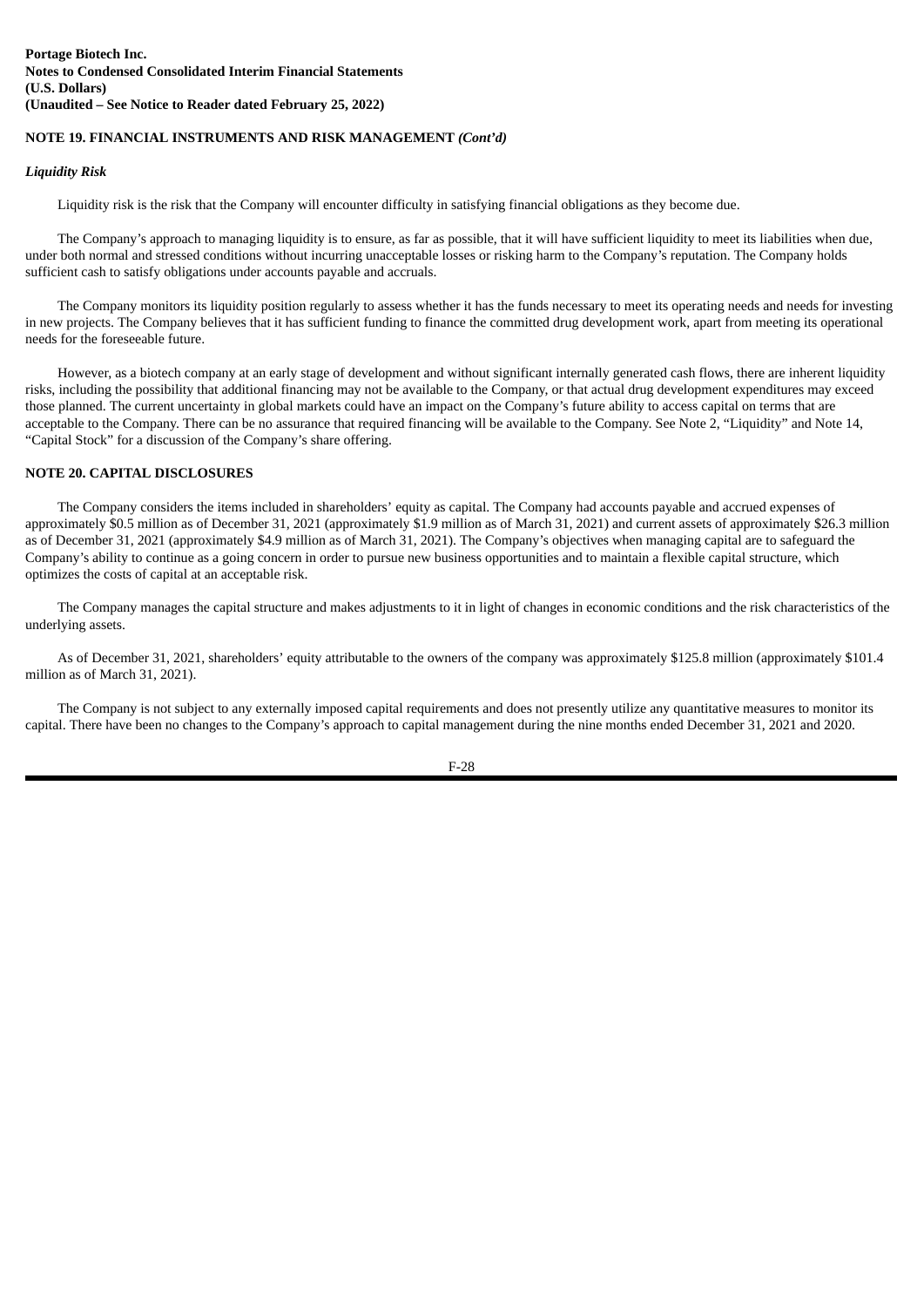#### **NOTE 21. NON-CONTROLLING INTEREST**

|                                                                     |                          |               |                 |    |        | Saugatuck<br>and |              |
|---------------------------------------------------------------------|--------------------------|---------------|-----------------|----|--------|------------------|--------------|
| (In thousands)                                                      | PGL                      |               | <b>SalvaRx</b>  |    | iOx    | subsidiary       | Total        |
| Non-controlling interest as of April 1, 2021                        |                          |               | $\qquad \qquad$ |    | 46,173 | $(20)$ \$        | 46,153       |
| <b>Share-based compensation expense</b>                             |                          |               |                 |    | 191    |                  | 191          |
| Exchange of notes payable, accrued interest and warrants for $iOx$  |                          |               |                 |    |        |                  |              |
| shares                                                              |                          |               |                 |    | 184    |                  | 184          |
| Net (loss) attributable to non-controlling interest                 |                          |               |                 |    | (436)  | (317)            | (753)        |
| Non-controlling interest as of December 31, 2021                    | $\overline{\phantom{0}}$ |               |                 |    | 46,112 | (337)            | 45,775       |
|                                                                     |                          |               |                 |    |        |                  |              |
| (In thousands)                                                      | <b>PGL</b>               |               | <b>SalvaRx</b>  |    | iOx    | <b>Saugatuck</b> | <b>Total</b> |
| Non-controlling interest as of April 1, 2020                        | (81)                     | <sup>\$</sup> | 2,451           | -S | 46,712 | 28               | \$<br>49,110 |
| <b>Share-based compensation expense</b>                             |                          |               |                 |    | 712    |                  | 712          |
| <b>Exchange of SalvaRx warrants for Portage warrants in SalvaRx</b> |                          |               |                 |    |        |                  |              |
|                                                                     |                          |               |                 |    |        |                  |              |
| Note settlement                                                     |                          |               | (2,451)         |    |        |                  | (2,451)      |
| Net (loss) attributable to non-controlling interest                 | (10)                     |               |                 |    | (317)  | (32)             | (359)        |

On September 8, 2021, the Company, through SalvaRx, completed a settlement of loans (including interest) to and receivables from iOx for services rendered in exchange for 23,772 ordinary shares of iOx at a price of £162. See Note 11, "Unsecured Notes Payable – iOx Unsecured Notes Payable" for a further discussion.

Saugatuck and subsidiary includes Saugatuck and its wholly-owned subsidiary, Saugatuck Rx LLC.

# **NOTE 22. EVENTS AFTER THE BALANCE SHEET DATE**

# (a) Amended and Restated 2021 Equity Incentive Plan and Grants of Stock Options and Restricted Stock Units

On January 19, 2022, the Board of Directors unanimously approved the Amended and Restated 2021 Equity Incentive Plan (the "Amended 2021 Equity Incentive Plan"). The Amended 2021 Equity Incentive Plan provides for:

- **(1)** An increase of aggregate number of shares available for awards to 2,001,812, which is equal to 15% of the issued and outstanding common shares in the capital of the Company as of January 19, 2022 subject to discretionary annual increases (on a cumulative basis) as may be approved by the Board in future years by a number of shares not to exceed an additional five percent (5%) of the aggregate number of shares then outstanding;
- **(2)** The authorization of incentive stock options (should shareholder approval be sought and obtained) under the Amended 2021 Equity Incentive Plan; and
- **(3)** The provision of dividend equivalent rights to be issued when authorized.

Pursuant to the Amended 2021 Equity Incentive Plan, on January 19, 2022, the Company granted an aggregate of 302,000 stock options exercisable at a price of US\$10.22 per share, representing the average price of the shares on the day of grant (January 19, 2022), which expire on January 19, 2032 to various directors, officers and consultants of the Company. A total of 13,800 of the 302,000 stock options were granted to two members of the Board of Directors' and vest on the first anniversary of the date of the grant. The balance 288,200 stock options were granted to employees (one of whom is also a director), and a consultant, which vest ratably on each of the first four annual anniversaries of the date of the grant.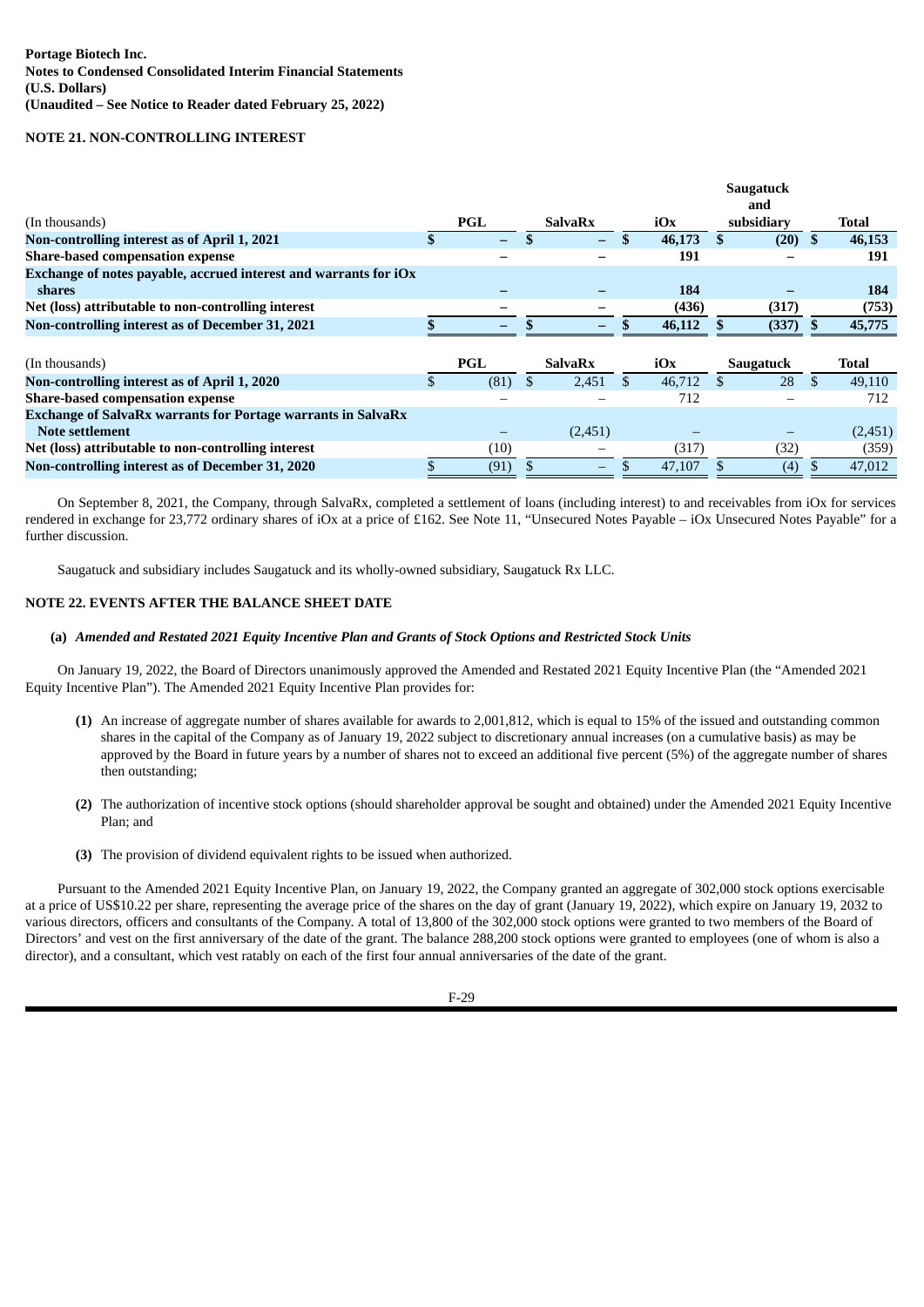# **NOTE 22. EVENTS AFTER THE BALANCE SHEET DATE** *(Cont'd)*

# (a) Amended and Restated 2021 Equity Incentive Plan and Grants of Stock Options and Restricted Stock Units (Cont'd)

Additionally, the Company granted 135,740 restricted stock units to employees (one of whom is also a director) on January 19, 2022, with a fair value of US\$10.22 per share, representing the average price of the shares on the day of grant (January 19, 2022). The restricted stock units vest ratably on each of the first four annual anniversaries of the date of the grant.

# **(b)** *New Appointments to the Board of Directors*

On February 15, 2022, James Mellon, Linda Kozick and Mark Simon were appointed to the Board of Directors. Mr. Mellon owned approximately 23.9 % of the Company's outstanding shares at that date. Additionally, Mr. Mellon had previously served as a member of the Board of Directors from 2016 to August 14, 2020. On February 16, 2022, in connection with the appointments, each of these directors were granted 13,800 non-incentive stock options, which vest ratably monthly over a three-year period. The options have an exercise price of \$8.59 per share, the average price of the stock on February 15, 2022, the day immediately preceding the grant date, and will expire, if unexercised, on February 15, 2032.

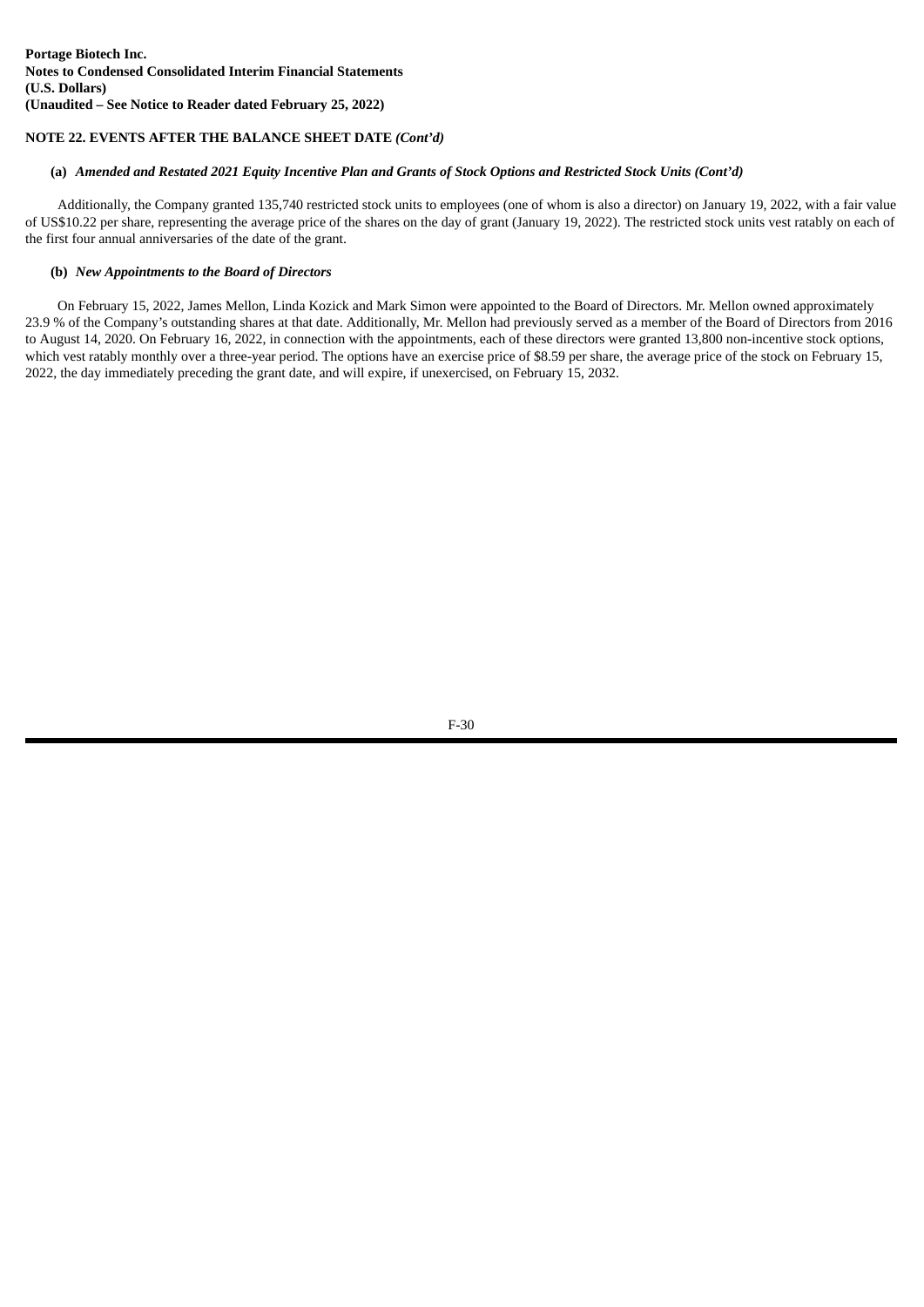# **PORTAGE BIOTECH INC.**

**THREE AND NINE MONTHS ENDED DECEMBER 31, 2021**

# <span id="page-35-0"></span>**MANAGEMENT'S DISCUSSION AND ANALYSIS**

Prepared as of February 25, 2022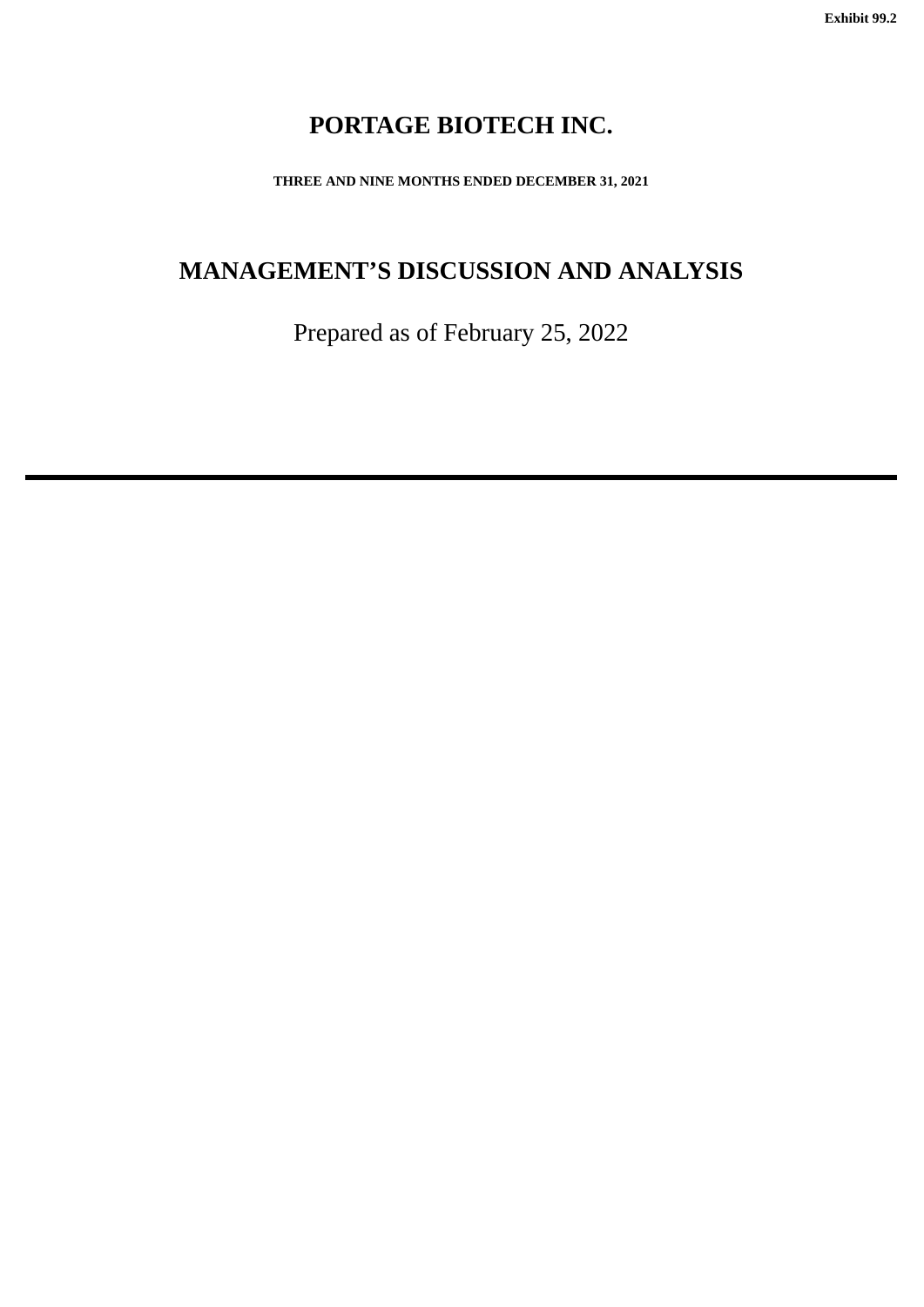# Index

| <b>Forward-Looking Statements</b>                        |    |
|----------------------------------------------------------|----|
| Nature of Operations and Overview                        |    |
| <b>Summary of Results</b>                                | 8  |
| Number of Ordinary Shares and Warrants                   | 8  |
| <b>Business Environment - Risk Factors</b>               | 8  |
| Our Programs and Technology - Recent Developments        |    |
| <b>Results of Operations</b>                             | 12 |
| Liquidity and Capital Resources                          | 16 |
| <b>Key Contractual Obligations</b>                       | 18 |
| Off-balance Sheet Arrangements                           | 18 |
| <b>Transactions with Related Parties</b>                 | 18 |
| <b>Financial and Derivative Instruments</b>              | 19 |
| Use of Estimates and Judgments                           | 21 |
| New Accounting Standards, Interpretations and Amendments | 21 |
| <b>Internal Controls over Financial Reporting</b>        | 21 |
| <b>Public Securities Filings</b>                         | 22 |
|                                                          |    |

# 2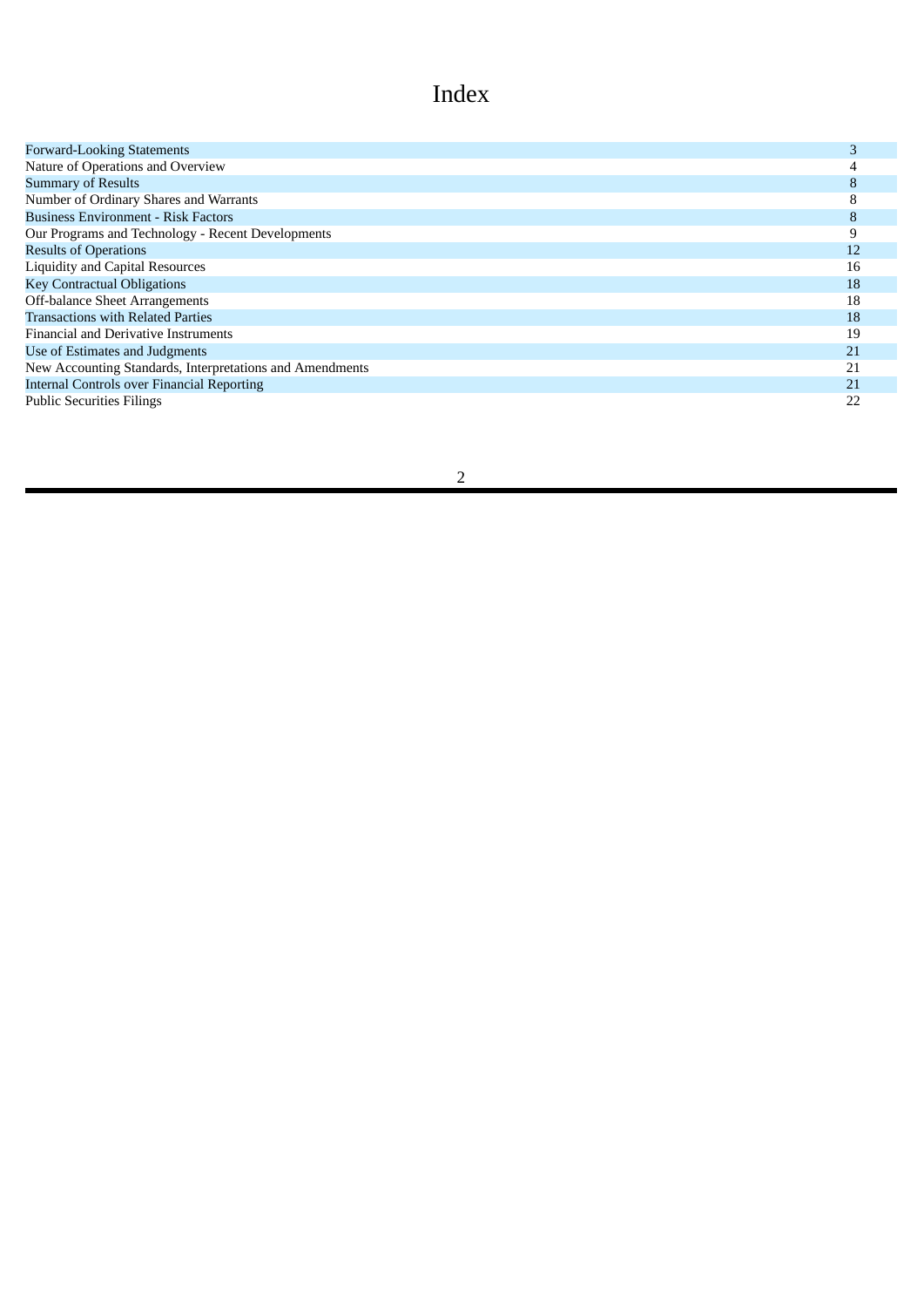#### **Management Discussion and Analysis**

The following discussion and analysis by management of the financial condition and financial results for Portage Biotech Inc. for the three and nine months ended December 31, 2021, should be read in conjunction with the unaudited condensed consolidated interim financial statements for the three and nine months ended December 31, 2021, together with the related Management's Discussion and Analysis and audited consolidated financial statements for the year ended March 31, 2021, and Annual Report on Form 20-F for the same period.

#### **Forward-Looking Statements**

This document includes "forward looking statements." All statements, other than statements of historical facts, included herein or incorporated by reference herein, including without limitation, statements regarding our business strategy, plans and objectives of management for future operations and those statements preceded by, followed by or that otherwise include the words "believe," "expects," "anticipates," "intends," "estimates" or similar expressions or variations on such expressions are forward-looking statements. We can give no assurances that such forward-looking statements will prove to be correct.

Each forward-looking statement reflects our current view of future events and is subject to risks, uncertainties and other factors that could cause actual results to differ materially from any results expressed or implied by our forward-looking statements.

Risks and uncertainties include, but are not limited to:

- our plans and ability to develop and commercialize product candidates and the timing of these development programs;
- clinical development of our product candidates, including the results of current and future clinical trials;
- the benefits and risks of our product candidates as compared to others;
- our maintenance and establishment of intellectual property rights in our product candidates;
- our need for additional financing and our estimates regarding our capital requirements and future revenues and profitability;
- our estimates of the size of the potential markets for our product candidates; and
- our selection and licensing of product candidates.

These statements are based on assumptions and analyses made by us in light of our experience and our perception of historical trends, current conditions and expected future developments based on the focus of our business activities on biotechnology, as well as other factors we believe are appropriate in particular circumstances. However, whether actual results and developments will meet our expectations and predictions depends on a number of risks and uncertainties, which could cause actual results to differ materially from our expectations, including the risks set forth in "Item 3 - Key Information-Risk Factors" in the Company's Annual Report on Form 20-F for the year ended March 31, 2021.

Our business focus is that of a pharmaceutical development business subject to all of the risks of a pharmaceutical development business. We do not anticipate directly engaging in the post pharmaceutical development endeavors of manufacturing, marketing and distribution of our development products.

Consequently, all of the forward-looking statements made in this document are qualified by these cautionary statements. We cannot assure you that the actual results or developments anticipated by us will be realized or, even if substantially realized, that they will have the expected effect on us or our business or operations.

Unless the context indicates otherwise the terms "Portage Biotech Inc.," "the Company," "Portage," "we," "us," or "our" are used interchangeably in this document and refer to Portage Biotech Inc. and its subsidiaries.

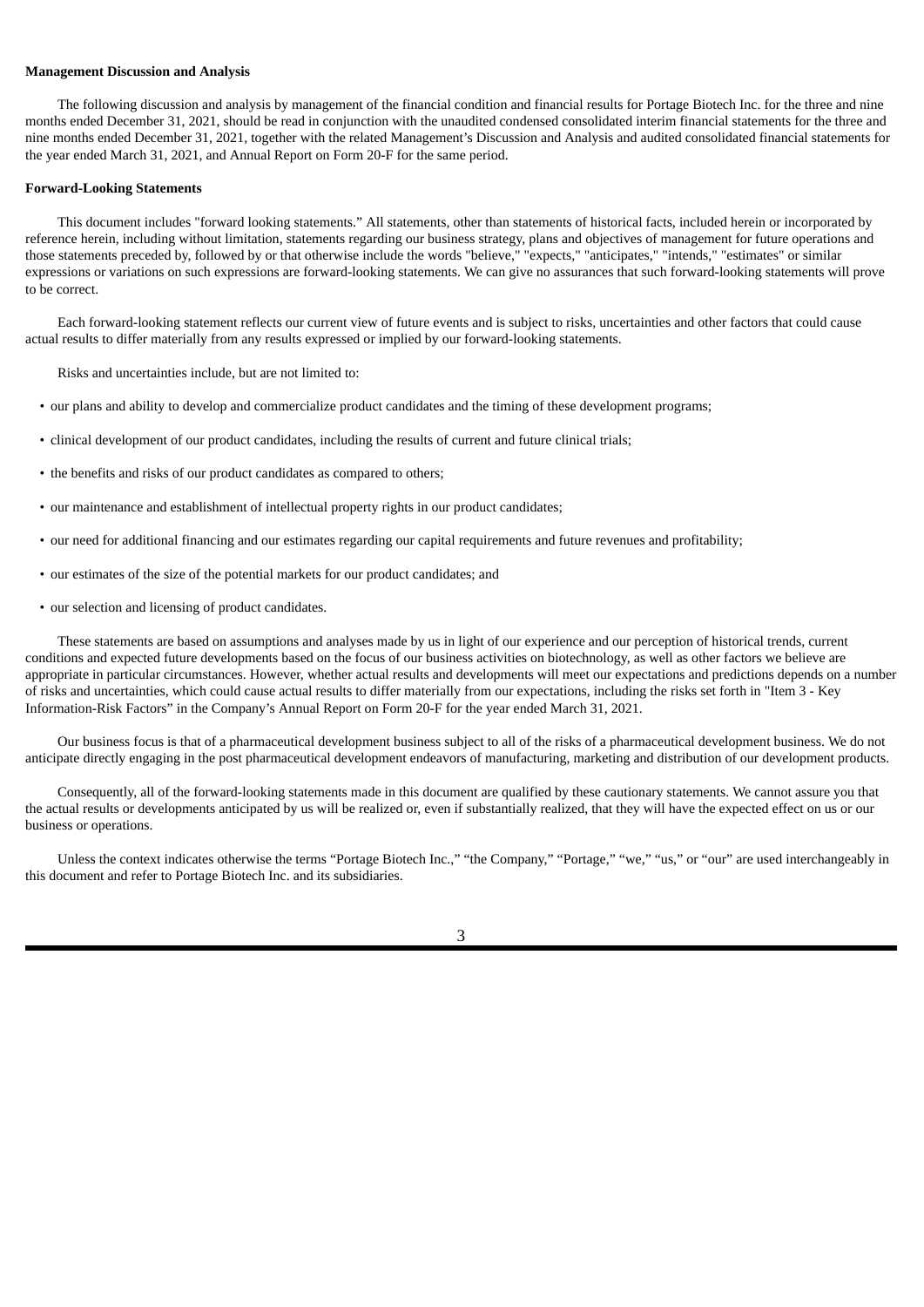#### **Nature of Operations and Overview**

Portage is a clinical stage immune-oncology company focused on overcoming immune resistance. It currently manages 10 immuno-oncology assets at various development stages. We source, nurture and develop the creation of early- to mid-stage, first- and best-in-class therapies for a variety of cancers, by funding, implementing viable, cost-effective product development strategies, clinical counsel/trial design, shared services, financial and project management to enable efficient, turnkey execution of commercially informed development plans. Our drug development pipeline portfolio encompasses products or technologies based on biology addressing known resistance pathways/mechanisms of current check point inhibitors with established scientific rationales, including intratumoral delivery, nanoparticles, liposomes, aptamers, and virus-like particles.

#### **The Portage Approach**

Our mission is to advance and grow a portfolio of innovative, early-stage oncology assets based on the latest scientific breakthroughs focused on overcoming immune resistance. Given these foundations, we manage capital allocation and risk as much as we oversee drug development. By focusing our efforts on translational medicine and pipeline diversification, we seek to mitigate overall exposure to many of the inherent risks of drug development. Our approach is guided by the following core elements:

- Portfolio diversification to mitigate risk and maximize optionality;
- Capital allocation based on risk-adjusted potential, including staged funding to pre-specified scientific and clinical results;
- Virtual infrastructure and key external relationships to maintain a lean operating base;
- Internal development capabilities complemented by external business development;
- Rigorous asset selection with disciplined ongoing evaluation; and
- Focus on translational medicine and therapeutic candidates with in vivo single agent activity.

We believe that our corporate structure results in enhanced operational efficiency and maintains an optimal cost structure by centralizing strategic/tactical support, shared services, including all research and development operations, capital allocation/ contribution, human resources, administrative services, and business development, as well as other services to each of our immuno-oncology platforms and assets currently in various development stages. Our execution is achieved, in part, through our internal core team and utilizing our large network of experts, contract labs, and academic partners.

# **Our Science Strategy**

Our goal is to develop immuno-oncology therapeutics that will dramatically improve the standard-of-care for patients with cancer. The key elements of our scientific strategy are to:

- Build a pipeline of differentiated oncology therapeutic candidates that are diversified by mechanism, therapeutic approach, modality, stage of development, leading to a variety of deal types that can be executed with partners;
- Expand our pipeline through research collaborations, business development, and internally designed programs;
- Continue to advance and evolve our pipeline with a goal of advancing one therapeutic candidate into the clinic and one program into IND-enabling studies each year; and
- Evaluate strategic opportunities to accelerate development timelines and maximize the value of our portfolio.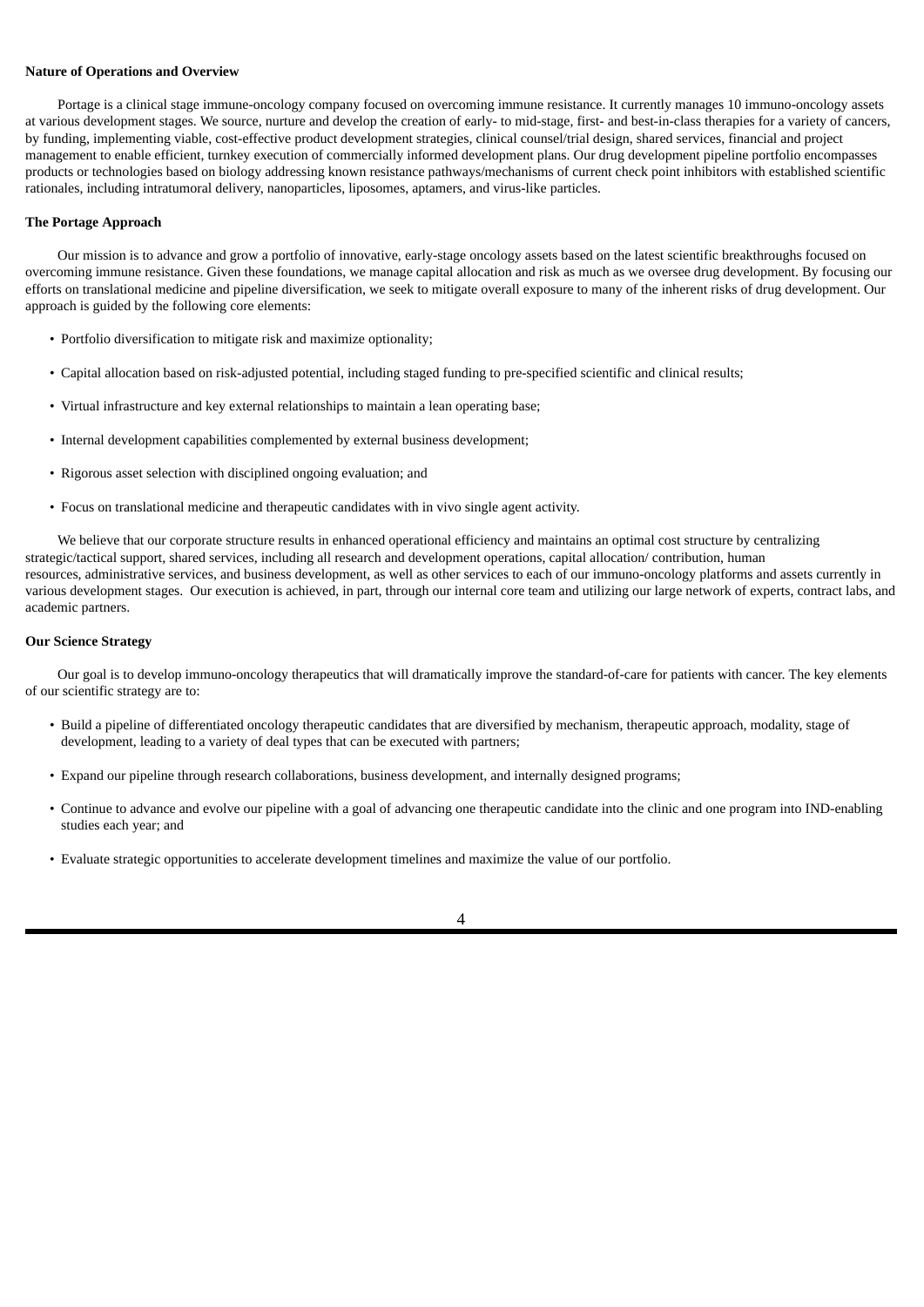# **Our Pipeline**

We have built a pipeline of targeted oncology and immuno-oncology therapeutic candidates and programs that are diversified by mechanism, therapeutic approach, modality, and stage of development. On an ongoing basis, we rigorously assess each of our programs using internally defined success criteria to justify continued investment and determine proper capital allocation. When certain programs do not meet our de-risking criteria for advancement, we look to monetize or terminate those programs and preserve our capital and resources to invest in programs with greater potential. As a result, our pipeline will continue to be dynamic.

The chart below sets forth only as of February 1, 2022, the current state of our immuno-oncology therapeutic candidates and programs. The chart contains forward looking information and projections based on management's current estimates. The chart information is based on and subject to many assumptions, as determined by management and not verified by any independent third party, which may change or may not occur as modeled. We undertake no obligation to update or revise any forward-looking statements, whether as a result of new information, future events or otherwise. Before you make an investment decision regarding the Company, you should make your own analysis of forward-looking statements and our projections about candidate and program development and results.

ショックスク

| Platform       | Technology                    | Asset                            | Preclinical<br>Phase 1       | Phase2 | Phase 3           | DataTiming      |  |
|----------------|-------------------------------|----------------------------------|------------------------------|--------|-------------------|-----------------|--|
|                |                               | IMM60                            | Melanoma                     |        |                   |                 |  |
|                | iNKTagonists-                 | <b>KEYTRUDA</b><br>IMM60+        | Melanoma                     |        |                   | Phase 1 Q1 2022 |  |
| <b>PORT -2</b> | Liposomal<br>Formulations     | <b>KEYTRUDA</b><br>IMM60+        | <b>NSCLC</b>                 |        |                   | Phase 2 Q4 2022 |  |
|                |                               | IMM60+ celltherapy               | <b>SolidTumors</b>           |        |                   |                 |  |
| <b>PORT -3</b> | iNKTagonists-<br>Nanopartical | (IMM60/                          | <b>NY-ESOPositive Tumors</b> |        |                   | Phase 1 Q1 2022 |  |
|                | Co-Formulations               | NY-ESO-1) <sup>+</sup> KEYTRUDA  | NY-ESOBladder & Ovarian      |        |                   | Phase 2 Q4 2022 |  |
|                |                               | <b>INT2306</b>                   | Ne oadjuvanBreast            |        |                   | 2H2021          |  |
|                |                               |                                  | Pancreatic                   |        |                   |                 |  |
|                | INT2306+<br>Intratumoral      | <b>KEYTRUDA</b>                  | Non MSICRO                   |        | 2022              |                 |  |
|                |                               |                                  |                              |        | Cholangiocarcinom |                 |  |
| PORT-1         | Amphiphilic                   |                                  | SquamousCell                 |        |                   |                 |  |
|                | drugs                         |                                  | <b>Breast</b>                |        |                   |                 |  |
|                |                               | INT2306+                         | <b>HCC</b>                   |        |                   | 2022            |  |
|                |                               |                                  | Sarcoma                      |        |                   |                 |  |
|                |                               | <b>INT2308</b>                   | SolidTumor                   |        |                   |                 |  |
| <b>PORT -4</b> | Nanolipogel                   | SAUG1(PD1+VEGFTKI)               | SolidTumor                   |        |                   | Clinigin 2023   |  |
|                |                               | Co-Formulations SAUG2(PD1+CTLA4) | <b>SolidTumor</b>            |        |                   |                 |  |
| PORT -5        | <b>VLP-STING</b>              | STIM1+ approvedagent             | SolidTumor                   |        |                   | Clinicin 2023   |  |

# **Our Business Model**

We employ a shared service business model to execute our strategy of building a diversified oncology company in a capital efficient manner and to provide us with the flexibility to either advance therapeutic candidates ourselves or through transactions with third parties. Our flat organization consists of a holding company, Portage Biotech Inc. and an operating company, Portage Development Services ("PDS"), which provide human resources, and other services to each operating entity via a shared services agreement. We believe that by centralizing these shared services, including all research and development operations, administrative services, and business development, and allocating employees and resources to each operating entity, we can enhance operational efficiency and maintain an optimal cost structure.

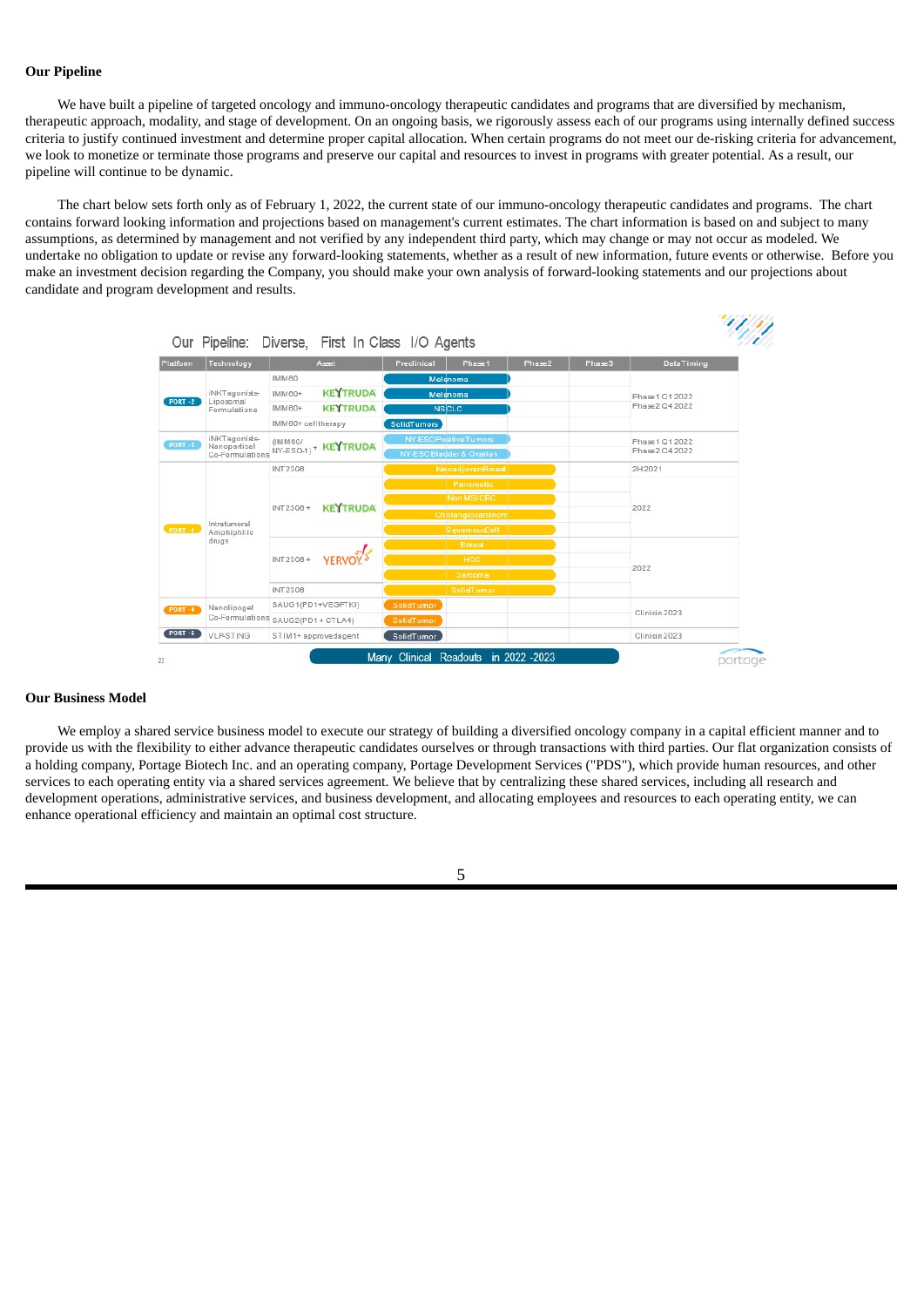Our business model also enables us to access both internal and external expertise to build and develop our pipeline. We incubate internal programs in our hub, leveraging PDS's internal resources and network of service providers as needed to support our discovery, lead optimization, and IND-enabling efforts. When we decide to license from or collaborate with external parties, we establish distinct operating entities, to hold and advance those programs. This structure enables us to keep licensors economically incentivized at the program level through our ability to offer equity and access to potential cash milestones and royalty payments.

In the figure below, each operating entity reflects its respective technology platform, therapeutic candidates as well as approximate economic ownership, as of December 31, 2021, as a percentage of shares outstanding (excluding stock options) is listed below each circle.

#### **Our Organization**



The structure of our financing arrangements with each subsidiary enables us to increase our economic ownership when we provide additional capital.

PDS is our wholly-owned operating subsidiary that contracts all of our team members and incubates discovery programs until we establish an operating subsidiary in which to further advance them. We centralize shared services, including all research and development operations, administrative services, and business development at PDS Management, and allocate employees and resources to each spoke based on the needs and development stage of each therapeutic candidate.

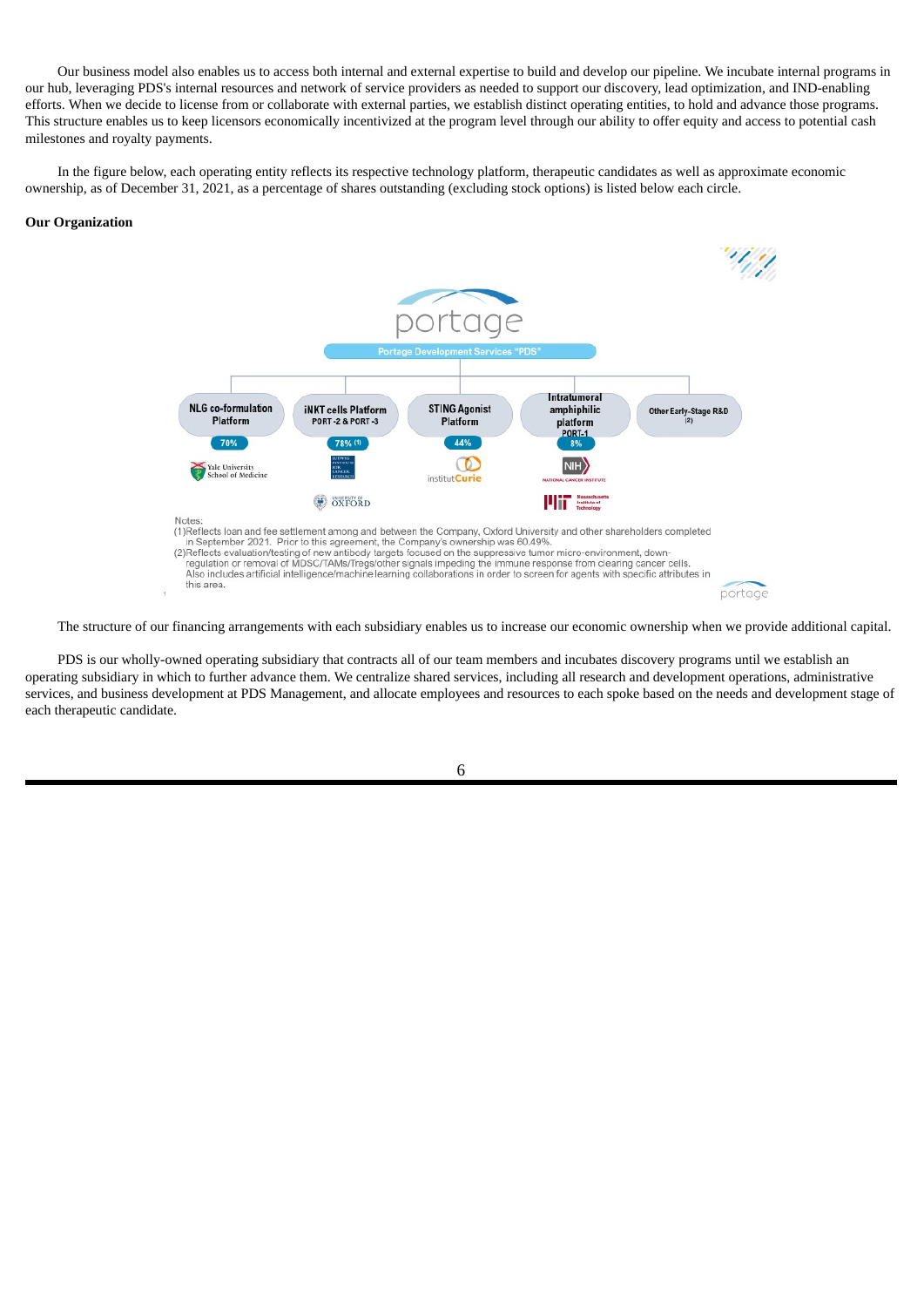Our business model is designed to (i) enhance operational efficiency, (ii) maintain an optimal cost structure, (iii) attract leading collaborators, and (iv) promote asset flexibility, as further described below.

- *Enhance operational efficiency*: We centralize all employees and services at our hub and allocate resources to spokes as needed. We empower managers to access these resources and make program-level decisions in order to increase productivity and speed. We believe this model enables a flexible organizational structure that can achieve scale through the addition of programs without increasing burdensome bureaucracy or redundant infrastructure.
- *Maintain an optimal cost structure*: We have a relatively small number of employees and have built a network of trusted external service providers, choosing to leverage their infrastructure and expertise as needed instead of embarking on capital-intensive lab, manufacturing, and equipment expenditures. By reducing overhead costs, we believe we can increase the likelihood that we can generate a return on invested capital.
- *Attract leading collaborators and licensors*: Each of our subsidiaries has its own capitalization and governance, enabling us to keep licensors economically incentivized at the program level. We believe that the experienced leadership team and shared services at our hub differentiate us from other potential licensees.
- *Promote asset flexibility*: Each operating subsidiary is a separate legal entity that holds the relevant intellectual property of its therapeutic candidates or programs and has none of its own employees, fixed assets, or overhead costs. This allows us to efficiently pursue various subsidiary-level transactions, such as stock or asset sales, licensing transactions, strategic partnerships, co-development arrangements, or spin-outs. It also provides us with the flexibility to terminate programs with minimal costs if results do not meet our de-risking criteria for advancement.

The Company is a BVI incorporated company with its registered office located at Clarence Thomas Building, P.O. Box 4649, Road Town, Tortola, BVI. Its USA agent, Portage Development Services, is located at 61 Wilton Road, Westport, CT 06880.

The Company is a foreign private issuer under SEC rules. It is also a reporting issuer under the securities legislation of the provinces of Ontario and British Columbia. Its ordinary shares were listed on the Canadian Stock Exchange ("CSE") under the symbol "PBT.U". On February 25, 2021, the ordinary shares of the Company began trading on the NASDAQ Capital Market ("NASDAQ") under the symbol "PRTG". As the principal market for the Company's ordinary shares is NASDAQ, the Company voluntarily delisted from the CSE on April 23, 2021.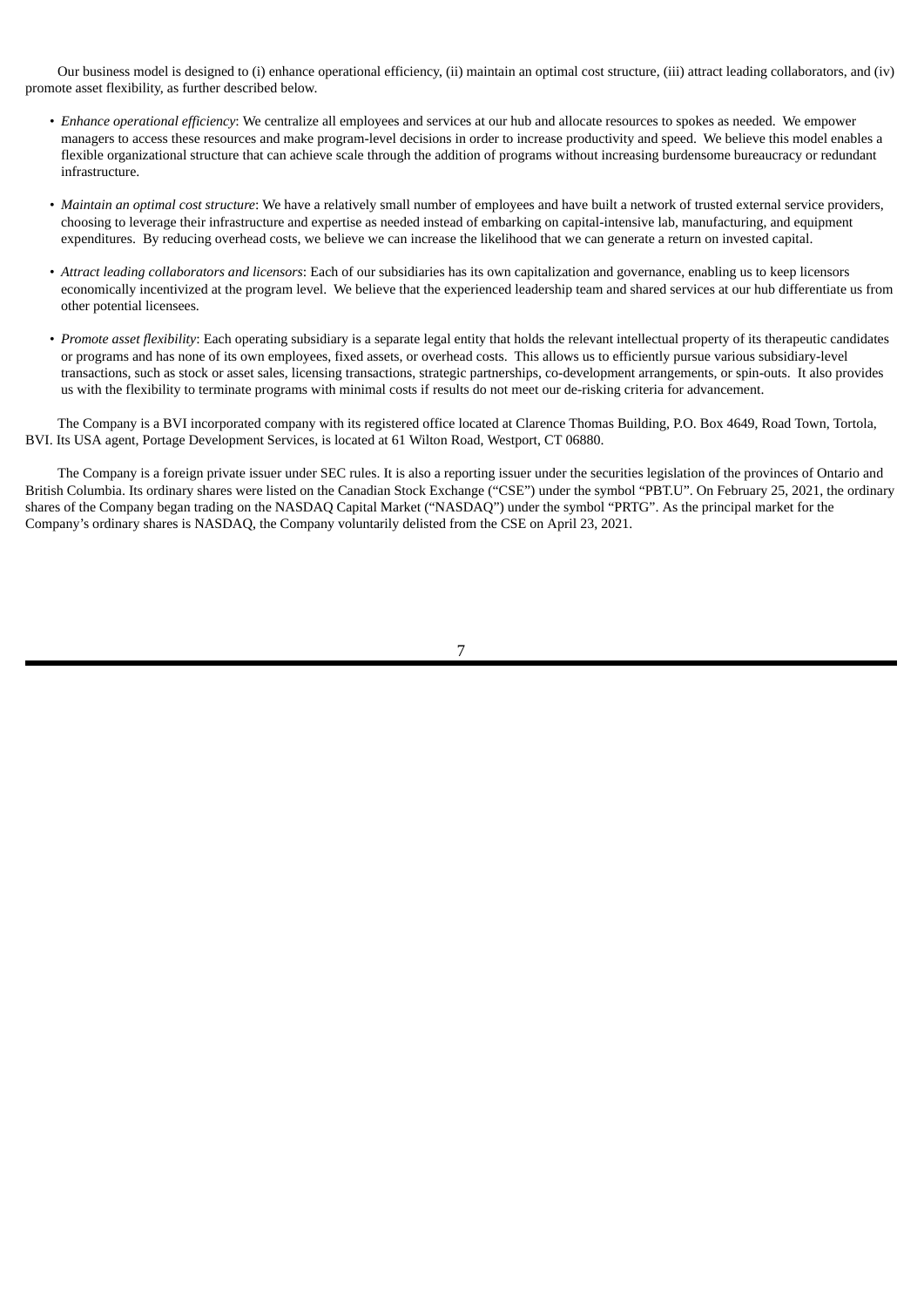# **Summary of Results**

The following table summarizes financial information for the quarter ended December 31, 2021, and the preceding eight quarters (all amounts in 000'US\$ except net loss per share, which are actual amounts). All share and per share amounts reflect the 1:100 reverse stock split effected June 5, 2020.

| <b>Quarter ended</b>         | Dec. 31, | Sept. 30, | <b>June 30.</b> | Mar. 31,  | Dec. 31, | Sept. 30, | <b>June 30,</b> | Mar. 31, | Dec. 31,  |
|------------------------------|----------|-----------|-----------------|-----------|----------|-----------|-----------------|----------|-----------|
|                              | 2021     | 2021      | 2021            | 2021      | 2020     | 2020      | 2020            | 2020     | 2019      |
|                              |          |           |                 |           |          |           |                 |          | (Revised) |
| Net (loss) - attributable to |          |           |                 |           |          |           |                 |          |           |
| the owners of the            |          |           |                 |           |          |           |                 |          |           |
| Company                      | (3,512)  | (2,975)   | (3,066)         | (11, 498) | (1, 184) | (2, 455)  | (696)           | (1,302)  | (1,316)   |
| Working capital (1) to (6)   | 25,639   | 27,301    | 28.106          | 1.738     | 2.875    | 25        | 6,293           | 1,226    | 1.977     |
| <b>Shareholders' equity</b>  | 125,789  | 127,140   | 127,711         | 101,449   | 104,945  | 102,233   | 102,646         | 96,531   | 98,574    |
| Net (loss) per share - Basic | (0.26)   | (0.22)    | (0.25)          | (1.35)    | (0.10)   | (0.21)    | (0.06)          | (0.12)   | (0.12)    |
| Net (loss) per share -       |          |           |                 |           |          |           |                 |          |           |
| <b>Diluted</b>               | (0.26)   | (0.22)    | (0.25)          | (1.35)    | (0.10)   | (0.21)    | (0.06)          | (0.12)   | (0.12)    |
|                              |          |           |                 |           |          |           |                 |          |           |

(1) December 31, 2021 working capital is net of warrant liability of \$159 settleable on a non-cash basis.

(2) September 30, 2021 working capital is net of warrant liability of \$535 settleable on a non-cash basis.

(3) June 30, 2021 working capital is net of warrant liability of \$751 settleable on a non-cash basis.

(4) March 31, 2021 working capital is net of warrant liability of \$1,120 settleable on a non-cash basis.

(5) December 31, 2020 working capital is net of warrant liability of \$771 settleable on a non-cash basis.

(6) September 30, 2020 working capital is net of accrued equity issuable of \$3,972 and warrant liability of \$271 settled or settleable on a non-cash basis.

#### **Number of Ordinary Shares and Warrants**

These are as follows:

|                                         | December 31, | February 25, |
|-----------------------------------------|--------------|--------------|
| As of,                                  | 2021         | 2022         |
| Shares issued and outstanding (a) $(b)$ | 13,343,620   | 13,345,413   |
| Warrants (c)                            | 33,888       | 33,888       |

(a) This amount excludes an aggregate 243,000 restricted stock units granted to a director and a consultant on January 13, 2021, which vested immediately on the date of grant and are subject to certain restrictions.

- (b) December 31, 2021 amount excluded 1,793 shares earned for services rendered from October 2021 to December 31, 2021, accrued at December 31, 2021 for financial statement purposes and issued in January 2022. February 25, 2022 amount excludes 981 shares earned for services rendered in January 2022 and accrued but not yet issued at January 31, 2022.
- (c) Warrants are exercisable into equal number of ordinary shares at an average exercise prise of \$6.64 and have a remaining contractual life of approximately 0.78 years as of December 31, 2021.

# **Business Environment - Risk Factors**

Please refer to the Annual Report on Form 20-F for the year ended March 31, 2021 for detailed information as the economic and industry factors that are substantially unchanged as of the date hereof.

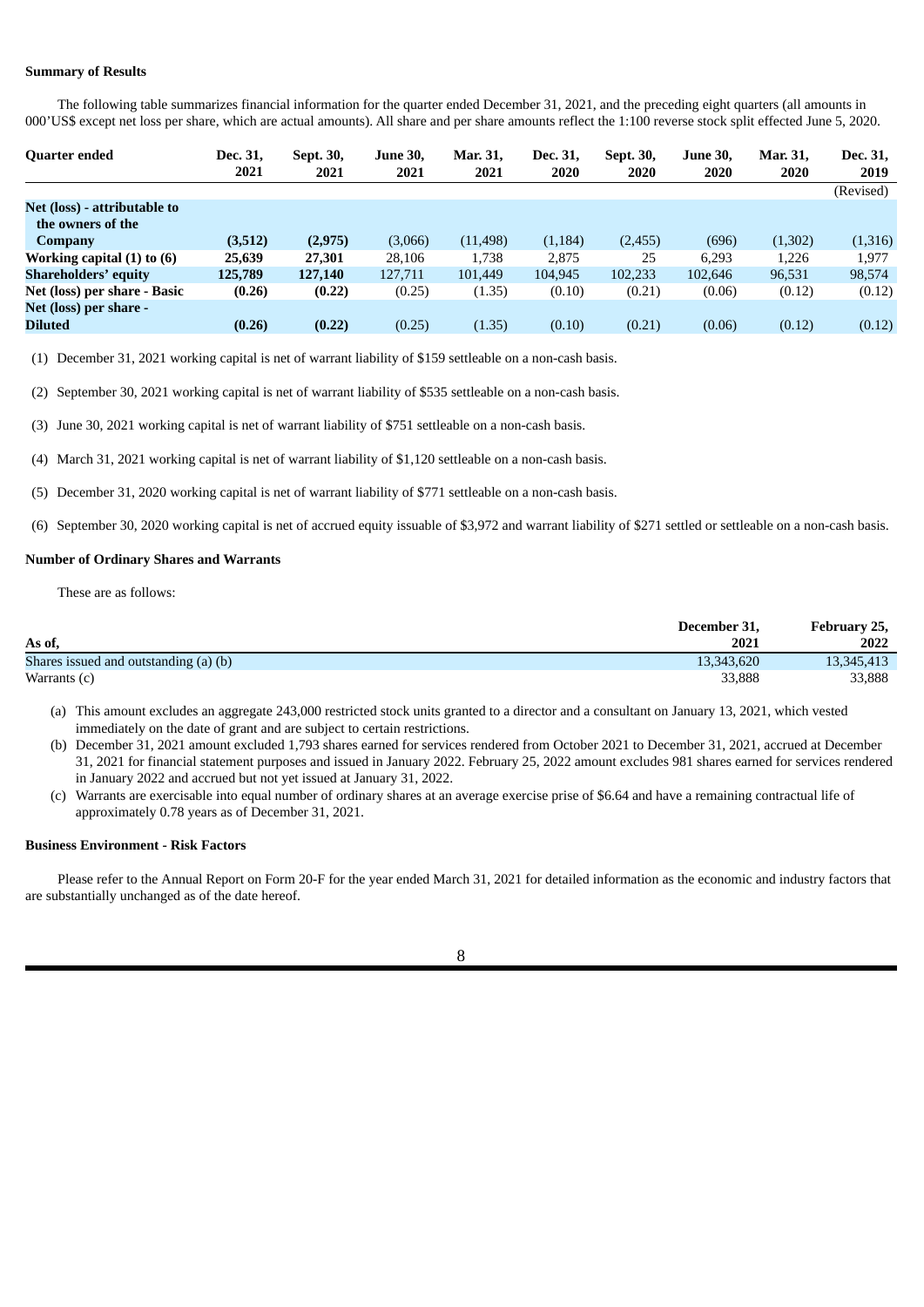#### **Our Programs and Technology - Recent Developments**

# *Invariant Natural Killer T-cells (iNKT cells) Platform*

iNKT cells play an important role in anti-tumour immune responses and are a distinct class of T lymphocyte displaying a limited diversity of T-cell receptors. They recognize lipid antigens on the surface of tumour cells and produce large amounts of cytokines within hours of stimulation without the need for clonal expansion. Furthermore, iNKT cells activate multiple immune system components, including dendritic cells, T-cells and B-cells and stimulate an antigen-specific expansion of these cells. An operating subsidiary holds an exclusive license (with the right to sub-license) from the Ludwig Institute to use, research, develop and commercialize iNKT cell agonists, for the treatment of various forms of human disease, including cancer, under the Ludwig Institute's intellectual property and know-how.

#### *PORT 2 (IMM60)*

PORT-2 is an iNKT cell activator/agonist formulated in a liposome with a 6-member carbon head structure that has been shown to activate both human and murine iNKT cells, resulting in dendritic cell (DC) maturation and the priming of Ag-specific T and B cells. In August 2021, we dosed the first patient in the IMP-MEL PORT-2 clinical trial, a Phase 1/2 dose escalation and randomized expansion trial. We have completed the first dose escalating cohort and currently anticipate completing the second cohort before the end of Fiscal 2022. Initial data suggests PORT-2 demonstrates strong safety when administered as a monotherapy and the Company is moving toward enrollment in the combination safety evaluation with Keytruda. The Company received regulatory approval from the Medicines and Healthcare products Regulatory Agency in the United Kingdom and Research Ethics Board at Oxford University in December 2020. The PORT-2 study has 6 arms and is expected to enroll up to 100 patients with melanoma or non-small cell lung carcinoma (NSCLC) in order to evaluate safety and efficacy. The Company currently expects to have preliminary safety data by March 31, 2022.

In animal models, PORT-2 enhanced the frequency of tumour specific immune responses (Jukes 2016). iNKT cells are unique lymphocytes defined by their co-expression of surface markers associated with NK cells along with a T-cell antigen receptor (Schmieg 2005). They recognise amphipathic ligands such as glycolipids or phospholipids presented in the context of the non-polymorphic, MHC class I-like molecule CD1d. Activated iNKT cells rapidly produce IFN-gamma and IL-4 and induce dendritic cell (DC) maturation and IL-12 production (Cerundolo 2009, Salio 2009, Speak 2008, Fujii 2013).

# *PORT 3 (IMM65)*

PORT-3 is a PLGA-nanoparticle formulation of IMM60 combined with a NY-ESO-1 peptide vaccine. The first patient was dosed during the first week in April 2021 and is continuing to enroll patients in the PRECIOUS Phase 1 study of PORT-3 in patients with NY-ESO-1 expressing tumors. The Phase 1 portion of the trial is expected to enroll 15 patients while the randomized Phase 2 portion is expected to enroll an additional 42 patients. This platform is designed to demonstrate proof of concept with NY-ESO-1 as our enrichment factor for patient accrual. The combination product has the ability to prime and boost an anti-tumor immune response. Our patent position extends to other known tumor antigens, and we are prepared to rapidly launch other assets into the clinic if we see strong activity of this formulation. Notably, Portage received additional grant support from the Horizon 2020 program to explore next generation targeted nanoparticles, which was recently extended. The Company currently expects to have preliminary safety data by March 31, 2022.

Biodegradable PLGA-nanoparticles function as a delivery platform for immunomodulators and tumor antigens to induce a specific anti-tumor immune response. PLGA has minimal (systemic) toxicity and is used in various drug-carrying platforms as an encapsulating agent. Furthermore, coformulating an iNKT inhibitor with a peptide vaccine in a particle has shown to be approximately 5 times more potent in killing cancer cells and generating an antigen specific CD8 T-cell response than giving the 2 agents individually (ref Dolen et al Oncoimmunology paper).

9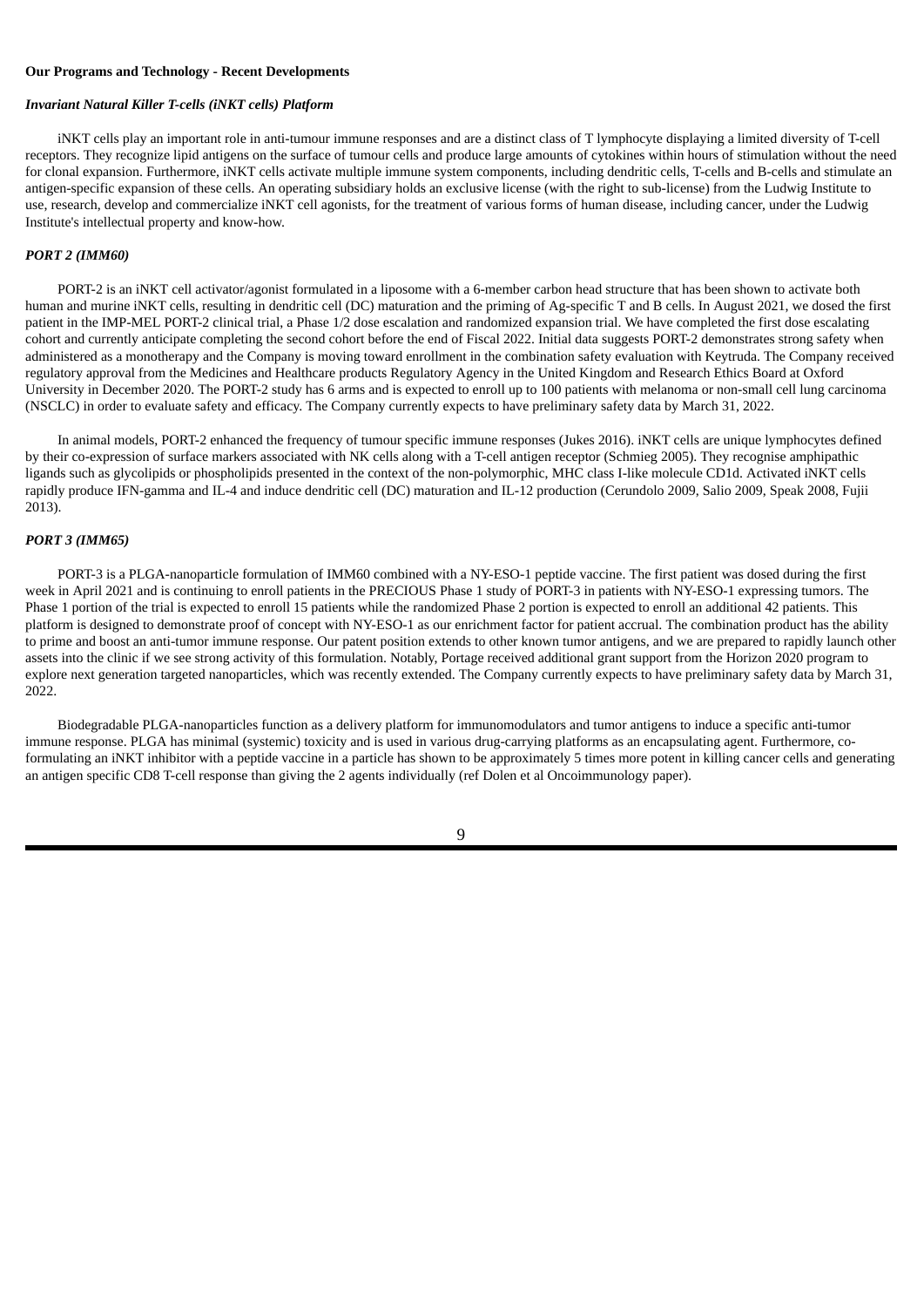NY-ESO-1 is a cancer-testis antigen expressed during embryogenesis and in the testis, an immune privileged site. Furthermore, NY-ESO-1 expression is observed in several advanced cancers: lung (2-32%), melanoma (40%), bladder (32-35%), prostate (38%), ovarian (30%), esophageal (24-33%), and gastric cancers (8-12%). Clinical trials have shown the safety and tolerability of Good Manufacturing Practices (GMP)-grade NY-ESO-1 peptides in patients with cancer.

There is substantial opportunity for potential expansion in the PD-1 market with PORT-2 and PORT-3. 70-80% of patients do not respond or have a limited response to existing therapies, such as PD-1 checkpoint inhibitors. The market is saturated with 14 approved PD-1 antibodies, and every major pharma company competing in this space. With iNKT agonists upregulating expression of PD-L1, patient populations who are typically not good candidates for PD-1 antibodies due to their lack of or low expression of PD-L1 may be able to utilize PORT 2 or PORT-3 to sensitize tumors to PD-1 agents. Extending the use of PD-1 antibodies represents a significant upside for one of these companies competing for market share, should they choose to partner with Portage.

#### *Amphiphilic platform*

DfuseRx SM, identifies combinations of anti cancer agents with amphiphilic diffuse enhancers that can passively enter into cancer cells. These novel formulations with unique IP can be directly injected into any solid tumours, and the payloads will diffuse across the membrane and disperse throughout the tumor, while sparing healthy cells. Once inside the cells, the technology is diluted away and the payloads are stuck inside the cell. The payloads are able to disperse to areas of the tumor that do not have blood supply and hence oral or IV drugs will not reach.

# *PORT 1 (INT230-6)*

PORT-1 is a fixed dose formulation of cisplatin, vinblastine and a penetration enhancer being developed by our affiliate, Intensity Therapeutics, Inc. In animal models, the drug is able to cure the majority of the animals, by a combination of direct killing of the cancer, and also a CD4 and CD8 T-cell response (Bloom et al). Newly released interim safety and survival data from the Phase 1/2 IT-01 study presented at ASCO 2021 demonstrated that both INT230-6 (PORT-1) monotherapy and combination therapy with immune checkpoint drugs are well-tolerated. The proven mechanism of action includes direct tumor-killing effects, as well as responses generated in non-injected tumors (abscopal responses) resulting from antigen presentation and immune activation. PORT-1 is the first of Portage's assets that entered the clinic and has demonstrated proof-of-concept in humans. The specific rapid local killing in the normal 3-dimensional environment inside the body we believe is critical for robust antigen presentation and immune activation. Animal studies also showed synergy when combined with checkpoint inhibition (Bender et al, Bloom et al). The product has been dosed into 80 subjects in a Phase 1/2 trial. This has shown proof of concept that the vast majority of the drug stays in the tumor, and a dose equivalent to 3x the approved dose of the cytotoxic agent was very well tolerated without the typical chemo side effects. The most common adverse event related to the treatment was pain at the injection site. As a result, PORT-1 has launched 9 phase 2 studies including 7 clinical collaborations with the two largest immuno-oncology drug manufacturers, BMS and Merck in combination with their respective checkpoints in high unmet need medical types (pancreatic, gall bladder, sarcoma, non-microsatellite unstable colorectal, etc.). Intensity has also launched a randomized Phase 2 study of INT230-6 vs no treatment in early stage breast cancer (the INVINCIBLE Trial) and has expanded its collaboration efforts with the INVINCIBLE study, conducted by the Ottawa Hospital and the Ontario Institute for Cancer Research. Intensity made two presentations on INT230-6 at the Society for Immunotherapy of Cancer's 36<sup>th</sup> Annual Meeting (SITC) in November 2021 with clinical data suggesting INT230-6 has potential to prolong survival when compared to historical results. As a result of exciting preliminary data (ref ASCO 2020, SITC 2020), we have secured fast track regulatory status from the FDA for triple negative breast cancer.

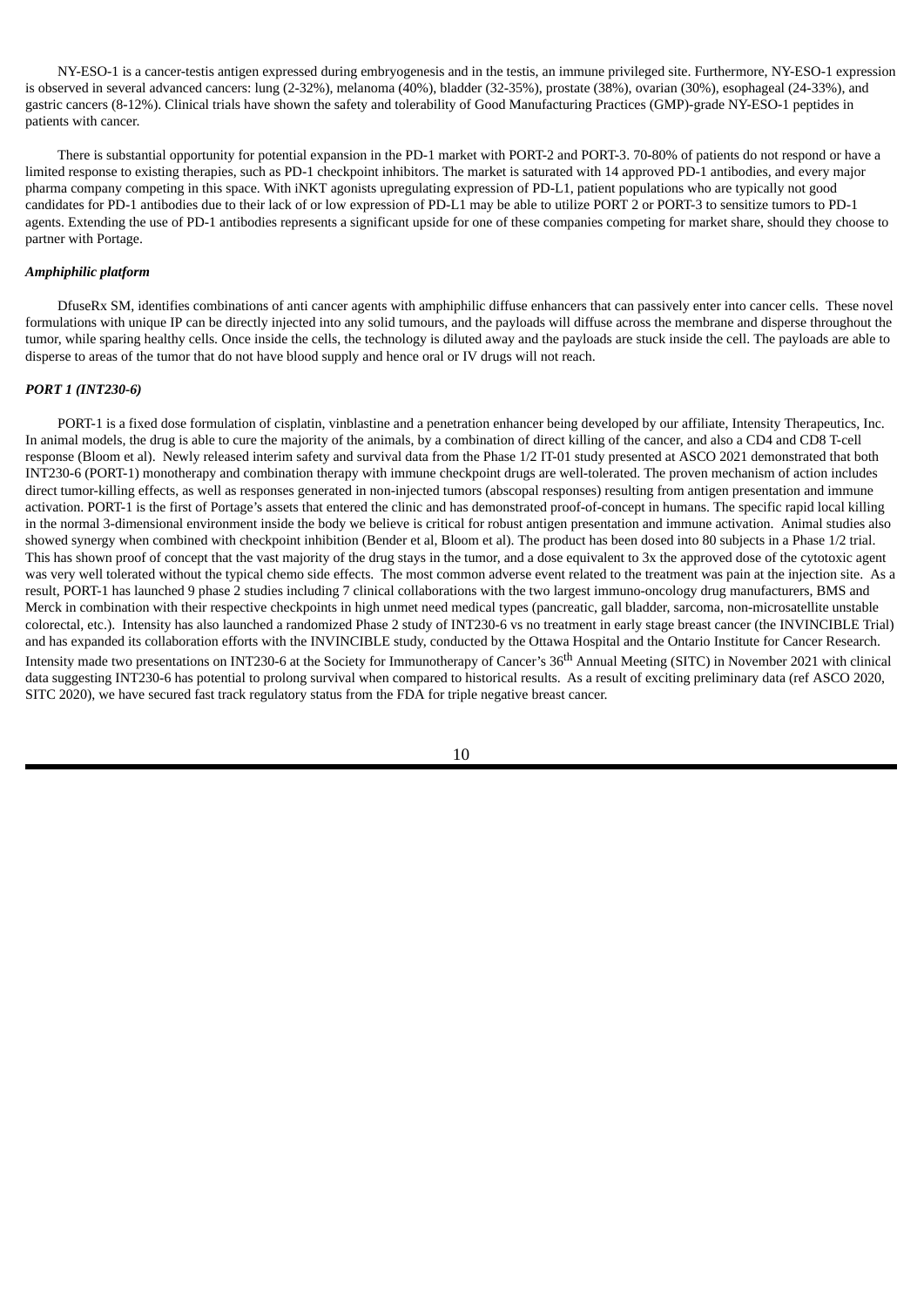# *PORT 4, Nanolipogel (NLG) co-formulation Platform*

Scientists are interested in novel ways to deliver multiple signals to the immune system in order to better activate an anti-tumor response. We have been impressed with a platform from Yale University that allows different types of agents to be packaged together and will concentrate them in tumors. We have licensed the platform for delivery of DNA aptamers and certain aptamer-small molecule-based combination products. In order to have multiple proprietary agents with known mechanisms of action, we have licensed rights to create DNA aptamers for immune-oncology targets and the first one developed is a proprietary PD1 aptamer, which has been placed in the NLG formulation. Early testing has shown the formulation properly modulates PD1 signaling in vitro similar to a PD1 antibody I. In non-clinical, in vivo experiments, the NLG-PD1 performed favorably compared to a mouse PD1 antibody. The current level of funding is expected to support exploration of multiple PD1 based co-formulations with small molecules and other DNA aptamers. The Company has conducted further research with the technology licensed from Yale University to co-deliver a PD1 blocking signal with a small molecule vascular endothelial growth factor inhibitor. We are looking to accelerate preclinical development of our PORT-4 platform, which may potentially increase the potency and improve the safety of numerous anti-cancer drugs through co-delivery of combination treatments to the tumor.

#### *PORT-5, STING Agonist Platform*

Proprietary immune priming and boosting technology (using a STING agonist delivered in a virus-like particle) have shown proof of concept in animal models and are beginning to progress the lead asset towards the clinic. This platform offers multiple ways to target immune stimulation towards the cancer, as well as to co-deliver multiple signals in a single product. Our researchers have developed a way to administer the product systemically and does not require direct tumor injections. PORT-5 STING platform provides distinct advantages over chemical intratumoral approaches by offering a potent immune priming and boosting pathway within a virus-like particle (VLP) to enable convenient systemic administration and traffic to the correct targets. This technology preferentially targets dendritic cells, which is differentiated from other chemical STING approaches. The Company is progressing this project towards clinical trials as well as developing next generation compounds. Given that this is a simple way to boost the immune response to any target, we are also pursuing a project to boost immune response to COVID and other pathogens. To that end, the team has received grant funding to study this technology with any COVID-19 vaccine to evaluate if it is possible to boost the immune response for immunocompromised or elderly patients. Given the progress to date, the Company is currently evaluating manufacturing suppliers necessary for pursuing IND with the FDA, which is currently anticipated by the end of 2023.

# *Other Early-Stage R&D*

We continue to evaluate and test new antibody targets. Our interest here lies in the suppressive tumor micro-environment, and how we can down regulate or remove MDSC, TAMs, Tregs and other signals that impede the immune response from clearing cancer cells. One new effort that we have initiated is collaborations with two leading artificial intelligence/machine learning companies in order to screen for agents with specific attributes in this area. This may allow us a fast track an asset to the clinic with a re-purposed product.

11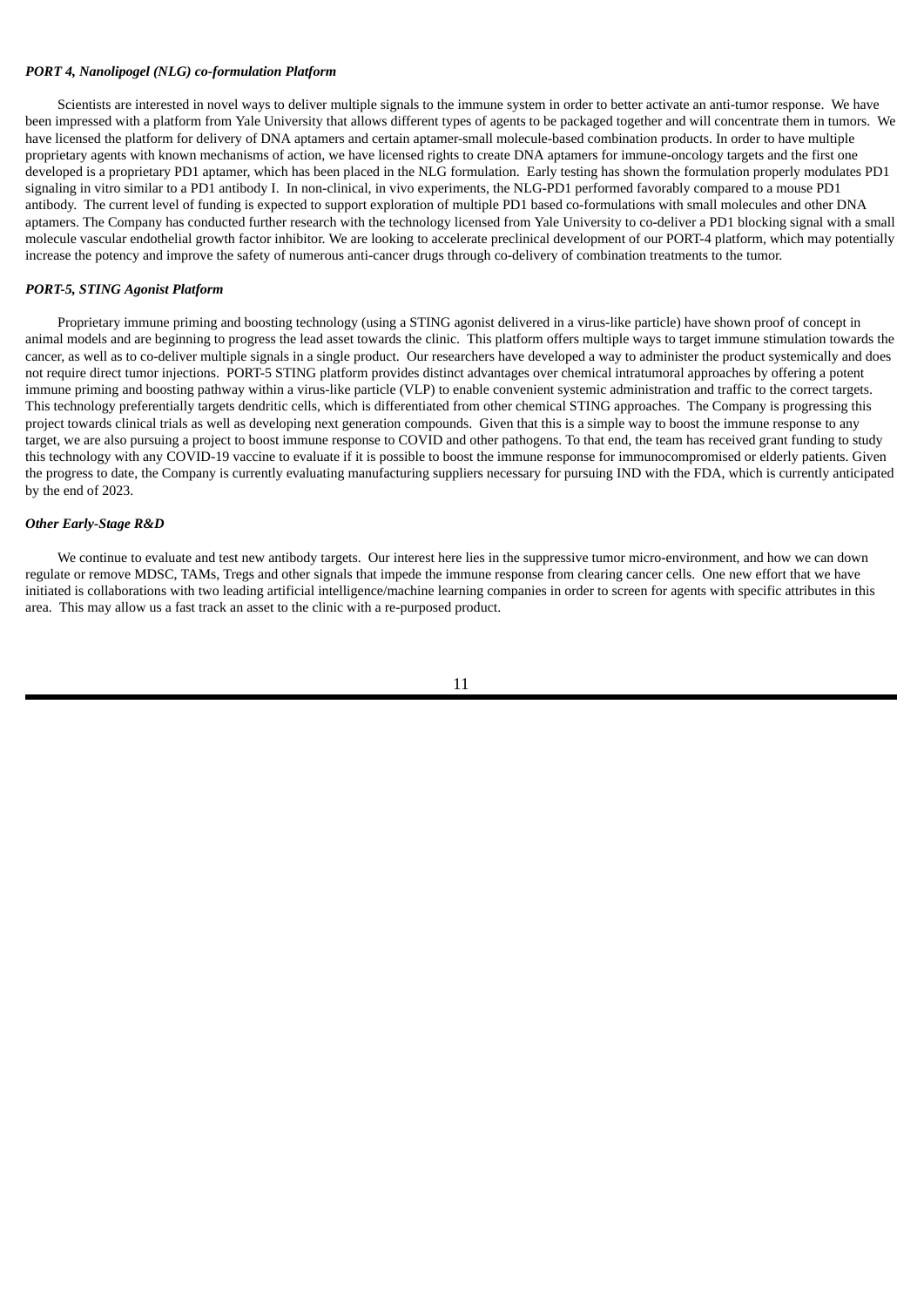# **Three Months Ended December 31, 2021 Compared to the Three Months Ended December 31, 2020 (All Amounts in 000'\$)**

# **Results of Operations**

The following details major expenses for the three months ended December 31, 2021, compared to the three months ended December 31, 2020.

| Three months ended December 31,                                | 2021               |  | 2020       |
|----------------------------------------------------------------|--------------------|--|------------|
|                                                                | In $000's$         |  | In $000's$ |
| <b>Operating expenses</b>                                      | \$<br>$(4,169)$ \$ |  | (866)      |
| Change in fair value of warrant liability                      | 342                |  | (500)      |
| Share of (loss) in associate accounted for using equity method | (261)              |  | (121)      |
| Income on equity issued at a discount                          |                    |  | 77         |
| Foreign exchange transaction (loss)                            |                    |  | (2)        |
| Interest (expense)                                             | (1)                |  | (3)        |
| Loss before provision for income taxes                         | (4,089)            |  | (1, 415)   |
| Income tax (expense) benefit                                   | (117)              |  | 65         |
| <b>Net (loss)</b>                                              | (4,206)            |  | (1,350)    |
| Other comprehensive income (loss)                              |                    |  |            |
| Unrealized (loss) on investment                                |                    |  |            |
| Total comprehensive (loss) for period                          | (4,206)            |  | (1,350)    |
|                                                                |                    |  |            |
| Comprehensive (loss) attributable to:                          |                    |  |            |
| <b>Owners of the Company</b>                                   | \$<br>$(3,512)$ \$ |  | (1, 184)   |
| <b>Non-controlling interest</b>                                | (694)              |  | (166)      |
| <b>Total comprehensive (loss) for period</b>                   | $(4,206)$ \$       |  | (1,350)    |

# Results of Operations for the Three Months Ended December 31, 2021. Compared to the Three Months Ended December 31, 2020

The Company generated a net loss and comprehensive loss of approximately \$4.2 million in the three months ended December 31, 2021 ("Fiscal 2022 Quarter"), compared to a net loss and comprehensive loss of approximately \$1.3 million in the three months ended December 31, 2020 ("Fiscal 2021 Quarter"), an increase in loss of \$2.9 million year over year. Operating expenses, which include research and development and general and administrative expenses, were approximately \$4.2 million in the Fiscal 2022 Quarter, compared to \$0.9 million in the Fiscal 2021 Quarter, an increase of \$3.3 million, which is discussed more fully below.

The Company's other items of income and expense were substantially non-cash in nature and were approximately \$0.1 million net income in the Fiscal 2022 Quarter, compared to approximately \$0.5 million net loss in the Fiscal 2021 Quarter, a change in other items of income and expense of approximately \$0.6 million, year over year. The primary reasons for the year over year difference in other items of income and expense was the change of \$0.8 million in the fair value of the warrants issued with respect to the SalvaRx settlement, which was partially offset by the year over year increase in the loss from an associate accounted for under the equity method of \$0.1 million and the income on equity issued at a discount of \$0.1 million in the Fiscal 2021 Quarter, representing the difference between the market price and the contractual exercise price, relating to the settlement of the SalvaRx Notes and warrants.

Additionally, the Company reflected a net income tax expense of approximately \$0.1 million in the Fiscal 2022 Quarter, compared to a net income tax benefit of approximately \$0.1 million in the Fiscal 2021 Quarter. The Fiscal 2022 Quarter reflects the change in the foreign currency exchange rate on deferred tax liability settleable in British pounds sterling and the Fiscal 2021 Quarter reflected recoverable research and development tax credits generated in the  $IJK$ 

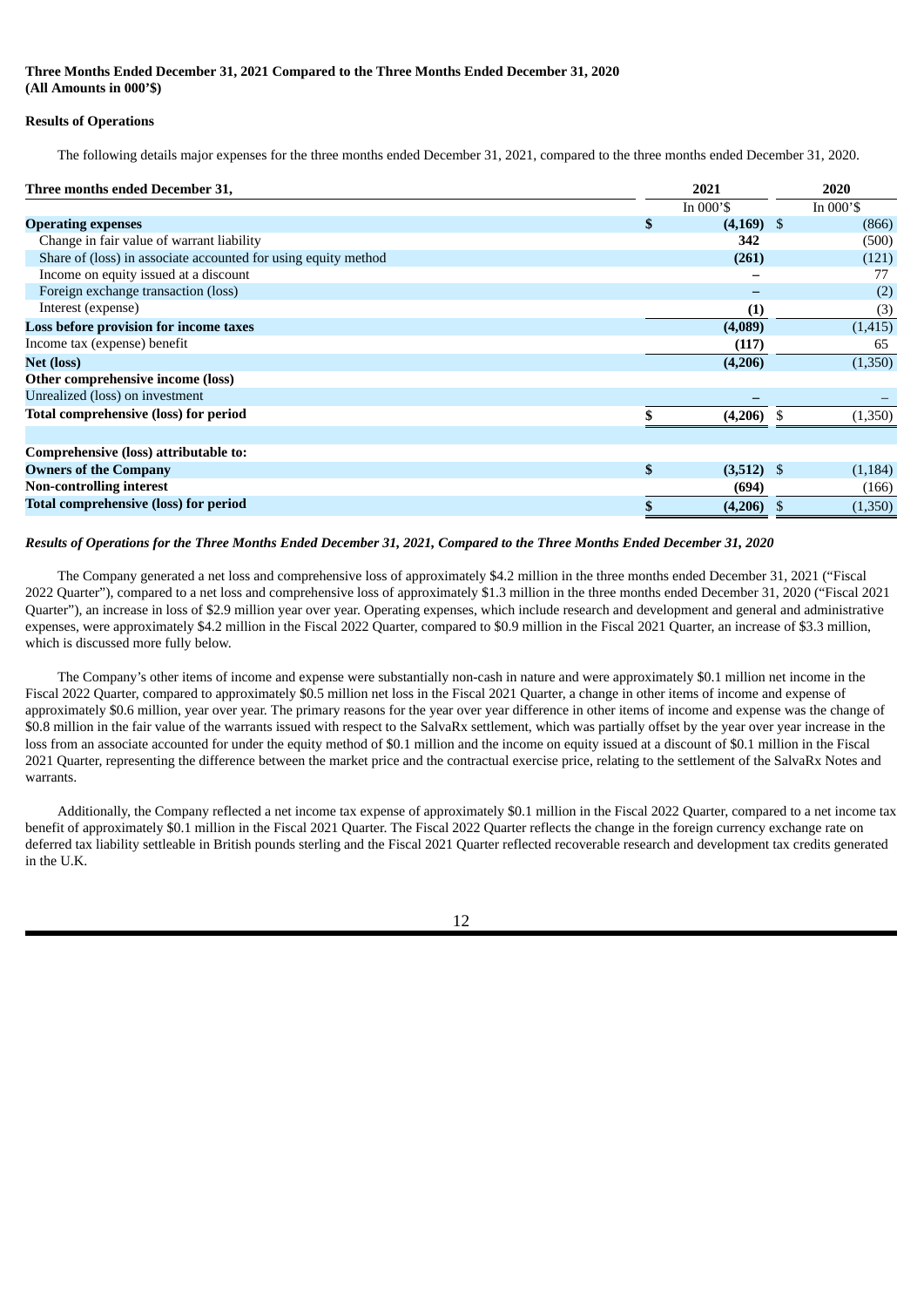# *Operating Expenses*

The overall analysis of the operating expenses is as follows:

| Three months ended December 31,     | 2021       | 2020       |
|-------------------------------------|------------|------------|
|                                     | In $000's$ | In $000's$ |
| Research and development            | 1.928      | 414        |
| General and administrative expenses | 2.241      | 452        |
| <b>Total operating expenses</b>     | 4.169      | 866        |

#### *Research and Development Costs*

These costs comprised the following:

# **Three months ended December 31, 2021** 2020

|                                                              | In $000's$ | In $000's$ |
|--------------------------------------------------------------|------------|------------|
| Consultants - scientists and researchers                     | 1,889      | 225        |
| Legal regarding Patents' registration                        |            | 13         |
| Other outside services - lab testing, peptide handling, etc. |            | 16         |
| Research and development services and storage                | 39         | 160        |
| <b>Total research and development costs</b>                  | 1,928      | 414        |

Research & development ("R&D") costs increased by approximately \$1.5 million, from approximately \$0.4 million during the Fiscal 2021 Quarter, to approximately \$1.9 million during the Fiscal 2022 Quarter. The increase was primarily attributable to non-cash share-based compensation expense (included in consultants - scientists and researchers) associated with grants made under the 2021 Equity Incentive Plan of \$1.0 million and salaries and bonuses of \$0.7 million to directors and senior management. Additionally, the Fiscal 2021 Quarter was impacted by a general slow down in expenditures resulting from the pandemic.

#### *General and Administrative Expenses*

Key components of general and administrative expenses are:

| Three months ended December 31,                  | 2021     | 2020       |
|--------------------------------------------------|----------|------------|
|                                                  | In 000'S | In $000's$ |
| Share-based compensation - Directors             | 729      |            |
| Share-based compensation - Consultants           | 347      | 29         |
| D&O insurance                                    | 413      |            |
| Professional fees                                | 493      | 123        |
| <b>Consulting fees</b>                           | 202      | 243        |
| Office and general expenses                      | 57       | 52         |
| <b>Total general and administrative expenses</b> | 2,241    | 452        |

General and administrative ("G&A") expenses increased by approximately \$1.8 million, from approximately \$0.4 million during the Fiscal 2021 Quarter, to approximately \$2.2 million during the Fiscal 2022 Quarter. The principal reason for the increase in the Fiscal 2022 Quarter was the \$1.1 million of non-cash share-based compensation expense associated with the Company's 2021 Equity Incentive Plan, of which \$0.7 million is associated with Directors' compensation, and \$0.4 million is associated with management compensation, partially offset by a decrease in iOx related share-based compensation expense of \$0.02 million. No share-based compensation expense under the 2021 Equity Incentive Plan was incurred during the Fiscal 2021 Quarter. Additionally, the Company incurred an increase of \$0.4 million in professional fees relating to initiatives associated with a corporate restructuring and public relations / business development. Finally, D&O insurance premiums increased \$0.4 million in the current year period due to market rate increases in the cost of coverage.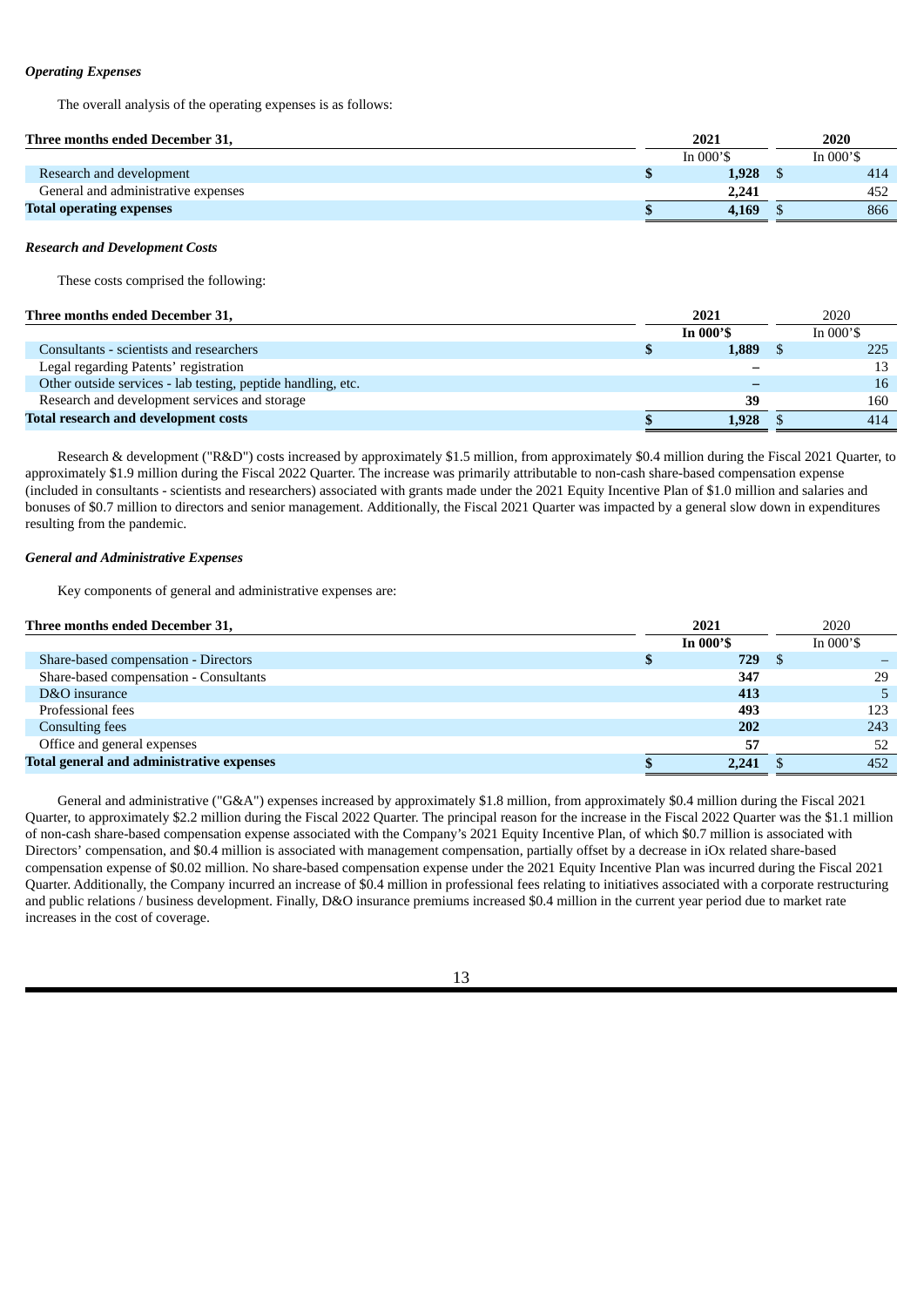# **Nine Months Ended December 31, 2021 Compared to the Nine Months Ended December 31, 2020 (All Amounts in 000'\$)**

# **Results of Operations**

The following details major expenses for the nine months ended December 31, 2021, compared to the nine months ended December 31, 2020.

| Nine months ended December 31,                                        | 2021                |  | 2020       |
|-----------------------------------------------------------------------|---------------------|--|------------|
|                                                                       | In $000's$          |  | In $000's$ |
| <b>Operating expenses</b>                                             | \$<br>$(11,092)$ \$ |  | (3,007)    |
| Change in fair value of warrant liability                             | 726                 |  | (441)      |
| Share of (loss) income in associate accounted for using equity method | (363)               |  | 270        |
| (Loss) on equity issued at a discount                                 |                     |  | (1,256)    |
| Gain on sale of marketable equity securities                          |                     |  | 72         |
| (Loss) on extinguishment of notes payable                             |                     |  | (223)      |
| Foreign exchange transaction (loss)                                   |                     |  | (2)        |
| Interest (expense)                                                    | (42)                |  | (172)      |
| Loss before provision for income taxes                                | (10,771)            |  | (4,759)    |
| Income tax benefit                                                    | 465                 |  | 65         |
| Net (loss)                                                            | (10, 306)           |  | (4,694)    |
| Other comprehensive income (loss)                                     |                     |  |            |
| Unrealized (loss) on investment                                       |                     |  |            |
| Total comprehensive (loss) for period                                 | (10, 306)           |  | (4,694)    |
|                                                                       |                     |  |            |
| Comprehensive (loss) attributable to:                                 |                     |  |            |
| <b>Owners of the Company</b>                                          | \$<br>$(9,553)$ \$  |  | (4,335)    |
| <b>Non-controlling interest</b>                                       | (753)               |  | (359)      |
| <b>Total comprehensive (loss) for period</b>                          | (10, 306)           |  | (4,694)    |

# Results of Operations for the Nine Months Ended December 31, 2021, Compared to the Nine Months Ended December 31, 2020

The Company generated a net loss and comprehensive loss of approximately \$10.3 million in the nine months ended December 31, 2021 ("Fiscal 2022 Nine Months"), compared to a net loss and comprehensive loss of approximately \$4.7 million in the nine months ended December 31, 2020 ("Fiscal 2021 Nine Months"), an increase in loss of \$5.6 million, year over year. Operating expenses, which include research and development and general and administrative expenses, were \$11.1 million in the Fiscal 2022 Nine Months, compared to \$3.0 million in the Fiscal 2021 Nine Months, an increase of \$8.1 million, which is discussed more fully below. Operating expenses included \$6.4 million of non-cash share-based compensation expense in the Fiscal 2022 Nine Months, compared to \$0.7 million in the Fiscal 2021 Nine Months.

The Company's other items of income and expense were substantially non-cash in nature and were approximately \$0.3 million net income in the Fiscal 2022 Nine Months, compared to approximately \$1.8 million net loss in the Fiscal 2021 Nine Months, a change in other items of income and expense of approximately \$2.1 million, year over year. The primary reasons for the year over year difference in other items of income and expense was:

- · the change in the fair value of outstanding warrants of \$1.2 million, from a loss of \$0.5 million in the Fiscal 2021 Nine Months to income of \$0.7 million in the Fiscal 2022 Nine Months, as calculated under the Black-Scholes model;
- · the change in the Company's share of an associate accounted for under the equity method of \$0.6 million, from a gain of \$0.3 million in the Fiscal 2021 Nine Months to a loss of \$0.3 million in the Fiscal 2022 Nine Months;
- · the loss on equity issued at a discount with respect to the settlement of the SalvaRx notes of \$1.3 million representing the difference between the fair value of the shares at December 31, 2020 and the warrant exercise price;
- the loss on the extinguishment of the SalvaRx notes of \$0.2 million in the Fiscal 2021 Nine Months; and
- · the decrease in interest expense of \$0.1 million due to the settlement of the SalvaRx Notes in the prior year period, which were not outstanding in the current year period.

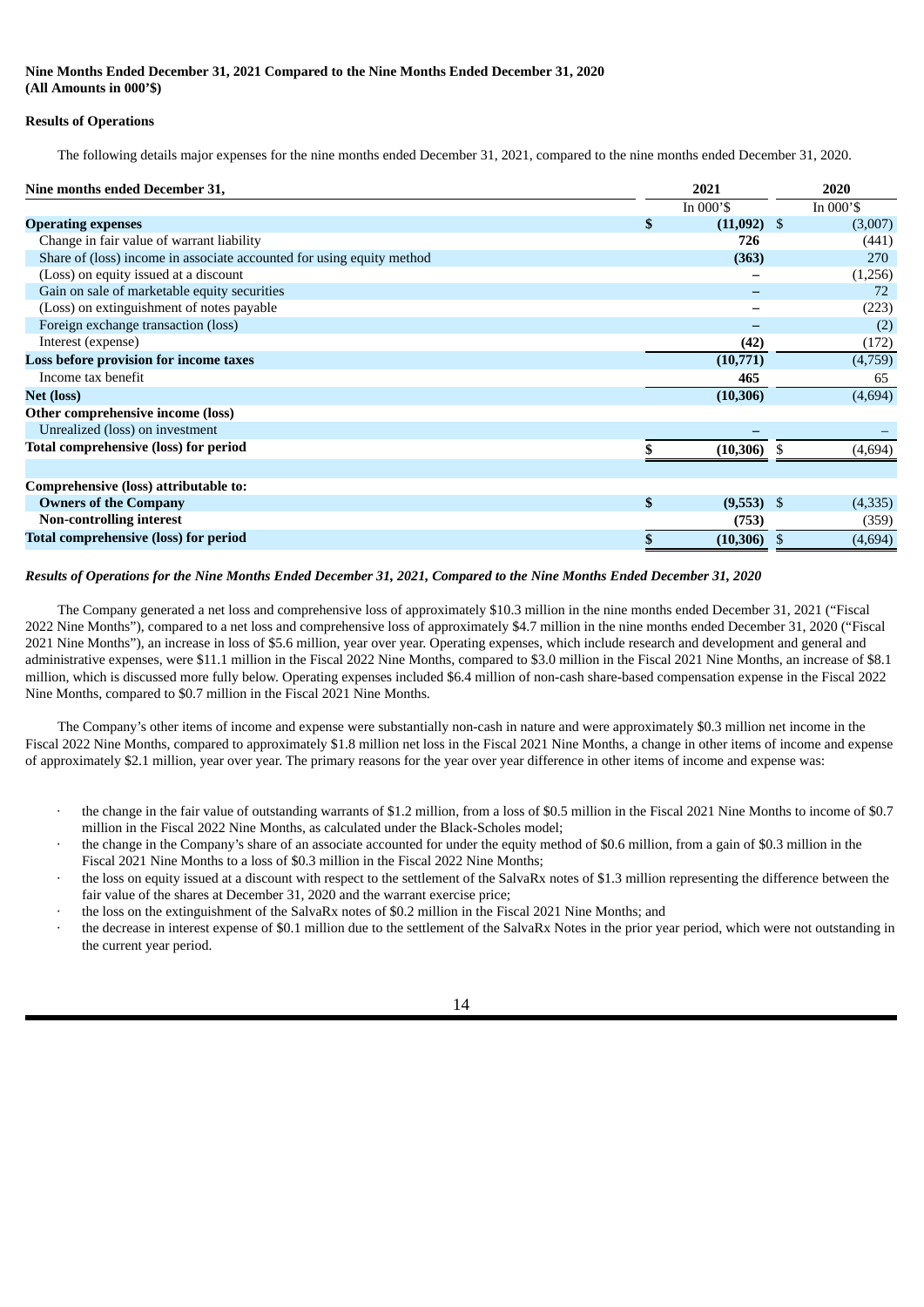Additionally, the Company reflected a net income tax benefit of approximately \$0.5 million in the Fiscal 2022 Nine Months, compared to a net income tax benefit of approximately \$0.1 million in the Fiscal 2021 Nine Months. The Fiscal 2022 Nine Months reflects the change in the foreign currency exchange rate on deferred tax liability settleable in British pounds sterling and the Fiscal 2021 Nine Months reflected recoverable research and development tax credits generated in the U.K.

# *Operating Expenses*

The overall analysis of the operating expenses is as follows:

| Nine months ended December 31,      | 2021         | 2020       |
|-------------------------------------|--------------|------------|
|                                     | In $000$ '\$ | In $000's$ |
| Research and development            | 4,804        | 1,658      |
| General and administrative expenses | 6.288        | 1,349      |
| <b>Total operating expenses</b>     | 11,092       | 3,007      |

# *Research and Development Costs*

These costs comprised the following:

# **Nine months ended December 31, 2021** 2020

| <b>Anic months enged December 31,</b>                        | 404 L    | ∠∪∠∪       |
|--------------------------------------------------------------|----------|------------|
|                                                              | In 000'S | In $000's$ |
| Consultants - scientists and researchers                     | 4,538    | 1,188      |
| Legal regarding Patents' registration                        | 115      | 109        |
| Other outside services - lab testing, peptide handling, etc. | 6        | 479        |
| Research and development services and storage                | 145      | 452        |
|                                                              | 4,804    | 2,228      |
| Proceeds from a legal settlement with a vendor               |          | (570)      |
| <b>Total research and development costs</b>                  | 4,804    | 1,658      |
|                                                              |          |            |

Research & development ("R&D") costs increased by approximately \$3.1 million, from approximately \$1.7 million during the Fiscal 2021 Nine Months, to approximately \$4.8 million during the Fiscal 2022 Nine Months. The increase was primarily attributable to non-cash share-based compensation expense (included in consultants - scientists and researchers) associated with grants made under the 2021 Equity Incentive Plan of \$3.0 million and salaries and bonuses of \$0.7 million to directors and senior management, partially offset by a year over year decrease in iOx related share-based compensation expense of \$0.4 million, a decrease of \$0.5 million in other R&D costs relating to outside services and a decrease of \$0.3 million in other R&D costs relating to services and storage. Additionally, the Fiscal 2021 Nine Months was impacted by the receipt of a \$0.6 million cash settlement for a legal dispute the Company had with a vendor while developing one of its products, which reduced R&D costs, as well as a general slow down in expenditures resulting from the pandemic.

#### *General and Administrative Expenses*

Key components of general and administrative expenses are:

| Nine months ended December 31,                   |  | 2021       | 2020 |              |
|--------------------------------------------------|--|------------|------|--------------|
|                                                  |  | In 000'S   |      | In $000'$ \$ |
| Share-based compensation - Directors             |  | $2,187$ \$ |      |              |
| Share-based compensation - Consultants           |  | 1,057      |      | 113          |
| D&O insurance                                    |  | 1,239      |      | 16           |
| Professional fees                                |  | 1,171      |      | 364          |
| <b>Consulting fees</b>                           |  | 462        |      | 569          |
| Office and general expenses                      |  | 172        |      | 287          |
| <b>Total general and administrative expenses</b> |  | 6,288      |      | 1,349        |

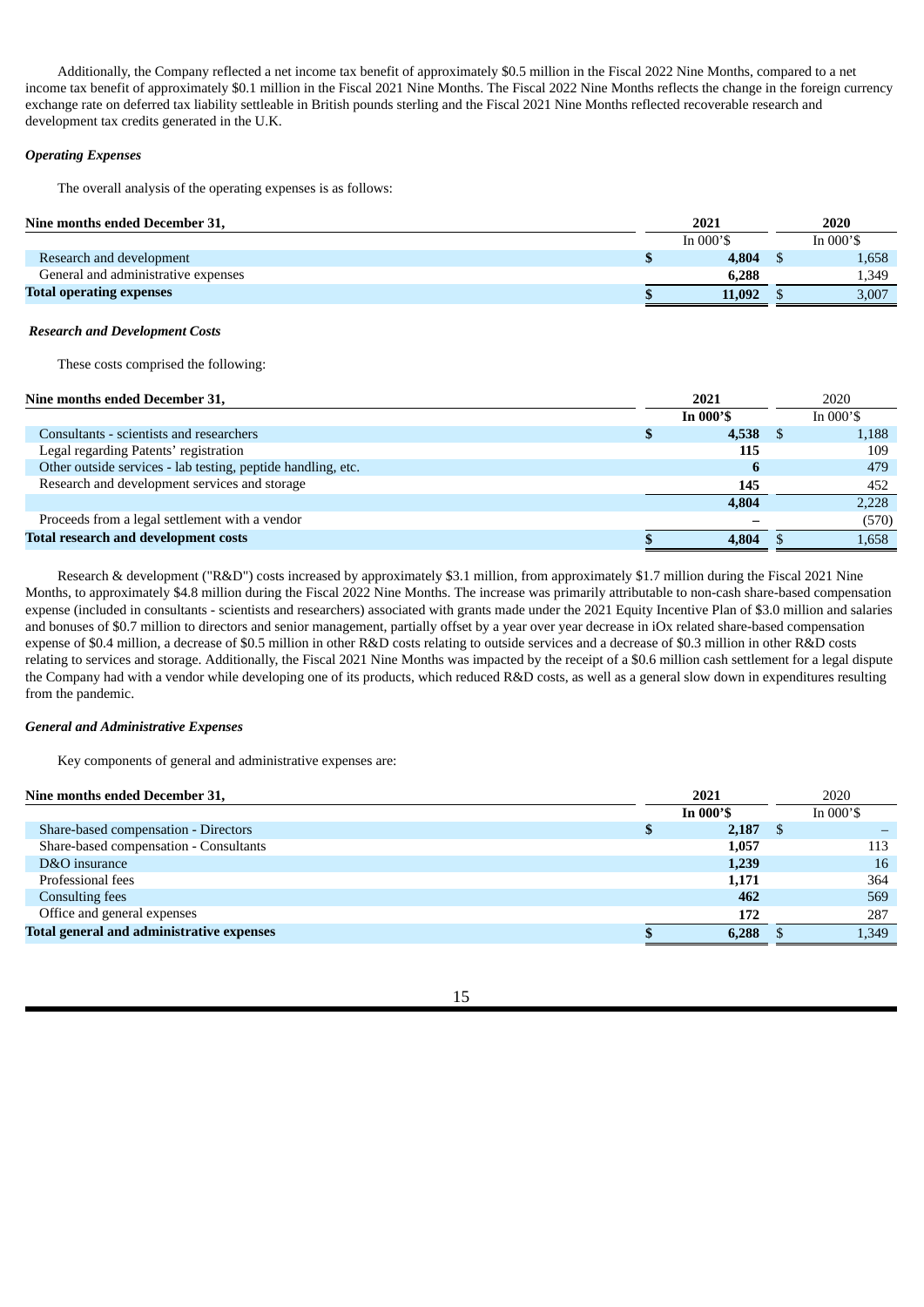General and administrative ("G&A") expenses increased by approximately \$4.9 million, from approximately \$1.4 million during the Fiscal 2021 Nine Months, to approximately \$6.3 million during the Fiscal 2022 Nine Months. The principal reason for the increase in the Fiscal 2022 Nine Months was the \$3.2 million of non-cash share-based compensation expense associated with the Company's 2021 Equity Incentive Plan, of which \$2.2 million is associated with Directors' compensation, and \$1.0 million is associated with management compensation, partially offset by a decrease in iOx related share-based compensation expense of \$0.08 million. No share-based compensation expense under the 2021 Equity Incentive Plan was incurred during the Fiscal 2021 Nine Months. Additionally, the Company incurred an increase of \$0.8 million in professional fees relating to initiatives associated with a corporate restructuring and public relations / business development. Finally, D&O insurance premiums increased \$1.2 million in the current year period due to market rate increases in the cost of coverage.

#### **Liquidity and Capital Resources**

Portage filed a shelf registration statement and prospectus with the Securities and Exchange Commission ("SEC") under which it may sell ordinary shares, debt securities, warrants and units in one or more offerings from time to time, which became effective on March 8, 2021 ("Registration Statement" or "Prospectus"). The specific terms of any securities to be offered pursuant to the base prospectus are specified in the sales agreement prospectus. The Registration Statement currently includes:

- · a base prospectus, which covers the offering, issuance and sales by us of up to \$200,000,000 in the aggregate of the securities identified above from time to time in one or more offerings;
- · a sales agreement supplemental prospectus covering the offer, issuance and sale by us in an "at the market" offering of up to a maximum aggregate offering price of \$50,000,000 of our ordinary shares that may be issued and sold from time to time under sales agreement, or sales agreement, with Cantor Fitzgerald & Co., or Cantor Fitzgerald, the sales agent; and
- a prospectus supplement dated June 24, 2021, for the offer, issuance and sale by us of 1,150,000 ordinary shares for gross proceeds of approximately \$26.5 million in a firm commitment underwriting with Cantor Fitzgerald.

The sales agreement with Cantor Fitzgerald permits the Company to sell in an at the market offering up to \$50,000,000 of ordinary shares from time to time, the amount of which is included in the \$200,000,000 of securities that may be offered, issued and sold by us under the base prospectus. The sales under the prospectus will be deemed to be made pursuant to an "at the market" offering as defined in Rule 415(a)(4) promulgated under the Securities Act of 1933 (the Securities Act). Upon termination of the sales agreement, any portion of the \$50,000,000 included in the sales agreement prospectus that is not sold pursuant to the sales agreement will be available for sale in other offerings pursuant to the base prospectus, and if no shares are sold under the sales agreement, the full \$50,000,000 of securities may be sold in other offerings pursuant to the base prospectus.

During the quarter ended June 30, 2021, the Company commenced an "at the market" offering, under which it sold 90,888 shares generating gross proceeds of approximately \$2.6 million (\$2.5 million, net of commissions).

On June 24, 2021, the Company completed the sale of 1,150,000 ordinary shares, including the underwriters' overallotment, at a price of \$23.00 per share, which generated gross proceeds of approximately \$26.5 million and net proceeds of approximately \$25.0 million, and was settled June 28, 2021. Management believes the funds generated, along with existing cash, will be sufficient to fund the Company's research and development activities, as well as the expansion of its operating infrastructure and achievement of numerous developmental milestones. The Company was added to the Russell 2000 Index effective after the U.S. market opened on June 28, 2021.

16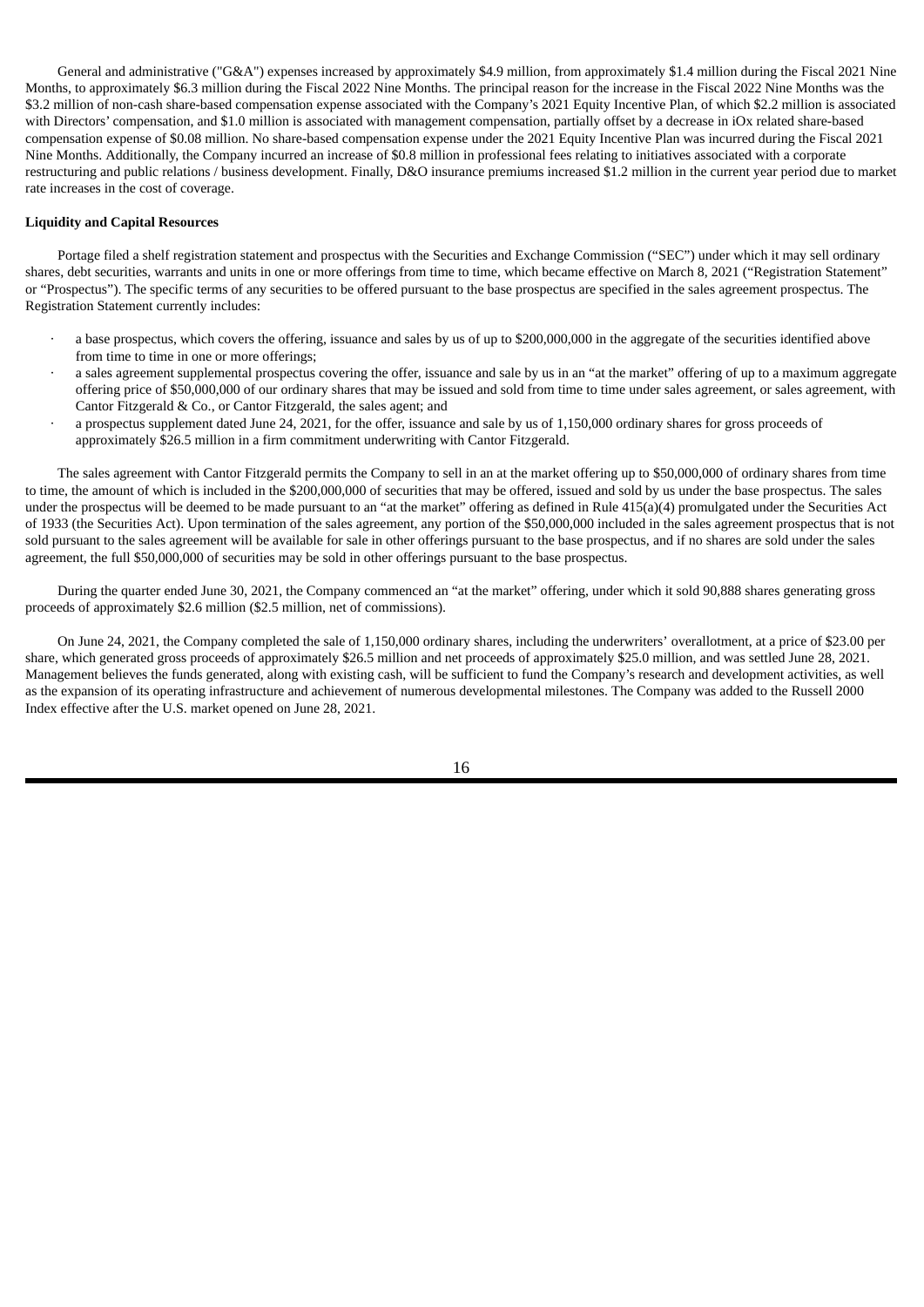# *Liquidity*

The accompanying condensed consolidated interim financial statements have been prepared on a basis that assumes that the Company will continue as a going concern and that contemplates the continuity of operations, the realization of assets and the satisfaction of liabilities and commitments in the normal course of business. Accordingly, the accompanying condensed consolidated interim financial statements do not include any adjustments relating to the recoverability and classification of recorded asset amounts or amounts of liabilities that might result from the outcome of this uncertainty.

As of December 31, 2021, the Company had cash and cash equivalents of approximately \$25.6 million and total current liabilities of approximately \$0.6 million (inclusive of approximately \$0.2 million warrant liability settleable on a non-cash basis). For the nine months ended December 31, 2021, the Company is reporting a net loss of approximately \$10.3 million and cash used in operating activities of approximately \$4.5 million. As of January 31, 2022, the Company had approximately \$25.1 million of cash on hand.

During the quarter ended June 30, 2021, the Company commenced an "at the market" offering, under which it sold 90,888 shares generating gross proceeds of approximately \$2.6 million (\$2.5 million, net of commissions). Further, the Company initiated an offering pursuant to the Prospectus. On June 24, 2021, the Company completed a firm commitment underwritten public offering of 1,150,000 ordinary shares at a public offering price of \$23.00 per share for gross proceeds of approximately \$26.5 million and was settled June 28, 2021. The Company incurred aggregate offering expenses for the public offering of approximately \$1.8 million, including approximately \$1.6 million of management, underwriting and selling expenses. The Company is using the net proceeds raised to fund its research and development activities and support operations. The amount raised is sufficient to fund operations through at least March 2023. Funds may be used to accelerate development activities to advance the Company's product portfolio, working capital and general corporate purposes.

The Company has incurred substantial operating losses since inception and expects to continue to incur significant operating losses for the foreseeable future and may never become profitable. The losses result primarily from its conduct of research and development activities.

The Company historically has funded its operations principally from proceeds from issuances of equity and debt securities and would expect to enter the capital markets if additional funding is required.

# *Cash Flows Used In Operating Activities*

During the nine months ended December 31, 2021, the Company used cash of approximately \$4.5 million to fund operating activities, compared to \$3.4 million used during the nine months ended December 31, 2020. Operations in the nine months ended December 31, 2021 were funded by existing cash. Operations during the nine months ended December 31, 2020 were funded by existing cash plus a portion of the net proceeds from the private placement of approximately \$6.7 million, net of offering costs, which closed in June 2020.

The Company does not currently have any contractual commitments to fund further research and development at its subsidiaries.

The Company's continuing operations are dependent upon any one of:

- 1. the development and identification of economically recoverable medical solutions;
- 2. the ability of the Company to obtain the necessary financing to complete the research; or
- 3. future profitable production from or proceeds from the disposition of intellectual property.

The Company's cash at December 31, 2021 of approximately \$25.6 million will be sufficient to fund the Company's current research and development activities, as well as expansion of its operating infrastructure. The Company will need additional funds in the future to fund its operations and development plans, which if not obtained when needed may require the Company to adjust its plans and curtail or delay parts of its overall business plans.

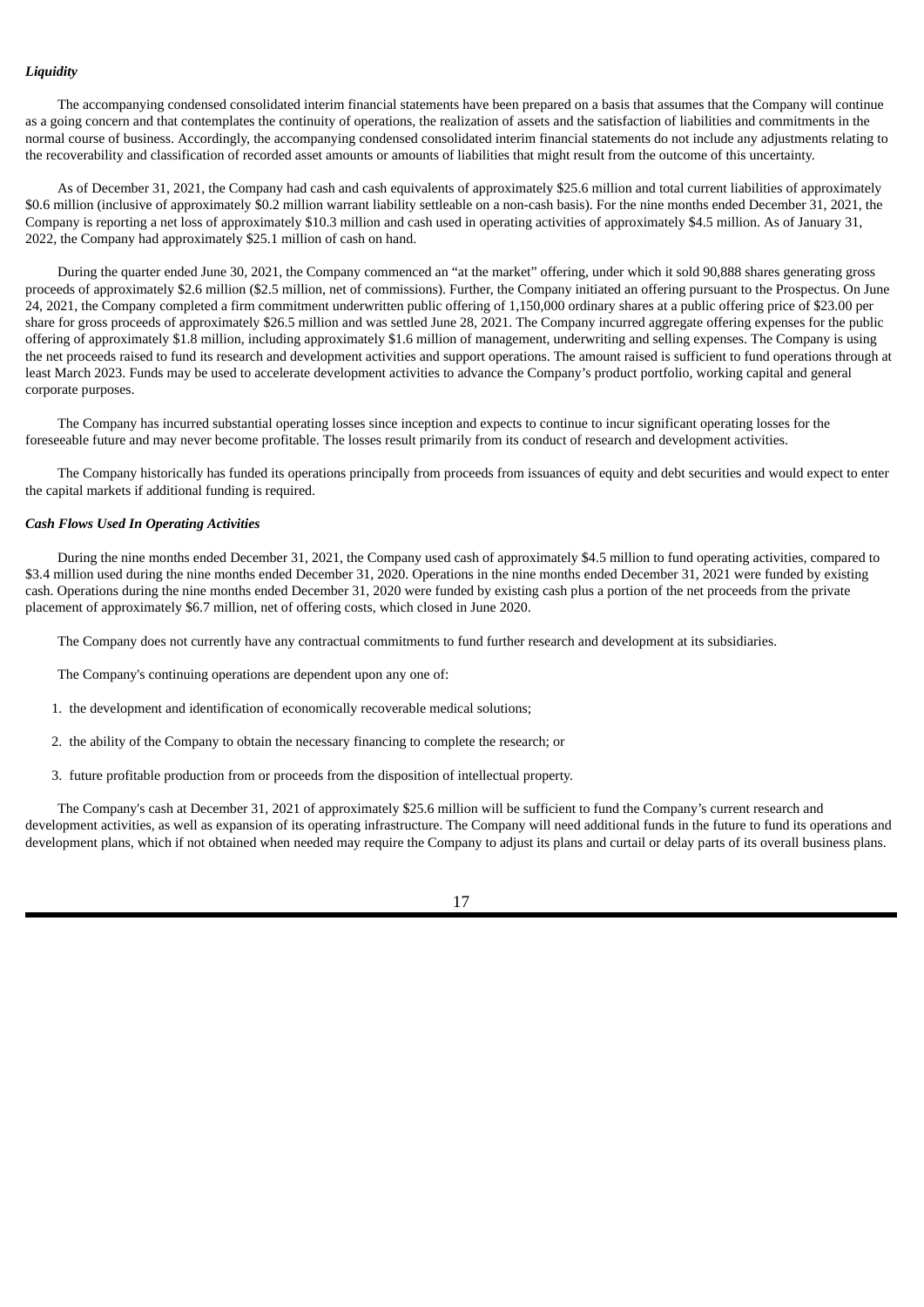#### *Cash Flows Used In Investing Activities*

During the nine months ended December 31, 2021, the Company did not use any cash for investing activities. During the nine months ended December 31, 2020, the Company used cash of \$0.9 million to fund investing activities.

On June 1, 2020, the Company made an additional \$1.0 million investment in Stimunity upon Stimunity's achievement of certain agreed milestones, increasing its equity share in Stimunity to 44%.

#### *Cash Flows Provided By Financing Activities*

During the nine months ended December 31, 2021, the Company generated net cash from financing activities of \$27.3 million, compared to \$4.7 million during the nine months ended December 31, 2020.

During the quarter ended June 30, 2021, the Company commenced an "at the market" offering, under which it sold 90,888 shares generating gross proceeds of approximately \$2.6 million (\$2.5 million, net of commissions). Further, the Company initiated an offering pursuant to the Prospectus. On June 24, 2021, the Company completed a firm commitment underwritten public offering of 1,150,000 ordinary shares at a public offering price of \$23.00 per share for gross proceeds of approximately \$26.5 million and was settled June 28, 2021. The Company incurred aggregate offering expenses for the public offering of approximately \$1.8 million, including approximately \$1.6 million of management, underwriting and selling expenses.

On June 16, 2020, the Company completed a private placement offering of 698,145 restricted ordinary shares at a price of \$10 per share for gross proceeds of \$6.98 million to accredited investors. Directors of the Company subscribed for 215,000 shares for \$2,150,000. The Company incurred offering costs of \$248,000 in connection with the private placement.

The Company also repaid a \$1 million advance from a related party in July 2020.

#### **Key Contractual Obligations**

Details of contractual obligations, commitments and contingent liabilities are provided in Note 17, "Commitments and Contingent Liabilities," to the unaudited condensed consolidated interim financial statements for the three and nine months ended December 31, 2021.

#### **Off-balance Sheet Arrangements**

As of December 31, 2021 and March 31, 2021, the Company did not have any off-balance sheet arrangements, including any relationships with unconsolidated entities or financial partnership to enhance perceived liquidity.

#### **Transactions with Related Parties**

Significant related party transactions are detailed in Note 18, "Related Party Transactions," to the unaudited condensed consolidated interim financial statements for the three and nine months ended December 31, 2021.

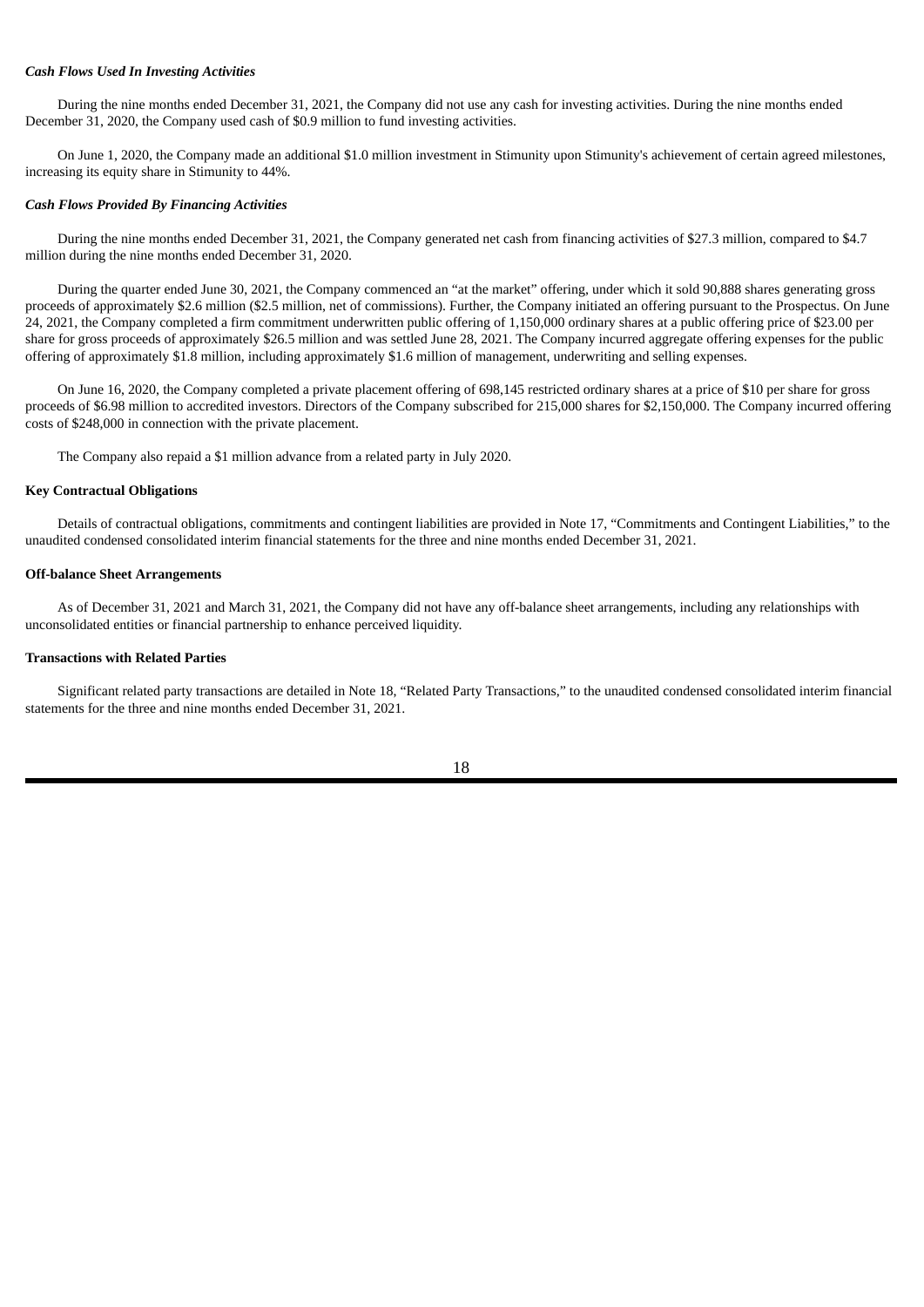# **Financial and Derivative Instruments**

The Company's financial instruments recognized in the Company's condensed consolidated interim statements of financial position consist of the following:

Fair value estimates are made at a specific point in time, based on relevant market information and information about financial instruments. These estimates are subject to and involve uncertainties and matters of significant judgment, therefore cannot be determined with precision. Changes in assumptions could significantly affect the estimates.

The following table summarizes the Company's financial instruments as of December 31, 2021 and March 31, 2021:

|                                        |  | As of December 31, 2021 |                           |                   | As of March 31, 2021 |                          |      |               |
|----------------------------------------|--|-------------------------|---------------------------|-------------------|----------------------|--------------------------|------|---------------|
|                                        |  |                         | <b>Fair Value through</b> |                   |                      |                          |      |               |
| Other                                  |  |                         |                           |                   |                      |                          |      |               |
|                                        |  | Comprehensive           |                           |                   |                      |                          |      |               |
| (In thousands)                         |  | <b>Amortized Cost</b>   |                           | Income (FVTOCI)   |                      | <b>Amortized Cost</b>    |      | <b>FVTOCI</b> |
| <b>Financial assets</b>                |  |                         |                           |                   |                      |                          |      |               |
| <b>Cash and cash equivalents</b>       |  | 25.603                  | -S                        | $\qquad \qquad -$ |                      | 2.770S                   |      |               |
| Prepaid expenses and other receivables |  | 672                     | -8                        | $\sim$            | - S                  | 2,176                    | - \$ |               |
| Investments                            |  | $-$                     |                           | 8.781             |                      | $\overline{\phantom{0}}$ |      | 9.144         |

|                                          | <b>Fair Value through</b><br><b>Profit or Loss</b> |                       |  |          |  |                          |              |
|------------------------------------------|----------------------------------------------------|-----------------------|--|----------|--|--------------------------|--------------|
|                                          |                                                    | <b>Amortized Cost</b> |  | (FVTPL)  |  | <b>Amortized Cost</b>    | <b>FVTPL</b> |
| <b>Financial liabilities</b>             |                                                    |                       |  |          |  |                          |              |
| Accounts payable and accrued liabilities |                                                    | 477                   |  | $-$ \$   |  | 1,938 \$                 |              |
| <b>Unsecured notes payable</b>           |                                                    | $\qquad \qquad -$     |  | $\equiv$ |  | 150                      |              |
| <b>Warrant liability</b>                 |                                                    | $\qquad \qquad -$     |  | 159.     |  | $\overline{\phantom{m}}$ | 1,120        |

A summary of the Company's risk exposures as it relates to financial instruments are reflected below.

# *Fair value of financial instruments*

The Company's financial assets and liabilities are comprised of cash, receivables and investments in equities and private entities, accounts payable, warrant liability and unsecured notes payable.

The Company classifies the fair value of these transactions according to the following fair value hierarchy based on the amount of observable inputs used to value the instrument:

- · Level 1 Values are based on unadjusted quoted prices available in active markets for identical assets or liabilities as of the reporting date.
- Level 2 Values are based on inputs, including quoted forward prices for commodities, time value and volatility factors, which can be substantially observed or corroborated in the marketplace. Prices in Level 2 are either directly or indirectly observable as of the reporting date.
- · Level 3 Values are based on prices or valuation techniques that are not based on observable market data. Investments are classified as Level 3 financial instrument.

Assessment of the significance of a particular input to the fair value measurement requires judgment and may affect the placement within the fair value hierarchy.

Management has assessed that the fair values of cash and cash equivalents, other receivables and accounts payable approximate their carrying amounts largely due to the short-term maturities of these instruments.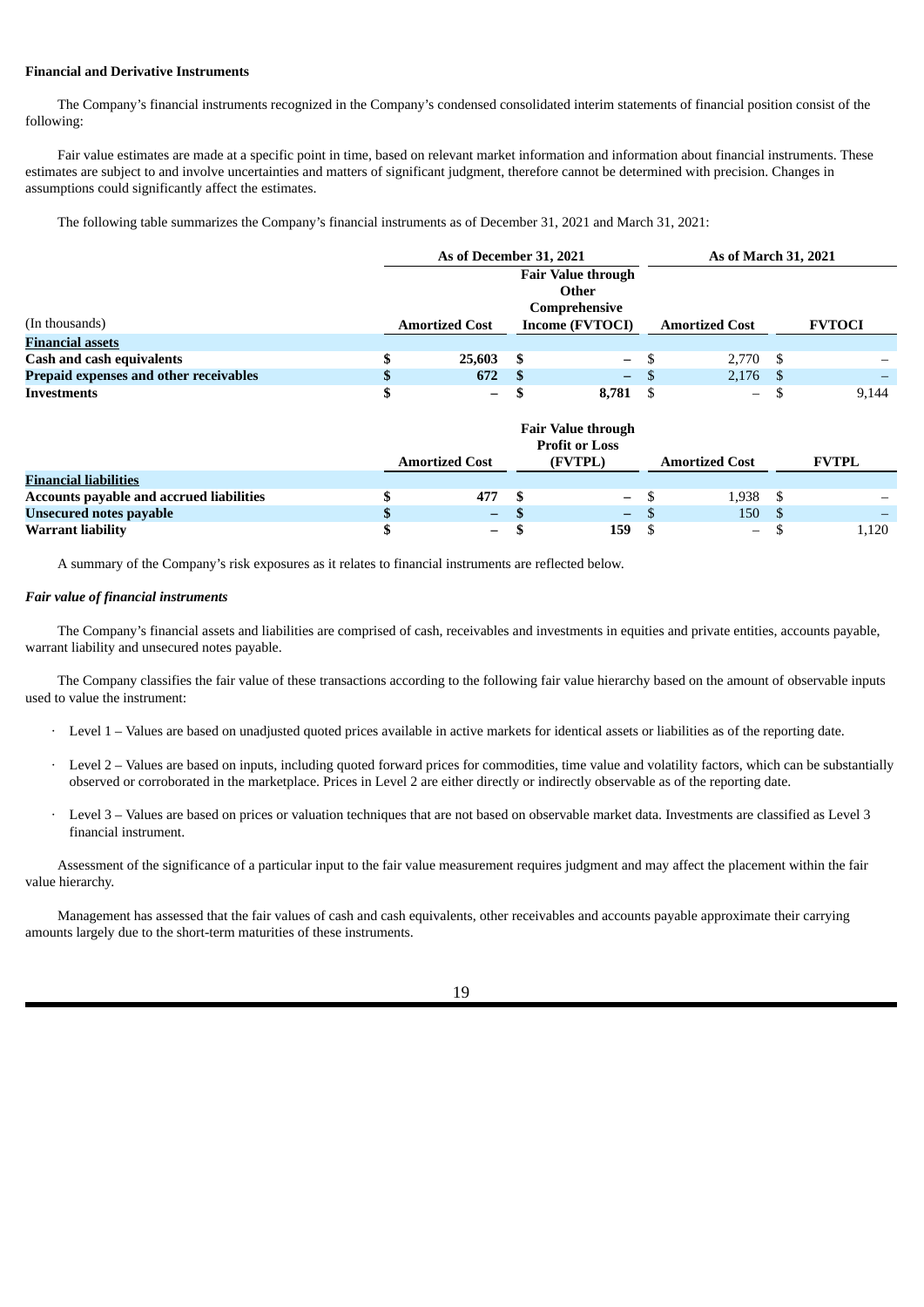The following methods and assumptions were used to estimate their fair values:

**Investment in Sentien**: Fair value of the asset is determined by considering strategy changes by Sentien (Level 3).

**Investment in Intensity**: Fair value of the asset is determined by considering other comparable equity funding transactions by Intensity with unrelated investors (Level 3).

**Accrued equity issuable**: The fair value is estimated based on the average of the quoted market prices for the period in which the shares were earned (Level 1).

**Unsecured notes payable**: The fair value is estimated using a Black-Scholes model (Level 3).

**Warrant Liability**: The fair value is estimated using a Black-Scholes model (Level 3).

There have been no transfers between levels of the fair value hierarchy for the nine months ended December 31, 2021 and the year ended March 31, 2021.

The Company's financial instruments are exposed to certain financial risks: credit risk and liquidity risk.

# *Credit risk*

Credit risk is the risk of loss associated with a counterparty's inability to fulfil its payment obligations. The credit risk is attributable to various financial instruments, as noted below. The credit risk is limited to the carrying value as reflected in the Company's condensed consolidated interim statements of financial position.

*Cash***.** Cash is held with major international financial institutions and therefore the risk of loss is minimal.

*Other receivables.* The Company was exposed to credit risk attributable to its debtor since a significant portion of this amount represents the amount agreed on a settlement of a claim by PPL, originally payable over the next four years. The installment note was repaid in full in July 2021.

#### *Liquidity Risk*

Liquidity risk is the risk that the Company will encounter difficulty in satisfying financial obligations as they become due.

The Company's approach to managing liquidity is to ensure, as far as possible, that it will have sufficient liquidity to meet its liabilities when due, under both normal and stressed conditions without incurring unacceptable losses or risking harm to the Company's reputation. The Company holds sufficient cash to satisfy obligations under accounts payable and accruals.

The Company monitors its liquidity position regularly to assess whether it has the funds necessary to meet its operating needs and needs for investing in new projects. The Company believes that it has sufficient funding to finance the committed drug development work, apart from meeting its operational needs for the foreseeable future.

However, as a biotech company at an early stage of development and without significant internally generated cash flows, there are inherent liquidity risks, including the possibility that additional financing may not be available to the Company, or that actual drug development expenditures may exceed those planned. The current uncertainty in global markets could have an impact on the Company's future ability to access capital on terms that are acceptable to the Company. There can be no assurance that required financing will be available to the Company.

20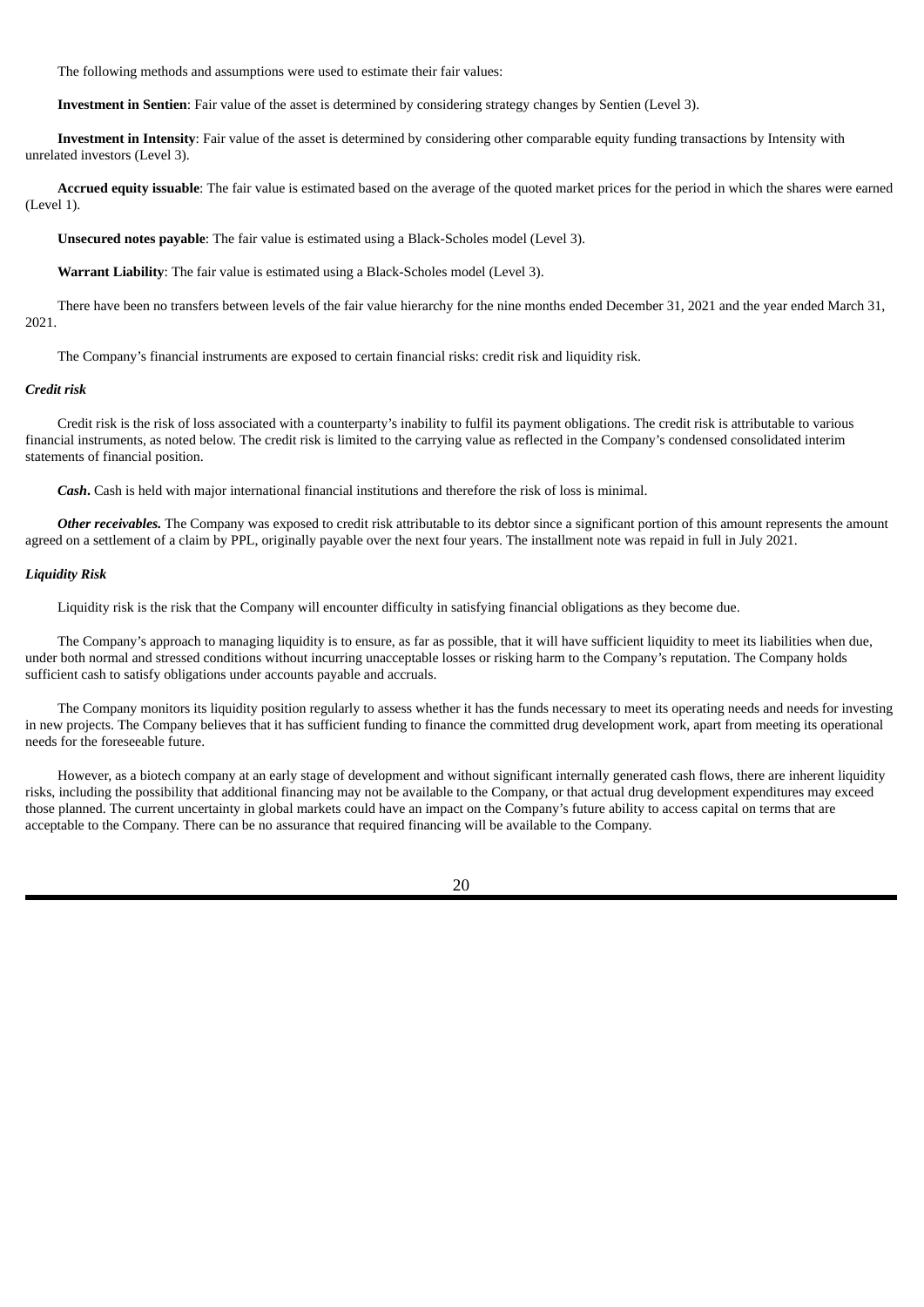#### **Use of Estimates and Judgments**

The preparation of the condensed consolidated interim financial statements in conformity with International Financial Reporting Standards ("IFRS") requires management to make judgments, estimates and assumptions that affect the application of accounting policies and the reported amounts of assets, liabilities, income and expenses. Actual results may differ from these estimates.

Estimates and underlying assumptions are reviewed on an ongoing basis. Revisions to accounting estimates are recognized in the period in which the estimates are revised and in any future periods affected.

Significant areas where estimates are made include valuation of financial instruments, research and development costs, fair value used for acquisition and measurement of share-based compensation. Significant areas where critical judgments are applied include assessment of impairment of investments and goodwill and the determination of the accounting acquirer and acquiree in the business combination accounting.

#### **New Accounting Standards, Interpretations and Amendments**

The Company is also unaware of any applicable but not-yet-adopted standards that are expected to materially affect the financial statements of future periods.

#### **Internal Controls Over Financial Reporting**

The management of the Company, including the CEO and CFO, is responsible for establishing and maintaining adequate internal controls over financial reporting (as defined in Rule 13a-15(f) under the Exchange Act). The Company's internal control system was designed to provide reasonable assurance to the Company's management and the board of directors regarding the reliability of financial reporting and preparation and fair presentation of published financial statements for external purposes in accordance with IFRS. Internal control over financial reporting includes those policies and procedures that:

- 1. pertain to the maintenance of records that in reasonable detail accurately and fairly reflect the transactions and dispositions of the assets of the Company;
- 2. provide reasonable assurance that transactions are recorded as necessary to permit preparation of financial statements in accordance with IFRS, and that receipts and expenditures of the Company are being made only in accordance with authorizations of management and directors of the Company; and
- 3. provide reasonable assurance regarding prevention or timely detection of unauthorized acquisition, use or disposition of the Company's assets that could have a material effect on the financial statements.

All internal control systems, no matter how well designed, have inherent limitations. Therefore, even those systems determined to be effective can provide only reasonable assurance with respect to financial statement preparation and presentation. Because of its inherent limitations, internal control over financial reporting may not prevent or detect misstatements. Projections of any evaluation of effectiveness to future periods are subject to the risk that controls may become inadequate because of changes in conditions or that the degree of compliance with the policies or procedures may deteriorate.